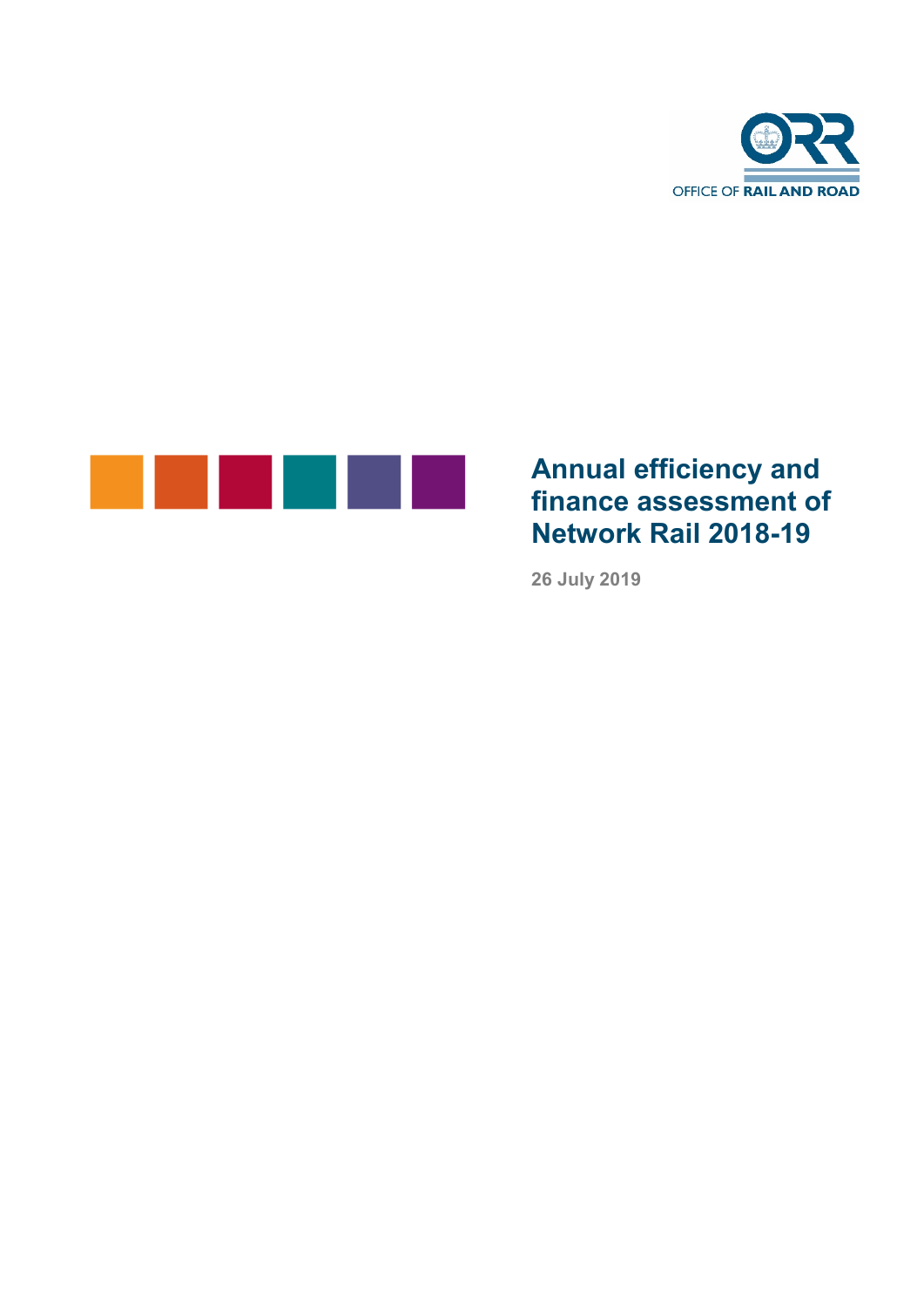# **Contents**

| <b>Summary</b>                                                | 3  |
|---------------------------------------------------------------|----|
| 1. Introduction                                               | 8  |
| 2. Efficiency and financial performance                       | 11 |
| Efficiency                                                    | 11 |
| Financial performance                                         | 12 |
| Expenditure                                                   | 15 |
| Income                                                        | 26 |
| 3. Scotland                                                   | 30 |
| Efficiency                                                    | 30 |
| <b>Financial performance</b>                                  | 31 |
| Expenditure                                                   | 32 |
| Income                                                        | 37 |
| 4. Wales                                                      | 39 |
| Efficiency                                                    | 39 |
| Financial performance                                         | 40 |
| Expenditure                                                   | 41 |
| Income                                                        | 45 |
| <b>5. Regulatory finances</b>                                 | 46 |
| Borrowing and net debt                                        | 46 |
| Financing costs                                               | 47 |
| Regulatory asset base                                         | 47 |
| <b>Financial indicators</b>                                   | 48 |
| <b>Annex A: Summary of key financial information</b>          | 50 |
| <b>Great Britain</b>                                          | 50 |
| Scotland                                                      | 51 |
| Wales                                                         | 52 |
| <b>Annex B: England routes analysis</b>                       | 53 |
| Annex C: Linkage between efficiency and financial performance | 58 |
| <b>Annex D: Acronyms and abbreviations</b>                    | 60 |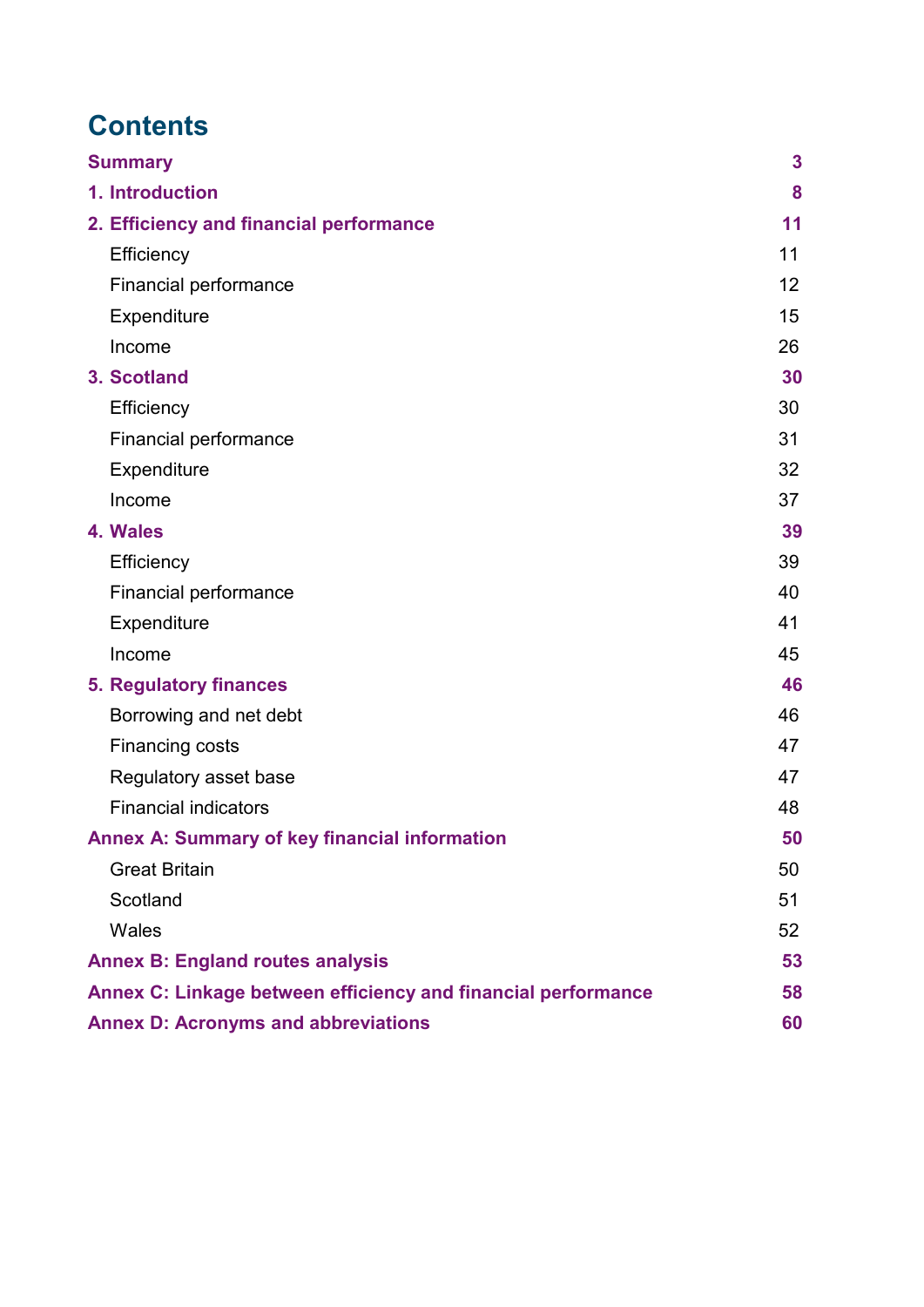# <span id="page-2-0"></span>**Summary**

## **Purpose of this document**

This document explains our assessment of Network Rail's efficiency and wider financial performance across Great Britain as a whole and separately for Scotland, Wales and each of its routes in England. It covers the year ended 31 March 2019 (2018-19), the fifth year of Control Period 5 (CP5) and our cumulative assessment for the whole of CP5. It provides detailed support to our recent Network Rail Monitor publications<sup>[1](#page-2-1)</sup>.

This document is intended to help customers, funders and other interested parties gain a better understanding of Network Rail's efficiency and its financial performance compared with the financial assumptions that we set out in our 2013 periodic review (PR13) of Network Rail's access charges for CP5. It also provides important context for Control Period 6 (CP6), which started on 1 April 2019[2.](#page-2-2)

Unless otherwise stated, our analysis is shown in 2018-19 prices and refers to Network Rail's activities across Great Britain. Numbers may not sum due to rounding.

## **Key findings**

The key findings from our assessment are:

#### **1) Declining efficiency in CP5**

We assess changes to Network Rail's expenditure on its core business activities over time. These are its operations, support, maintenance and renewals (OSMR) activities. As shown in Figure 1, Network Rail's efficiency declined in each year of CP5. Using the CP5 efficiency measure, efficiency declined by 2.4% in 2018-19 and by 7.4% across CP5 as a whole. In contrast, our PR13 determination assumed that Network Rail could improve the efficiency of its core business activities by 19.4% in CP5.

Some of the expenditure increases on Network Rail's core business activities in 2018-19 were due to costs incurred on the additional stations for which it assumed management responsibility during the year, and from increased activities in preparation for CP6, most notably for maintenance. We consider that these cost increases could account for between £50m and £160m of increased costs in 2018-19. We have not adjusted for such factors in our previous CP5 annual efficiency and finance assessments. If these are taken into account, we consider that Network Rail's efficiency could be between 1.0% and 3.0% better in 2018-19 than stated above and shown in Figure 1.

<span id="page-2-1"></span> <sup>1</sup> See [http://orr.gov.uk/rail/economic-regulation/regulation-of-network-rail/monitoring-performance/network-rail-monitor.](http://orr.gov.uk/rail/economic-regulation/regulation-of-network-rail/monitoring-performance/network-rail-monitor)

<span id="page-2-2"></span><sup>2</sup> Network Rail's funding and requirements for CP6 were set out in our 2018 periodic review (PR18). This determined what Network Rail should deliver in respect of operating, maintaining and renewing its network, and the funding needed. CP6 runs from 1 April 2019 to 31 March 2024. See [http://orr.gov.uk/rail/economic-regulation/regulation-of](http://orr.gov.uk/rail/economic-regulation/regulation-of-network-rail/price-controls/periodic-review-2018)[network-rail/price-controls/periodic-review-2018](http://orr.gov.uk/rail/economic-regulation/regulation-of-network-rail/price-controls/periodic-review-2018) for further details.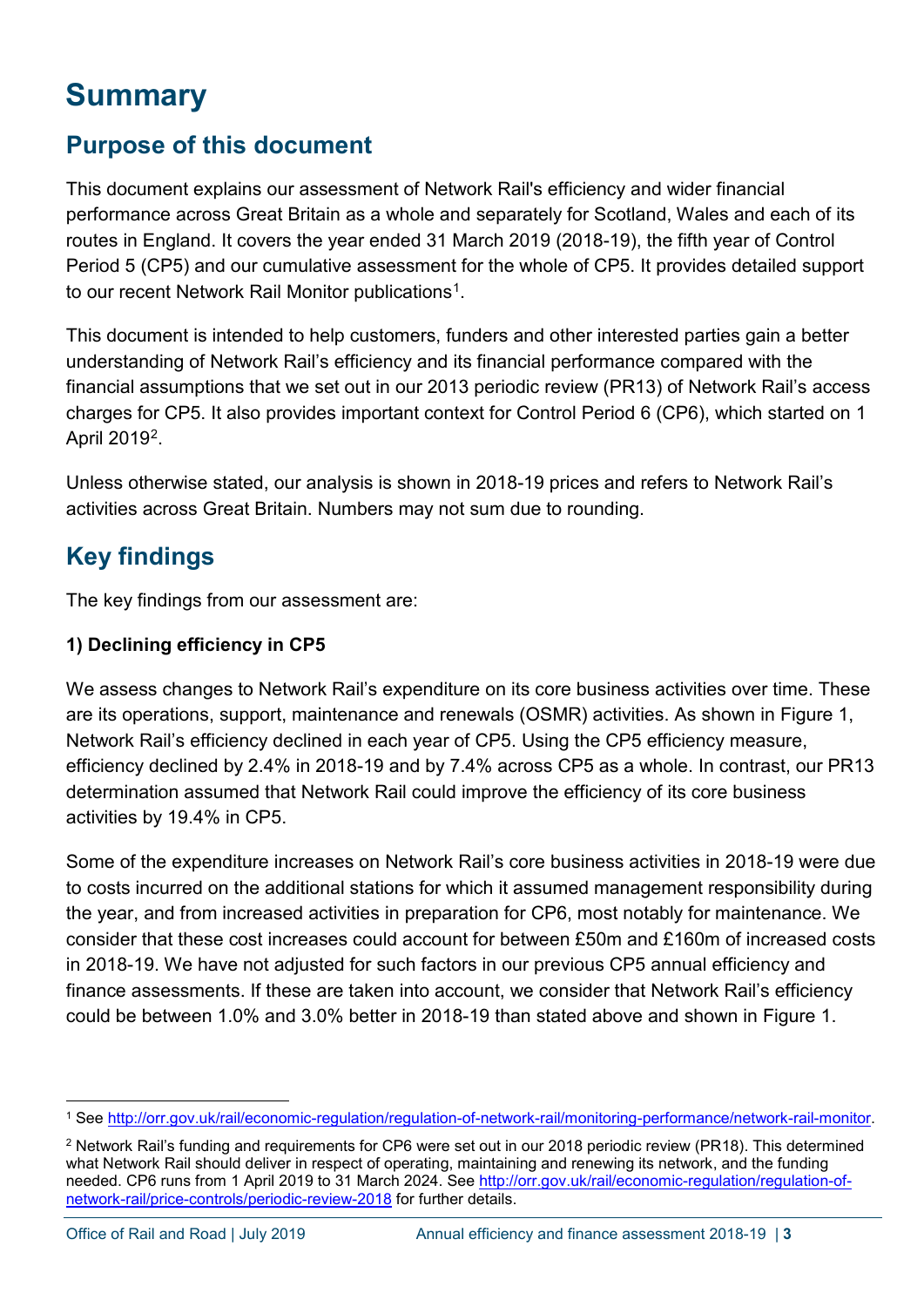

### **Figure 1: Network Rail's declining efficiency compared to the start of CP5**

Network Rail's declining efficiency in CP5 means that there is a need for significant improvement in CP6. Our 2018 periodic review (PR18) set a challenging but achievable efficiency target for Network Rail in CP6, which Network Rail has committed to deliver. We reported on Network Rail's preparations to deliver efficiently from the start of CP6 in our recent Network Rail Monitors<sup>[3](#page-3-0)</sup>.

### **2) Wider financial underperformance**

Our primary measure of Network Rail's financial performance, the *financial performance measure*  $(FPM)$  covers most of Network Rail's activities, not just OSMR<sup>[4](#page-3-1)</sup>. It provides a better understanding of Network Rail's financial performance than simple income and expenditure variances. FPM compares actual income and expenditure to Network Rail's annual budgets, and then to the financial assumptions in our PR13 determination (which underpin the company's funding). It ensures that Network Rail does not benefit from delaying work or not delivering required outputs. A positive FPM means that Network Rail has outperformed and vice versa.

As shown in Figure 2, Network Rail financially underperformed against its internal budget in each year of CP5. Network Rail's financial performance compared to our PR13 financial assumptions was significantly worse than compared to Network Rail's own internal budgets. Overall, Network Rail financially underperformed against our PR13 determination by £10.1 billion in CP5. This means that Network Rail spent £10.1 billion more than we thought that it should for the outputs that it delivered in CP5.

<span id="page-3-0"></span> <sup>3</sup> See [https://orr.gov.uk/rail/economic-regulation/regulation-of-network-rail/monitoring-performance/network-rail](https://orr.gov.uk/rail/economic-regulation/regulation-of-network-rail/monitoring-performance/network-rail-monitor)[monitor.](https://orr.gov.uk/rail/economic-regulation/regulation-of-network-rail/monitoring-performance/network-rail-monitor)

<span id="page-3-1"></span><sup>4</sup> For example, it includes expenditure on enhancements. It also excludes some income and expenditure that is not as controllable by Network Rail. This includes network grant, fixed track access charges, traction electricity income and costs, and business rates (see Annex A).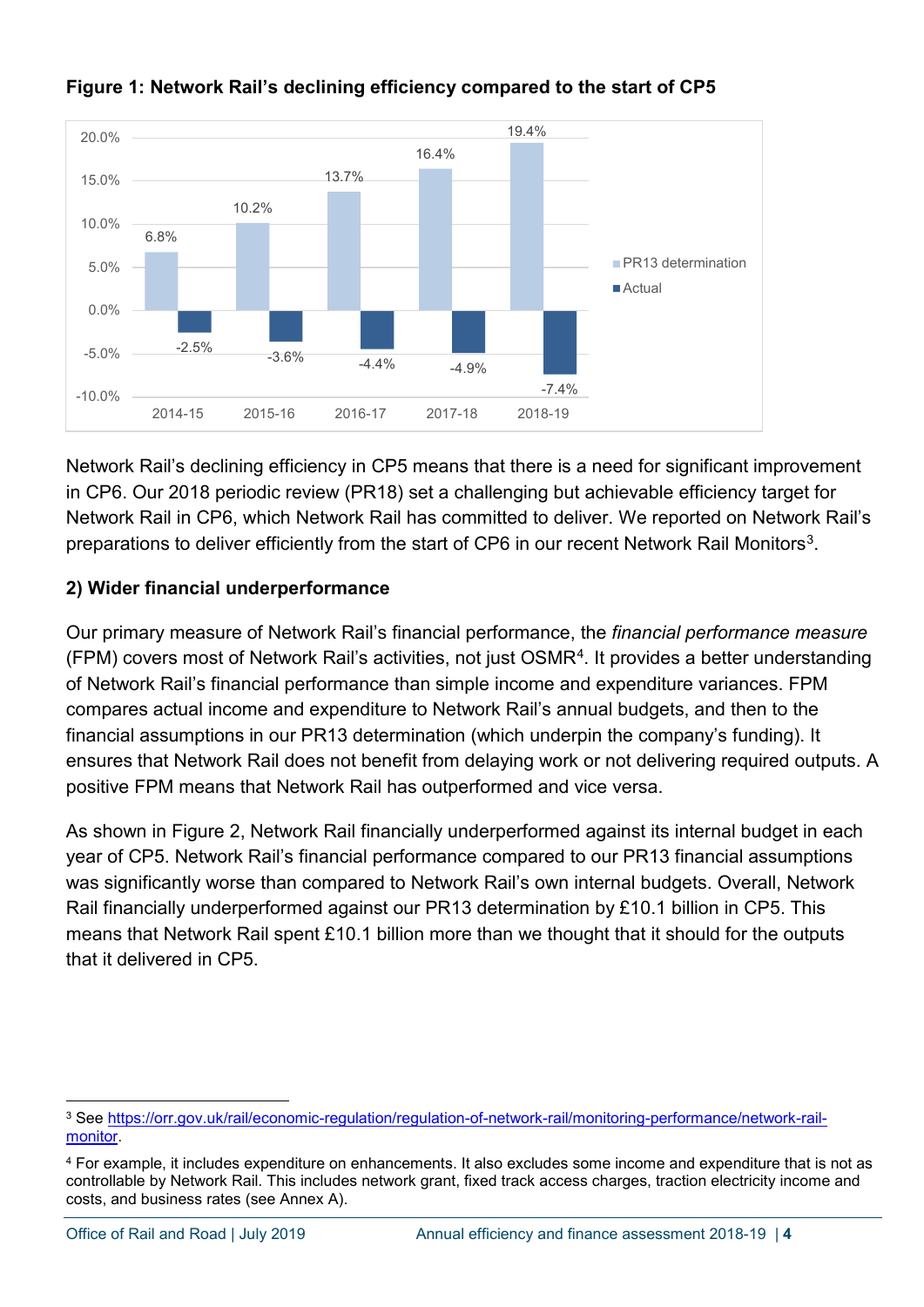

### **Figure 2: Network Rail's annual financial underperformance in each year of CP5**

The majority of Network Rail's financial underperformance in CP5 was in renewals and enhancements, although Network Rail underperformed across most expenditure categories including maintenance and network operations. The reasons for this underperformance are examined in this document.

#### **3) Regional differences in routes' financial performance**

There were significant differences in the financial performance of Network Rail's routes compared to their internal budgets in 2018-19. Three routes (Scotland, Wales and South East) outperformed against budget in 2018-19 (by £32m, £14m and  $£3m$  respectively<sup>[5](#page-4-0)</sup>). Scotland's outperformance was mostly due to lower than budgeted Schedule 4 payments and renewals rates, partly offset by higher than budgeted Schedule 8 payments. The outperformance in Wales was mostly due to lower than budgeted Schedule 4 and Schedule 8 payments. South East's outperformance was mostly due to lower than budgeted Schedule 4 payments, partly offset by underperformance on renewals.

Five routes underperformed against their internal budgets in 2018-19. Western and London North West (LNW) had the largest underperformance (£117m and £111m respectively). Western's underperformance was largely due to overspend on the Great Western Electrification Programme. LNW's underperformance was largely due to overspend on enhancement schemes and Schedule 8 costs.

The range of financial performance across routes reflects that although there are common drivers of performance across the network, local circumstances and performance can have a significant effect.

<span id="page-4-0"></span> <sup>5</sup> For Scotland and Wales, this includes the allocation of central costs as explained in chapter 2.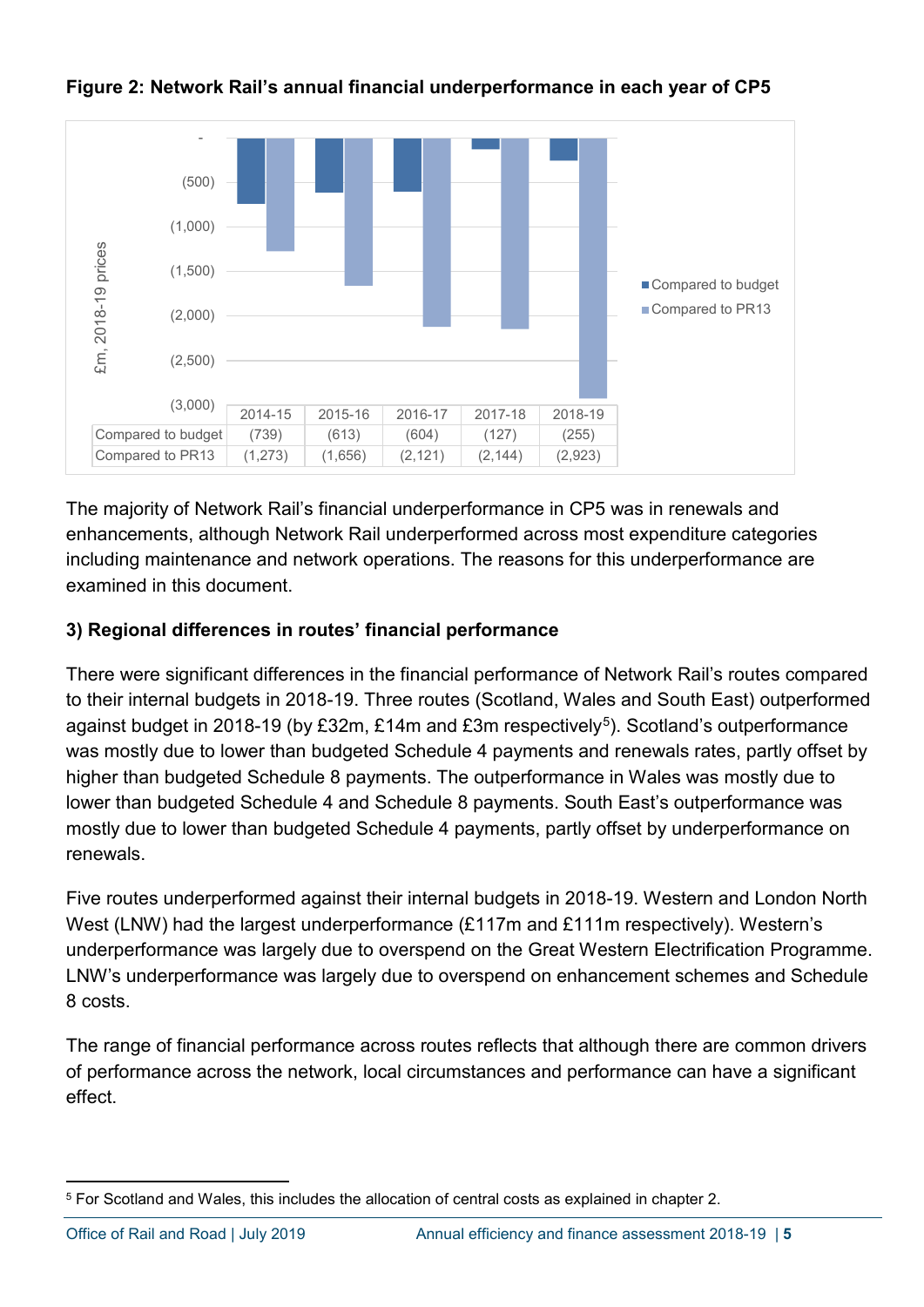### **4) Significant enhancements in CP5, but overspent and delayed**

Network Rail undertook a substantial amount of enhancements to its network in CP5. It spent £19.8bn on enhancements<sup>6</sup>, a 50% increase from CP4, and a 300% increase from CP3.

As reported in our previous annual efficiency and finance assessments, Network Rail experienced significant cost overruns and delays on its enhancements programme in the first two years of CP5. Following a review by Sir Peter Hendy in 2015, DfT agreed a revised profile for projects in England and Wales for the rest of CP5 with increased budgets and deferred milestones for the delivery of schemes<sup>7</sup>. For the enhancements that it delivered, Network Rail overspent by £1.5bn in CP5 compared to the expenditure profile that it agreed with its funders.

Over half of all enhancements expenditure was incurred on six major enhancements programmes / schemes: Great Western (£2.7bn), Crossrail (£2.3bn), Thameslink (£2.2bn), Northern Hub (£1.6bn), Electric Spine (£0.9bn) and the Edinburgh to Glasgow Improvement Programme (£0.6bn). These also represented the majority (85%) of financial underperformance on enhancements.

### **5) Increased debt and a change to borrowing from government in CP5**

Network Rail's net debt increased by £21.1bn to £53.4bn in CP5. This increase was largely due to borrowing to cover its CP5 enhancements programme and also borrowing to cover OSMR underperformance. The inflation element of Network Rail's debt also increased.

Following its reclassification to the public sector in 2014, Network Rail agreed to borrow from the UK Government rather than through the issuance of debt. As part of this, Network Rail agreed fixed borrowing limits with DfT for its activities in England and Wales, and in Scotland for CP5<sup>8</sup>.

In previous annual efficiency and finance assessments, we expressed concern about Network Rail's processes for managing its cash position. We note that Network Rail made full use of its available government borrowing in CP5 without exceeding the limits and that it has formed a cash management group to oversee business performance and target improvements. Network Rail considers that its business forecasting has improved through clarifying accountabilities, benchmarking and best practice sharing. Routes developed overplan provisions in 2018-19 to mitigate the risk of slippage in their renewals programmes and developed options for the acceleration of CP6 works. These were brought into use as unused borrowing became available.

In CP6, Network Rail will no longer borrow other than to refinance existing debt, and it will be subject to more restrictive government budgetary processes. Maintaining this focus will be important given the limits on Network Rail's ability to move funding between years.

<span id="page-5-0"></span> <sup>6</sup> Including £2.8bn of third party funded enhancements.

<span id="page-5-1"></span> $7$  The review did not cover Scotland and schemes governed by bespoke protocols such as Thameslink. See <https://www.railwaysarchive.co.uk/docsummary.php?docID=4895>

<span id="page-5-2"></span><sup>&</sup>lt;sup>8</sup> There were separate limits for England and Wales, and for Scotland.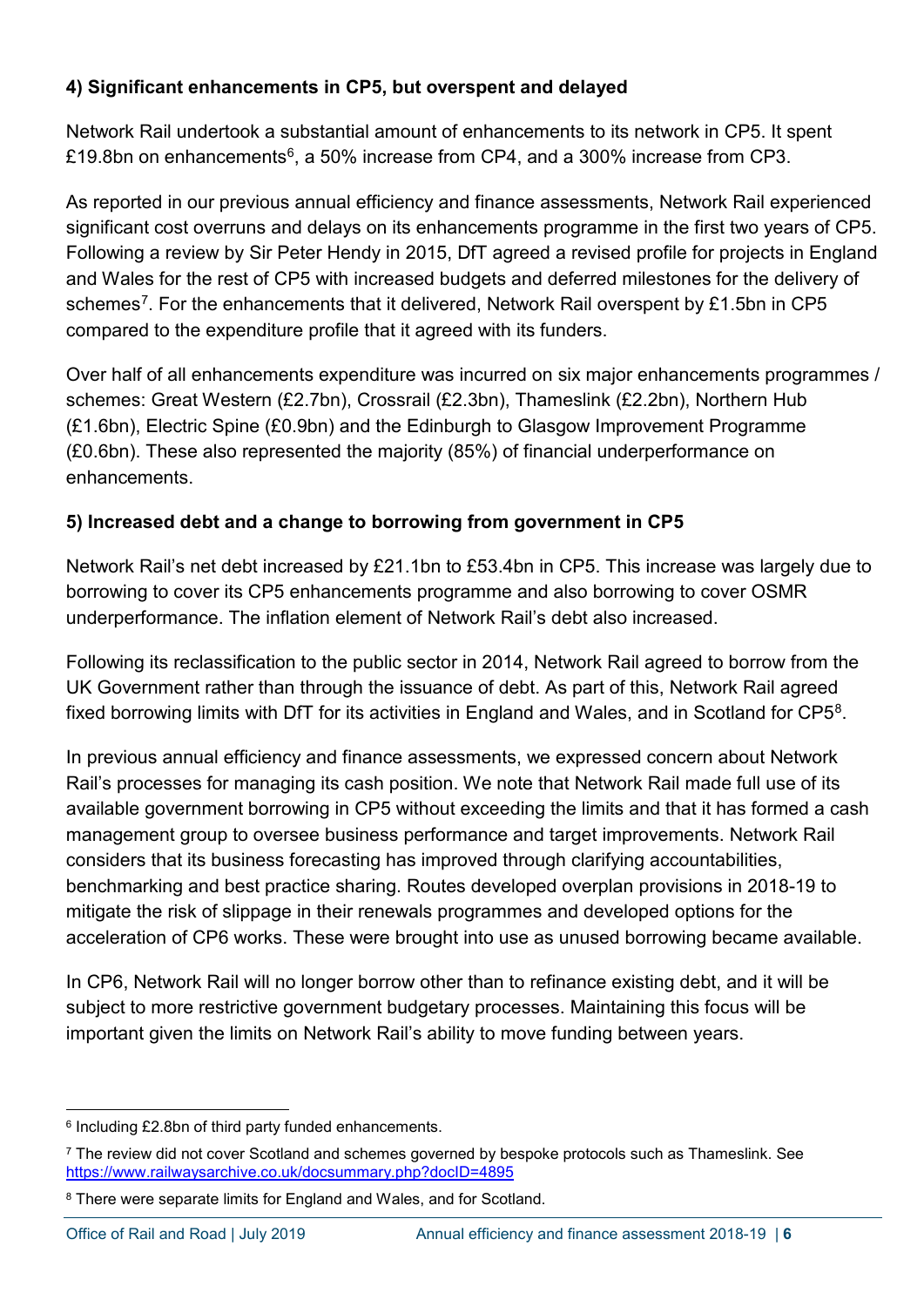### **Preparations for CP6 and changes to our monitoring approach**

As part of PR18, we consulted on changes to the way that we will assess and report on Network Rail's efficiency and financial performance<sup>9</sup>. In CP6, we will make more informed forward-looking assessments of the efficiencies that Network Rail will likely deliver across the control period. We will also provide more rounded assessments of Network Rail's financial performance that draw out key messages about the drivers of performance, recognising that different audiences want different levels of technical detail.

To support these changes, Network Rail agreed to make changes to the information that it provides to us and is working with us to agree how this should work in practice. Network Rail has committed to:

- **EXECUTE:** improve its communication of the reasons for cost changes due to changes to routes' efficiencies, the mix of work and external factors;
- **EXECUTE:** provide a sharper focus on performance compared with delivery plans; and
- identify the most appropriate measures of routes' productivity and leading indicators of performance.

Our approach will be set out in CP6 regulatory accounting guidelines, which we will publish shortly.

We have already commenced our forward-looking assessments. Starting last year, we asked Network Rail to demonstrate that it is better prepared to deliver efficiently from the start of CP6, because poor planning for CP5 caused a number of the problems with its renewals delivery and efficiency in CP5. We have reported on Network Rail's progress in our recent Network Rail Monitors. Routes have not made the progress we expected with leading indicators over the past year and Network Rail has put an action plan in place to address our concerns about efficiency plans. We have seen some progress since the action plan was introduced. We have commissioned the independent reporter, Nichols, to review routes' efficiency and renewals workbank preparations. See our latest Network Rail Monitors for further details<sup>[10](#page-6-1)</sup>.

<span id="page-6-0"></span><sup>9</sup> See [http://orr.gov.uk/rail/economic-regulation/regulation-of-network-rail/price-controls/periodic-review-2018/pr18](http://orr.gov.uk/rail/economic-regulation/regulation-of-network-rail/price-controls/periodic-review-2018/pr18-consultations/our-approach-for-assessing-network-rails-efficiency-and-wider-financial-performance-in-control-period-6) [consultations/our-approach-for-assessing-network-rails-efficiency-and-wider-financial-performance-in-control-period-](http://orr.gov.uk/rail/economic-regulation/regulation-of-network-rail/price-controls/periodic-review-2018/pr18-consultations/our-approach-for-assessing-network-rails-efficiency-and-wider-financial-performance-in-control-period-6)[6.](http://orr.gov.uk/rail/economic-regulation/regulation-of-network-rail/price-controls/periodic-review-2018/pr18-consultations/our-approach-for-assessing-network-rails-efficiency-and-wider-financial-performance-in-control-period-6)

<span id="page-6-1"></span><sup>10</sup> Available at [https://orr.gov.uk/rail/economic-regulation/regulation-of-network-rail/monitoring-performance/network](https://orr.gov.uk/rail/economic-regulation/regulation-of-network-rail/monitoring-performance/network-rail-monitor)[rail-monitor.](https://orr.gov.uk/rail/economic-regulation/regulation-of-network-rail/monitoring-performance/network-rail-monitor)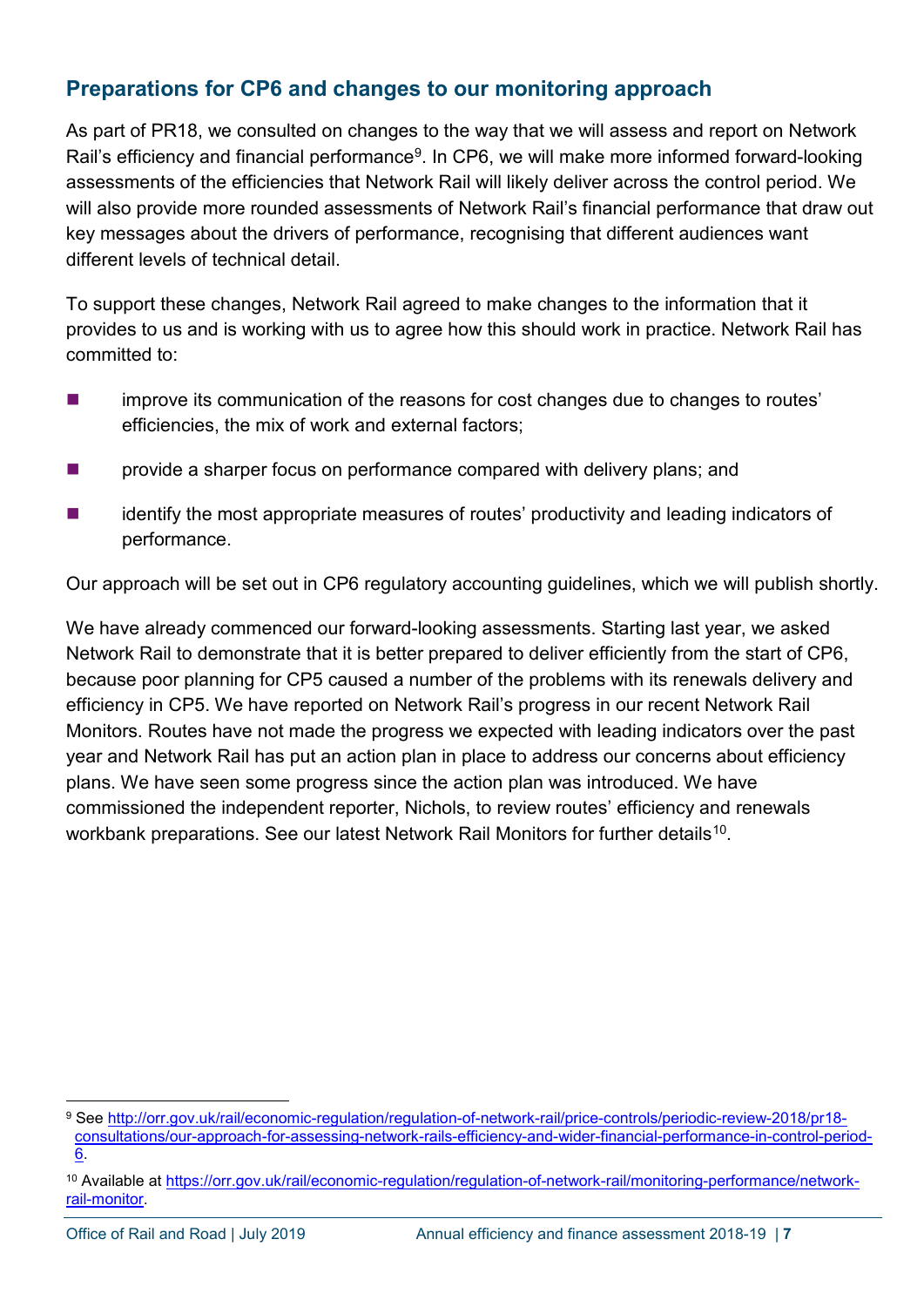# <span id="page-7-0"></span>**1. Introduction**

- 1.1 Our annual efficiency and finance assessments provide a snapshot of how Network Rail is performing financially at the end of each year. This 2019 publication covers the fifth and final year of CP5, April 2018 to March 2019, and CP5 in total. It provides detailed support for our recent Network Rail Monitors<sup>[11](#page-7-1)</sup>, which also cover Network Rail's operational performance, including in respect of safety risk<sup>[12](#page-7-2)</sup>, train performance and asset management.
- 1.2 Chapter 2 reports on Network Rail's efficiency and wider financial performance. It also provides an analysis of the financial performance of the company's routes and of its income and expenditure. Consistent with our Network Rail Monitors, comparisons to Network Rail's internal budget are largely based on the company's Period 13 finance pack. Other financial information is based largely on Network Rail's regulatory financial statements<sup>[13](#page-7-3)</sup>.
- 1.3 Chapters 3 and 4 report on Network Rail's financial performance, and income and expenditure in Scotland and Wales respectively.
- 1.4 Chapter 5 reports on Network Rail's regulatory finances. These are its borrowing, net debt, financing costs, the regulatory asset base (RAB) and financial indicators.
- 1.5 Annex A provides detailed financial tables for Network Rail's activities in Great Britain, and separately for Scotland and Wales. Annex B provides our analysis of England routes' and central services' financial performance. Annex C explains the linkage between the efficiency and financial performance measures used in our assessments, and Annex D the acronyms and abbreviations used in this report.
- 1.6 We will report on Network Rail's financial performance under the route-level efficiency benefit sharing (REBS) mechanism<sup>[14](#page-7-4)</sup> later this year.
- 1.7 Financial information in this document is presented in 2018-19 prices, with the exception of Network Rail's debt and borrowing which are presented in nominal (cash) prices, and the values for Network Rail's RAB in 2017-18, which are in 2017-18 prices.

<span id="page-7-4"></span><sup>14</sup> Route-level Efficiency Benefit Sharing (REBS) is a contractual arrangement for train operators to share a proportion of Network Rail's over/under financial performance in each of the ten original routes in CP5.

<span id="page-7-1"></span> <sup>11</sup> See [http://orr.gov.uk/rail/economic-regulation/regulation-of-network-rail/monitoring-performance/network-rail](http://orr.gov.uk/rail/economic-regulation/regulation-of-network-rail/monitoring-performance/network-rail-monitor)[monitor.](http://orr.gov.uk/rail/economic-regulation/regulation-of-network-rail/monitoring-performance/network-rail-monitor)

<span id="page-7-2"></span><sup>12</sup> We also publish a more detailed annual health and safety report. See [http://orr.gov.uk/rail/health-and-safety/annual](http://orr.gov.uk/rail/health-and-safety/annual-health-and-safety-report)[health-and-safety-report.](http://orr.gov.uk/rail/health-and-safety/annual-health-and-safety-report)

<span id="page-7-3"></span><sup>&</sup>lt;sup>13</sup> Network Rail has not yet finalised its 2018-19 regulatory financial statements. We will report on any material differences between the draft and final statements.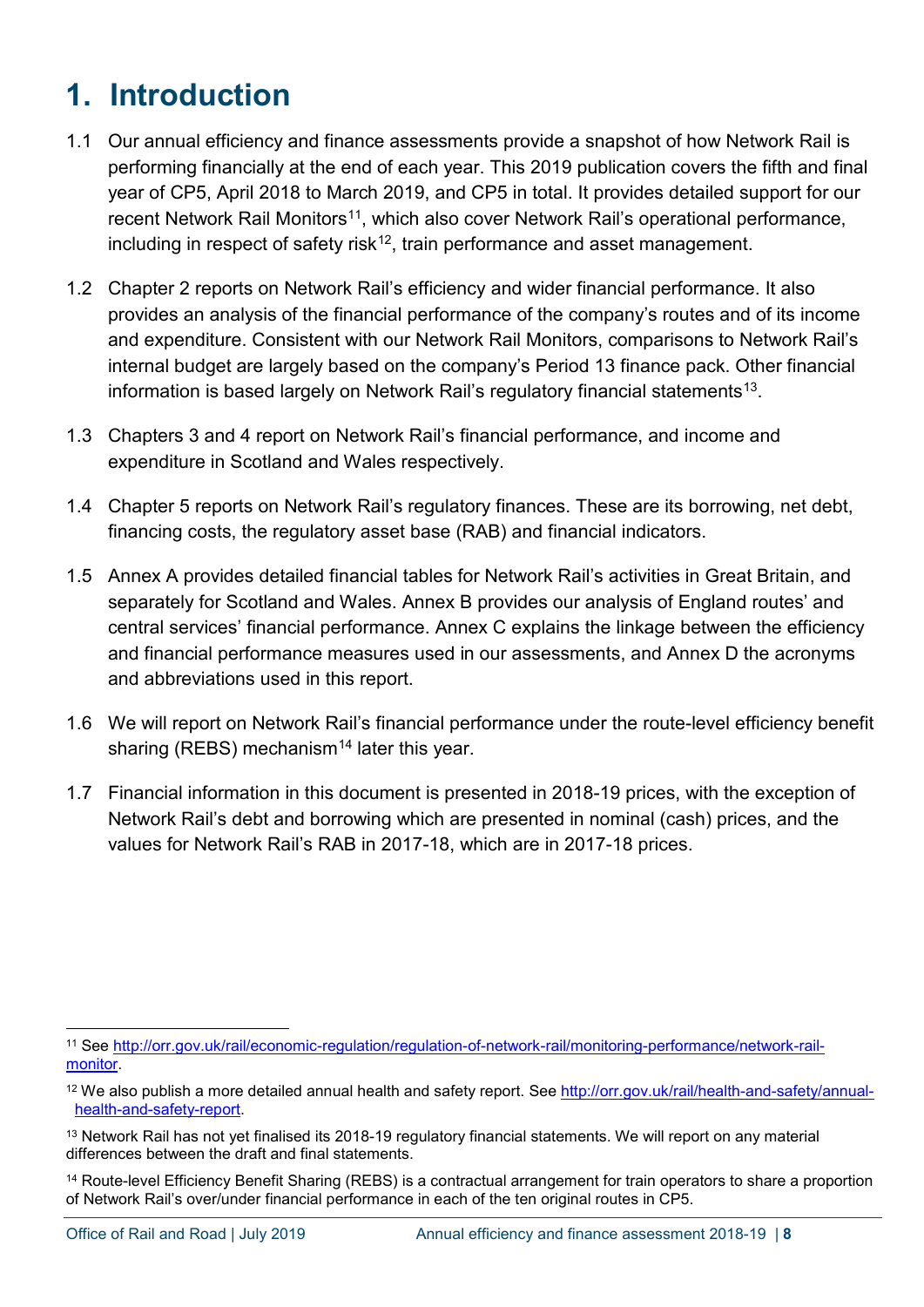## **Route level financial analysis**

- 1.8 Network Rail started CP5 with ten regional operating routes, though these were subsequently rationalised to eight<sup>[15](#page-8-0)</sup>. Most of our route analysis is based on Network Rail's budgets for 2018-19 in accordance with the structure as at 31 March 2019. To aid comparability with Network Rail's CP5 business plan and our PR13 determination (including for REBS), Network Rail's regulatory financial statements are prepared for the ten routes and we have included analysis for the original ten routes where information is available. The eight route geographies are shown in Figure 1.1.
- 1.9 Network Rail is currently reorganising its internal structure. Network Rail's latest plan is that the eight routes will increase to 14, supported by five regions<sup>[16](#page-8-1)</sup>.



### **Figure 1.1: Network Rail's route geography as at 31 March 2019**

## **How we calculate Network Rail's financial performance**

- 1.10 Network Rail's financial performance can be calculated in several ways. The factors to be considered when deciding how to carry out this calculation include:
	- (a) Do we compare the company's income and expenditure to its annual budget or to our 2013 Periodic Review (PR13) determination<sup>[17](#page-8-2)</sup>?

<span id="page-8-0"></span> <sup>15</sup> Network Rail merged the Sussex and Kent routes to form the 'South East' route and the London North Eastern and East Midlands routes to form the 'London North Eastern and East Midlands' route.

<span id="page-8-1"></span><sup>16</sup> See [https://www.networkrail.co.uk/who-we-are/putting-passengers-first/.](https://www.networkrail.co.uk/who-we-are/putting-passengers-first/)

<span id="page-8-2"></span><sup>17</sup> See [PR13 Final determination of Network Rail's outputs and funding for 2014-19.](http://orr.gov.uk/what-and-how-we-regulate/regulation-of-network-rail/how-we-regulate-network-rail/periodic-review-2013/pr13-publications/final-determination)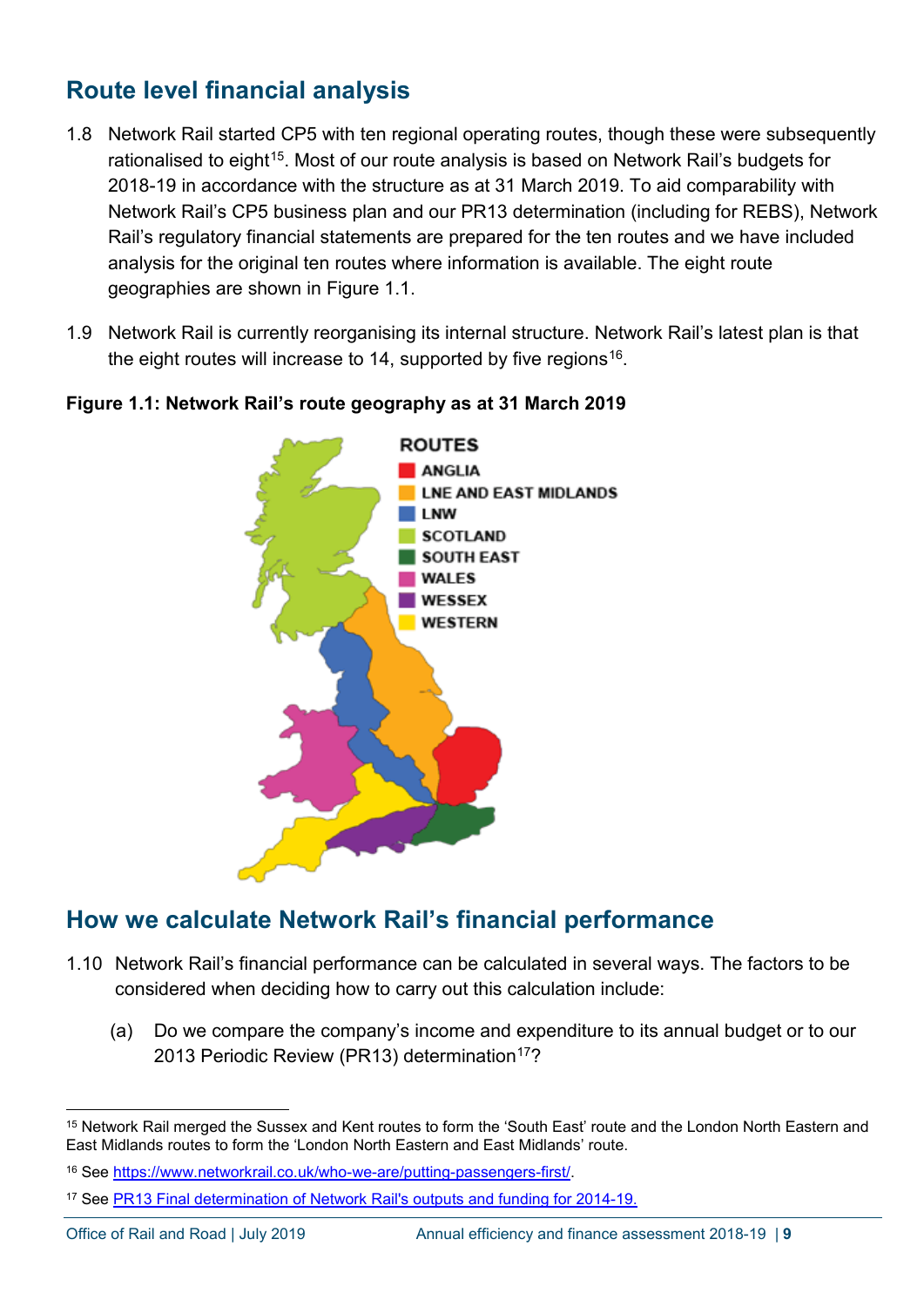- (b) Adjusting for the amount of work undertaken.
- (c) Including or excluding some types of income and expenditure that may be less controllable such as the income and expenditure associated with traction electricity.
- (d) Adjusting for any under-delivery of required outputs such as the public performance measure (PPM) of train performance.
- (e) Aligning with the 25% regulatory asset base (RAB) financial incentive for renewals and enhancements.
- 1.11 To be as informative as possible, our primary measure of Network Rail's financial performance, the *financial performance measure* (FPM) takes each of the above matters into account. FPM compares Network Rail's income and expenditure to its annual budget and our PR13 determination. It adjusts for the amount of work done and excludes income and expenditure that is not controllable. FPM is shown both gross and net of the 25% RAB financial incentive for renewals and enhancements adjustments, and regulatory output adjustments. The CP5 regulatory accounting guidelines explain how FPM is calculated<sup>18</sup>.

## **Feedback**

1.12 We welcome comments on the content of this report. These should be sent to:

Customer Correspondence Team Office of Rail and Road One Kemble Street London WC2B 4AN Email: [contact.cct@orr.gov.uk](mailto:contact.cct@orr.gov.uk)

<span id="page-9-0"></span> <sup>18</sup> See [http://orr.gov.uk/rail/economic-regulation/regulation-of-network-rail/network-licence/regulatory-accounts.](http://orr.gov.uk/rail/economic-regulation/regulation-of-network-rail/network-licence/regulatory-accounts)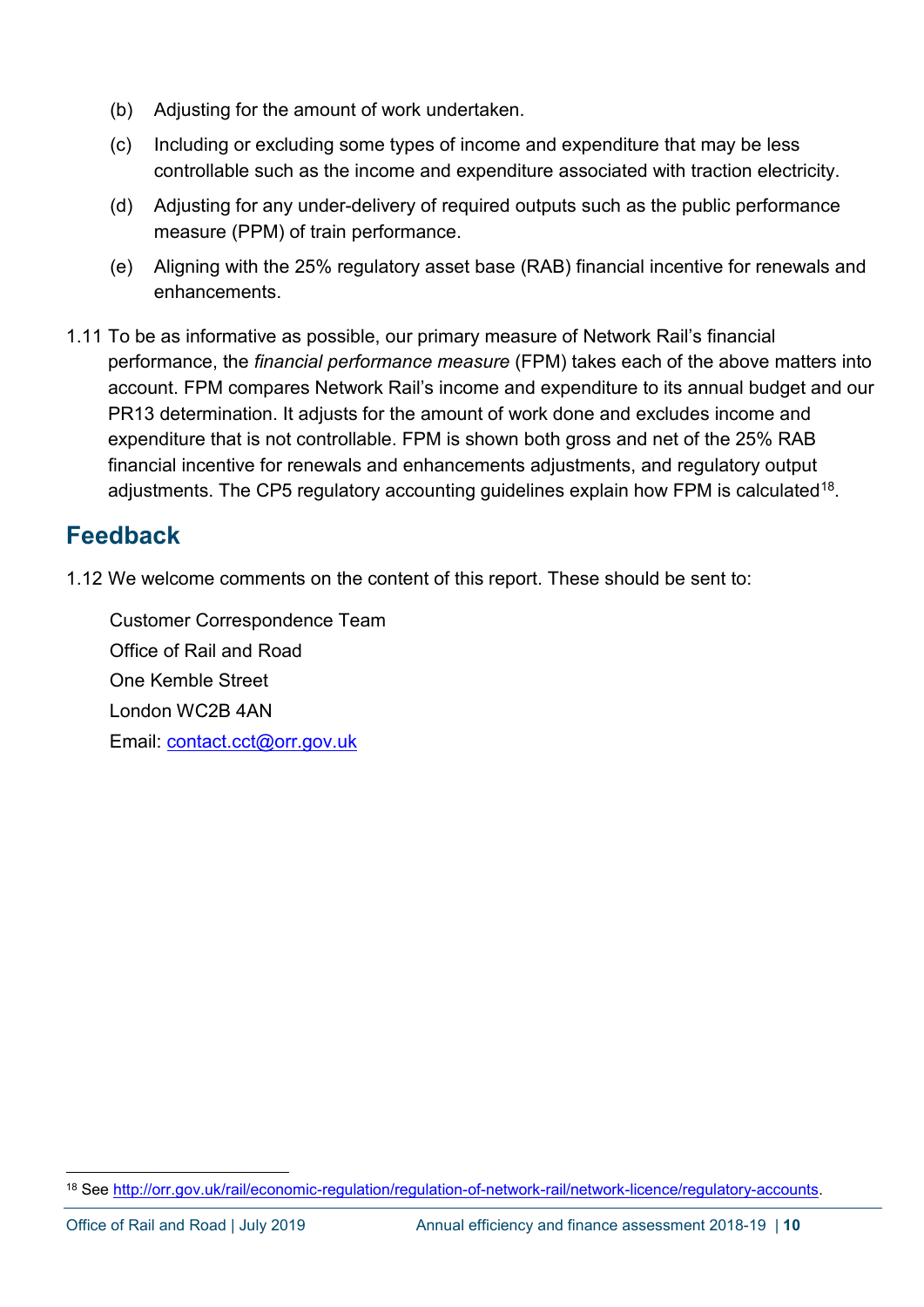# <span id="page-10-0"></span>**2. Efficiency and financial performance**

# <span id="page-10-1"></span>**Efficiency**

- 2.1 We assess changes to expenditure on Network Rail's core business activities over time. These are its operations, support, maintenance and renewals (OSMR) activities.
- 2.2 In determining the funding that we thought Network Rail required to deliver its required outputs in CP5, we made an assessment of its efficient level of expenditure<sup>19</sup>. Our PR13 determination concluded that Network Rail should improve its efficiency by 19.4% by the end of CP5. This means that to deliver the same level of output, we expected Network Rail's costs in 2018-19 to be 19.4% lower than in 2013-14, the final year of CP4.

### **Figure 2.1: Actual and expected changes to cumulative efficiency from the start of CP5, Great Britain**



*Source: Network Rail and ORR analysis*

- 2.3 As shown in Figure 2.1, using the CP5 efficiency measure, Network Rail's efficiency declined in each year of CP5. Efficiency declined by 2.4% in 2018-19 and by 7.4% across CP5 as a whole.
- 2.4 Some of the expenditure increases on core business activities in 2018-19 were due to costs incurred on the additional stations for which Network Rail took management responsibility during the year, and from increased activities in preparation for CP6, most notably for maintenance. We consider that these cost increases could account for between £50m and £160m of increased costs in 2018-19. We have not adjusted for such factors in our previous

<span id="page-10-2"></span><sup>&</sup>lt;sup>19</sup> The detailed assumptions underlying these projections were set out in our 2013 periodic review (PR13) final determination. See [http://orr.gov.uk/\\_\\_data/assets/pdf\\_file/0015/456/fd-chapters-3-11.pdf.](http://orr.gov.uk/__data/assets/pdf_file/0015/456/fd-chapters-3-11.pdf)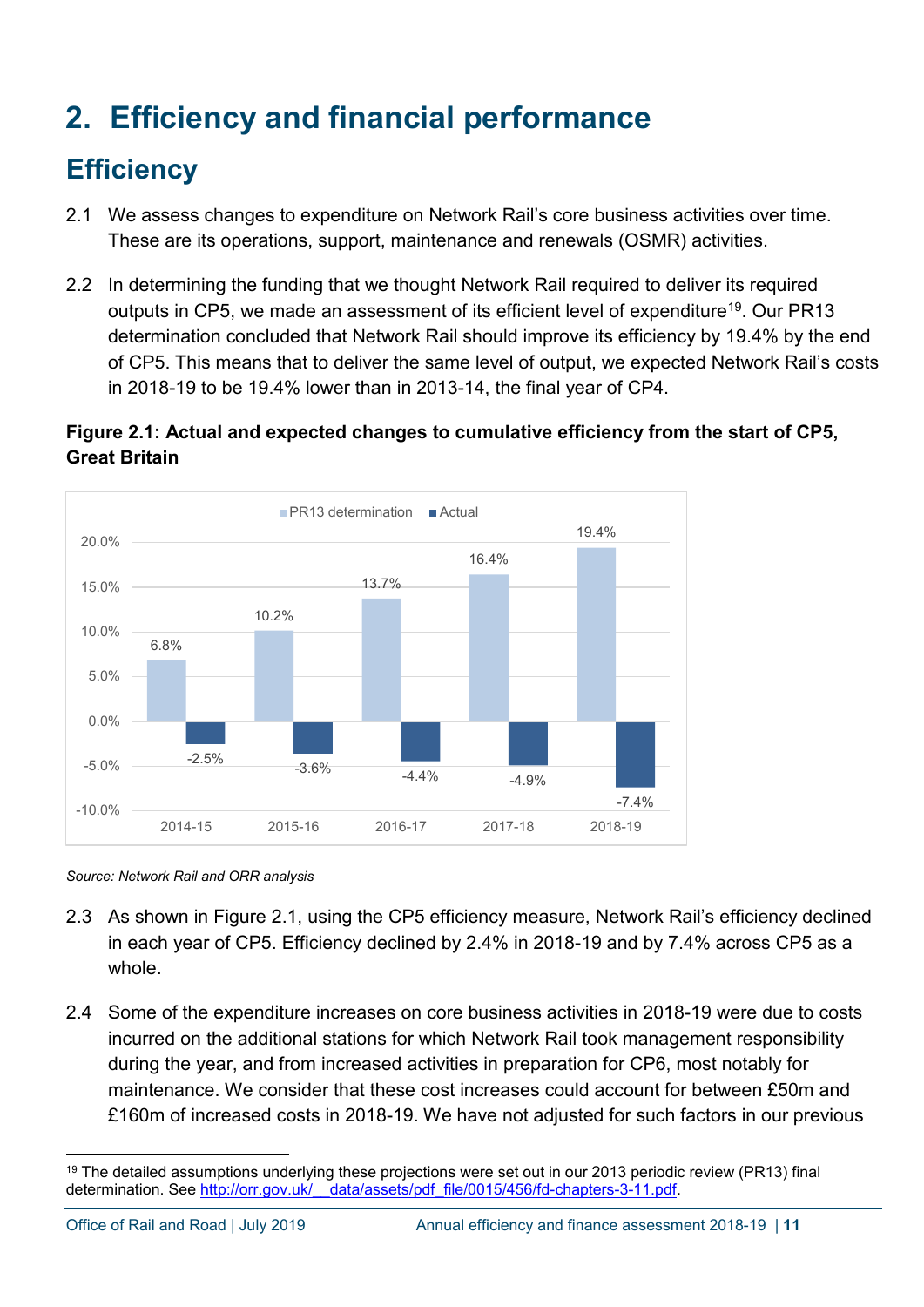CP5 annual efficiency and finance assessments. If these are taken into account, Network Rail's efficiency could be between 1.0% and 3.0% better in 2018-19 than stated above and shown in Figure 2.1.

# <span id="page-11-0"></span>**Financial performance**

2.5 Our primary measure of Network Rail's financial performance, the *financial performance measure* (FPM), provides a better understanding of Network Rail's financial performance than simple income and expenditure variances. FPM compares actual income and expenditure to Network Rail's annual budgets, and then to the financial assumptions in our PR13 determination (which underpin the company's funding)<sup>[20](#page-11-1)</sup>. The regulatory measure ensures that Network Rail does not benefit from delaying work to a later date if that work will still need to be done and it adjusts for the value of any outputs that Network Rail was funded to deliver, but has not delivered, such as reliability of train performance. A positive FPM means that Network Rail has outperformed and vice versa.

### **Financial performance in 2018-19**

|                                                    | <b>Budget</b><br>variance | Of which<br>out / (under) |
|----------------------------------------------------|---------------------------|---------------------------|
| £m                                                 | better / (worse)          | performance               |
| Turnover                                           | 21                        | (4)                       |
| Schedule 4                                         | 26                        | 38                        |
| Schedule 8                                         | (93)                      | (93)                      |
| Operations                                         | (35)                      | (30)                      |
| Support                                            | 28                        | 30                        |
| Maintenance                                        | (12)                      | (8)                       |
| Capex - Renewals                                   | (361)                     | (9)                       |
| Capex - Enhancements                               | 536                       | (180)                     |
| <b>Total</b>                                       | 110                       |                           |
| Financial performance against budget <sup>21</sup> |                           | (255)                     |
| Differences to PR13 baselines                      |                           | (2,398)                   |
| Adjustments for missed regulatory outputs          |                           | (269)                     |
| Financial performance (regulatory) <sup>22</sup>   |                           | (2,923)                   |

**Table 2.1: Network Rail's financial performance in 2018-19, Great Britain**

*Source: Network Rail and ORR analysis*

<span id="page-11-1"></span><sup>&</sup>lt;sup>20</sup> It excludes some income and expenditure that is not as controllable by Network Rail. This includes network grant, fixed track access charges, traction electricity income and costs, and business rates.

<span id="page-11-2"></span><sup>&</sup>lt;sup>21</sup> Neutral differences including deferral of work represent the £365m difference between the £110m of cumulative income and expenditure variances and the £255m of financial underperformance against budget.

<span id="page-11-3"></span> $22$  This does not include the effect of the 25% RAB financial incentive for renewals and enhancements. Including those adjustments, the regulatory measure is an underperformance of £1,830m. See Network Rail's regulatory financial statements for further details.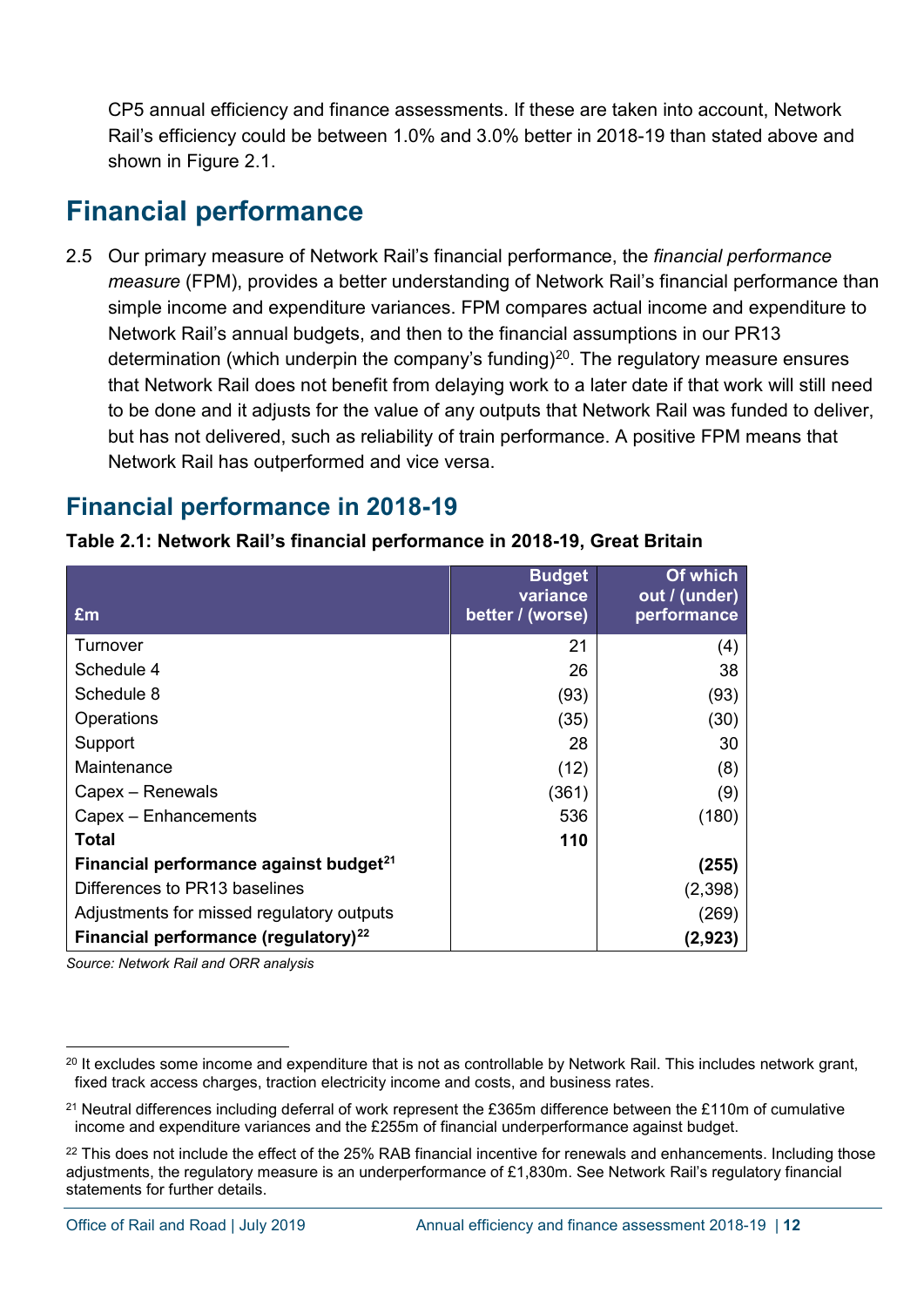- 2.6 Network Rail underperformed against its budget by £255m in 2018-19. The reasons for this underperformance are examined in the Income and Expenditure sections below.
- 2.7 Network Rail underperformed the regulatory financial performance measure by £2,923m in 2018-19 largely because its internal budget was £2,398m higher than our PR13 financial assumptions for the year<sup>23</sup>. It underperformed against its own budget by £255m and the regulatory measure includes a £269m downward adjustment for train performance lower than the regulatory target.
- 2.8 We summarise the significant differences in routes' financial performance in Table 2.2. This reflects that although there are common drivers of performance across the network, local circumstances and performance can have a significant effect. Better understanding and learning from route comparisons can help all routes to improve their financial performance. Analysis for Scotland and Wales is covered in chapters 3 and 4 respectively. Analysis for England routes is covered in Annex B.

#### **Table 2.2: Routes' financial performance compared to budget in 2018-19**

| £m                                | <b>Financial</b><br>performance<br>better/(worse) | Percentage of<br>budget |
|-----------------------------------|---------------------------------------------------|-------------------------|
| Anglia                            | (24)                                              | (3%)                    |
| London North East & East Midlands | (26)                                              | (1%)                    |
| <b>London North West</b>          | (111)                                             | (5%)                    |
| South East                        | 3                                                 | 0%                      |
| Western                           | (117)                                             | (7%)                    |
| Wessex                            | (44)                                              | (7%)                    |
| <b>England</b>                    | (319)                                             |                         |
| Scotland <sup>23</sup>            | 23                                                | 2%                      |
| Wales $23$                        | (13)                                              | (2%)                    |
| Central services <sup>24</sup>    | 54                                                |                         |
| <b>Great Britain</b>              | (255)                                             | (2%)                    |

*Source: Network Rail*

<span id="page-12-0"></span><sup>&</sup>lt;sup>23</sup> Network Rail's internal budget was higher than our PR13 financial assumptions across most items of expenditure. Network Rail's budget for the year reflected inefficiencies that have accumulated in CP5. In contrast, PR13 assumed that Network Rail would achieve efficiency improvements in each year of CP5. See Annex C for further details.

<span id="page-12-1"></span><sup>&</sup>lt;sup>24</sup> Network Rail's internal budget analysis does not allocate central services to routes. Our analysis for Scotland and Wales in chapters 3 and 4 includes their portion of the costs of these activities. This results in differences between the analysis in chapters 3 and 4 and the financial performance of Scotland and Wales in this table.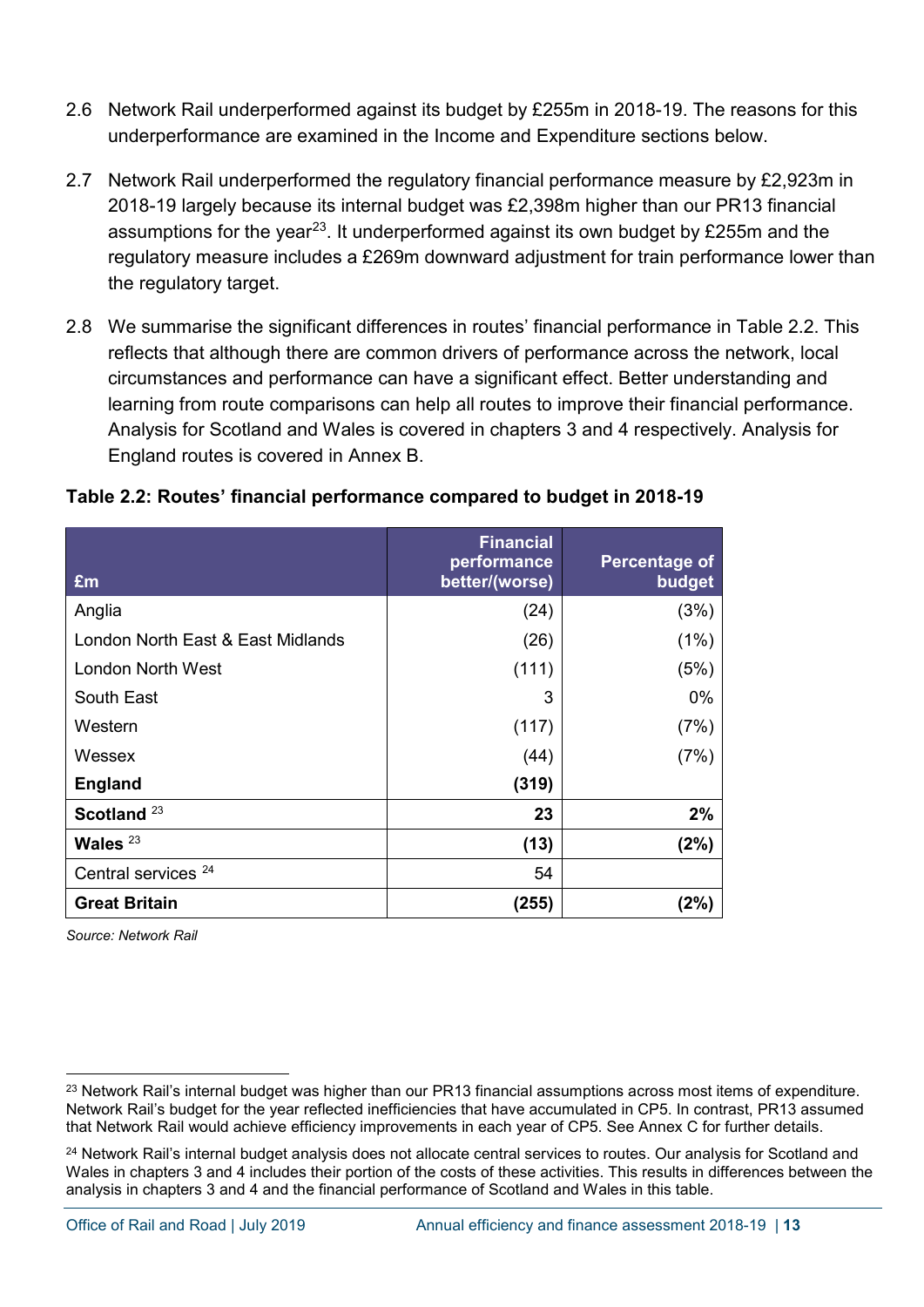# **Financial performance in CP5**

2.9 As shown in Figure 2.2, Network Rail financially underperformed against its internal budgets in each year of CP5. The majority of this underperformance was on renewals and enhancements to its network in the first three years of CP5.



**Figure 2.2: Network Rail's annual financial performance in CP5**

*Financial performance compared to Network Rail's annual internal budgets*

*Financial performance compared to our annual PR13 financial assumptions*



*Source: ORR analysis of Network Rail data*

2.10 Network Rail's financial performance compared to our PR13 financial assumptions was significantly worse than compared with Network Rail's own internal budgets. Overall, Network Rail financially underperformed against our PR13 determination by £10.1 billion in CP5. This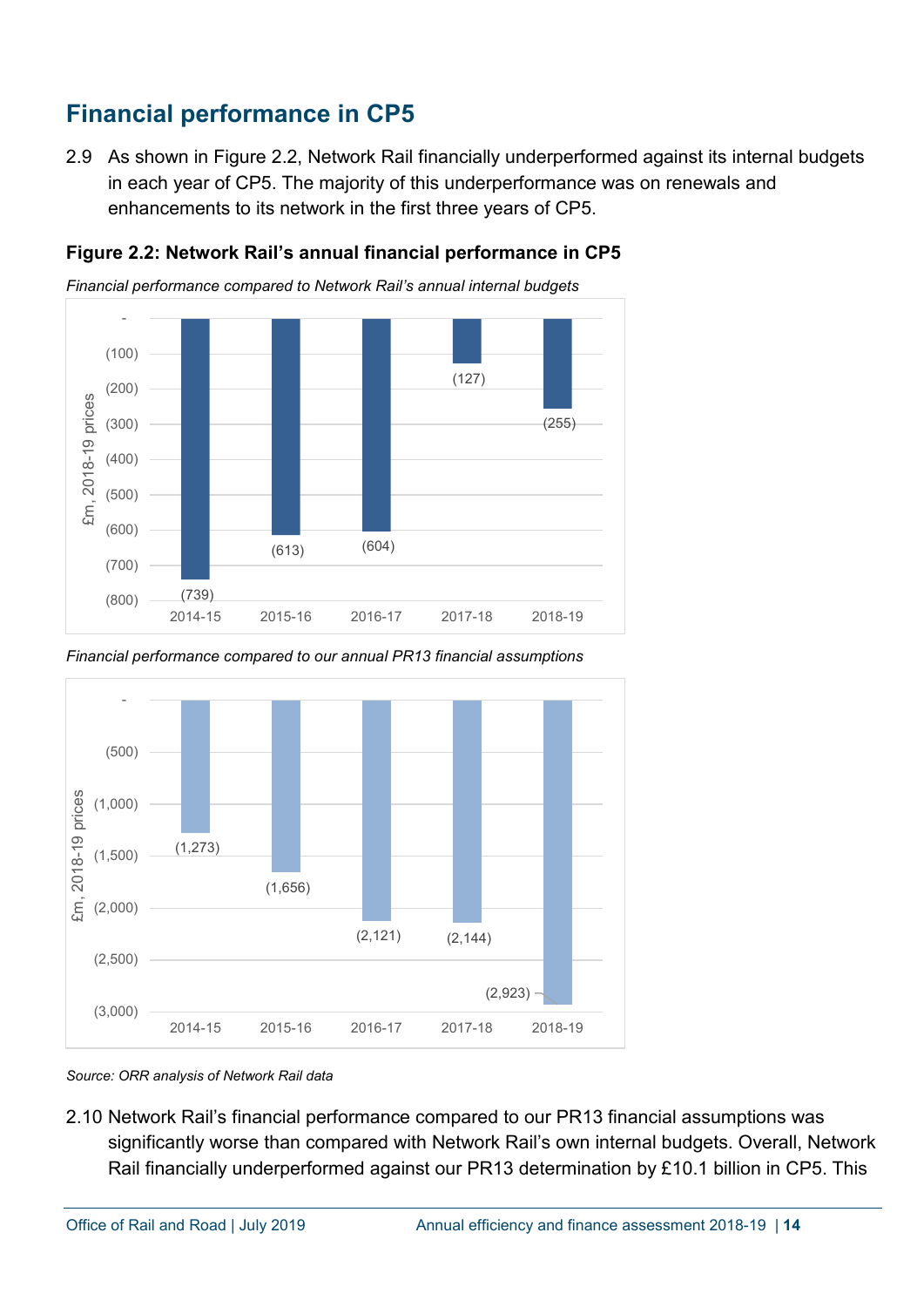means that Network Rail spent £10.1 billion more than we thought that it should for the outputs that it delivered in CP5[25](#page-14-1).

2.11 The majority of this underperformance was in renewals and enhancements, although Network Rail underperformed across most expenditure categories including maintenance and network operations (it outperformed on support costs). The reasons for this underperformance are examined in the Expenditure section below.

# <span id="page-14-0"></span>**Expenditure**

- 2.12 This section examines the main categories of Network Rail's expenditure in 2018-19 and cumulatively for CP5 as a whole. It underpins the reporting of Network Rail's efficiency and financial performance.
- 2.13 Network Rail spent £12.6bn in 2018-19. Figure 2.3 shows this split by the major expenditure categories. These are operating expenditure (covering operations, support, maintenance, Schedule 4 and 8 payments and other), renewals, enhancements and financing costs. Network Rail's expenditure in these categories is summarised in Annex A and examined below.



### **Figure 2.3: Network Rail's expenditure in 2018-19**

*Source: ORR analysis of Network Rail's 2018-19 regulatory financial statements*

<span id="page-14-1"></span> <sup>25</sup> Network Rail also under delivered most of its regulatory outputs in CP5. See our recent Network Rail Monitors for further details; [https://orr.gov.uk/rail/economic-regulation/regulation-of-network-rail/monitoring-performance/network](https://orr.gov.uk/rail/economic-regulation/regulation-of-network-rail/monitoring-performance/network-rail-monitor)[rail-monitor.](https://orr.gov.uk/rail/economic-regulation/regulation-of-network-rail/monitoring-performance/network-rail-monitor)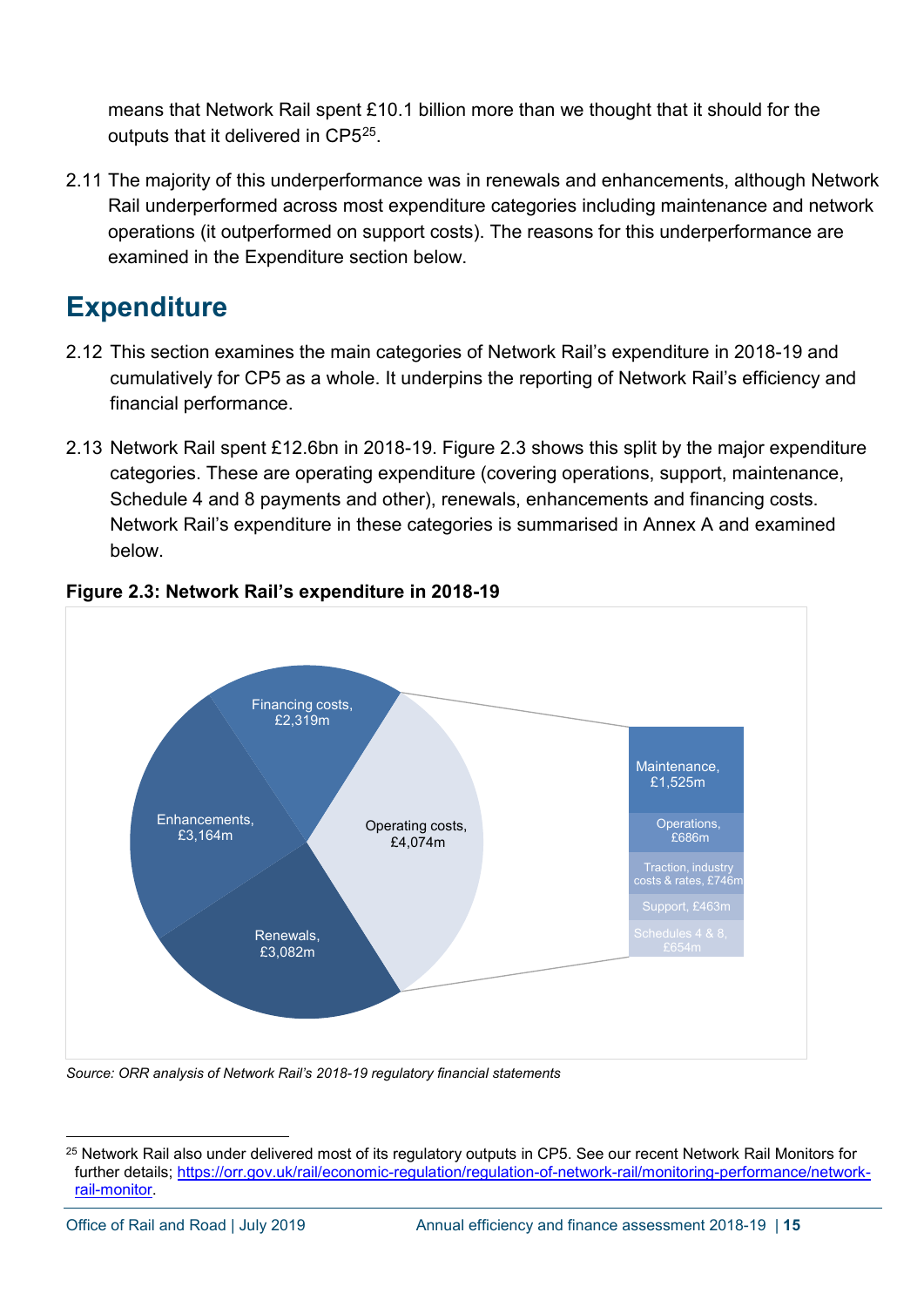## **Renewals**

2.14 Renewals expenditure relates to activities to replace in whole, or in part, network assets that have deteriorated so that they can no longer be maintained economically. Renewal of an asset restores the original performance of the asset.

#### **Renewals expenditure in 2018-19**

- 2.15 Network Rail spent £3,082m renewing the rail network in 2018-19, £592m more than in 2017-18. It spent £361m more than its own budget, which Network Rail has attributed to undertaking greater work than planned due to acceleration of schemes from CP6 to make use of available funding. For the work that it delivered, Network Rail spent £9m more on renewing the network than budgeted.
- 2.16 Figure 2.4 shows the four-weekly profile<sup>[26](#page-15-0)</sup> of Network Rail's renewals expenditure in 2018-19. Renewals expenditure increased significantly in the last three periods of 2018-19 compared with previous periods within the year where expenditure did not vary much from period to period. In contrast, as shown in Figure 2.4, the average profile in the preceding four years of CP5 was smoother $27$ .



#### **Figure 2.4: Network Rail's four-weekly renewals expenditure profile**

*Source: ORR analysis of Network Rail's management accounts*

2.17 We understand from Network Rail that the main driver for the increased renewals expenditure in the last three periods of 2018-19 was a planned increase in activity as it prepared for CP6. Making use of available funds to catch up on the significant slippage of

<span id="page-15-0"></span><sup>&</sup>lt;sup>26</sup> Network Rail's management accounts divide a financial year into 13 four-week periods, rather than into 12 months.

<span id="page-15-1"></span><sup>&</sup>lt;sup>27</sup> Renewals expenditure in the last three periods of 2018-19 was 48% higher than the average for the same three time periods in the preceding four years of CP5.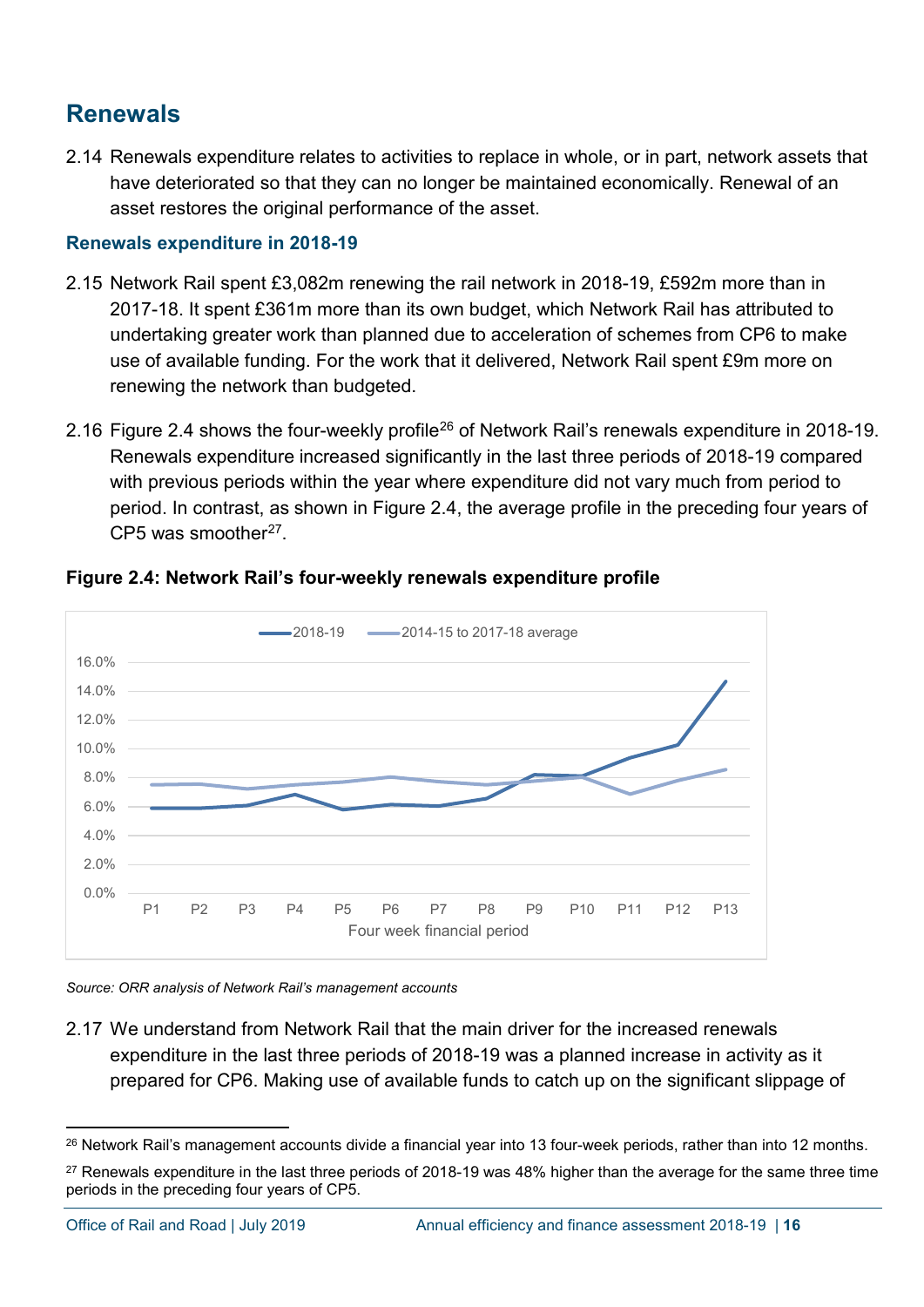renewals earlier in CP5 may have been appropriate. However, we are concerned that the 'hockey stick' profile of increased activity over a short period may have been poor value for money.

- 2.18 Firstly, it increases volatility for Network Rail's supply chain, which makes it harder for the supply chain to plan their own resources effectively.
- 2.19 Secondly, the increase in work occurred during the winter when poor weather and reduced daylight would have likely affected productivity. We have previously raised similar concerns about the uneven profile of Highways England's renewals work<sup>28</sup>.
- 2.20 This matter is important going forward into CP6 because, similar to Highways England, Network Rail is now subject to more restrictive government budgetary processes<sup>[29](#page-16-1)</sup>. Network Rail will need to make sure that these 'use it or lose it' budgetary restrictions do not result in an inefficient profile of renewals work towards the end of a financial year in order for the company to ensure that annual budgets are used up.

#### **Renewals expenditure in CP5**

- 2.21 Network Rail spent £15,181m renewing the rail network in CP5, £1,151m more than assumed in our PR13 determination. The largest overspend by asset category was track, which overspent by £949m (24.6%) largely due to Network Rail not achieving the efficiency improvements that were assumed in our PR13 determination.
- 2.22 We reported on the problems with Network Rail's efficient delivery of renewals in CP5 in our 2018 annual efficiency and finance assessment<sup>30</sup>. Because poor planning for CP5 caused a number of the problems with Network Rail's renewals efficiency, an important part of our recent work has been to assess whether Network Rail's routes have developed robust expenditure and efficiency plans for CP6. We have reported on Network Rail's CP6 preparations in our Network Rail Monitors.

## **Operating expenditure**

2.23 Operating expenditure relates to operations, support costs, maintenance, Schedule 4 and 8 payments, and traction electricity, industry costs and rates. These expenditure items are examined below.

<span id="page-16-0"></span> <sup>28</sup> See [https://orr.gov.uk/highways-monitor/publications/highways-monitor-annual-assessment-of-highways-englands](https://orr.gov.uk/highways-monitor/publications/highways-monitor-annual-assessment-of-highways-englands-performance)[performance.](https://orr.gov.uk/highways-monitor/publications/highways-monitor-annual-assessment-of-highways-englands-performance)

<span id="page-16-1"></span><sup>&</sup>lt;sup>29</sup> These are explained in our 2018 periodic review, see https://orr.gov.uk/ data/assets/pdf\_file/0004/39307/pr18[final-determination-financial-framework.pdf.](https://orr.gov.uk/__data/assets/pdf_file/0004/39307/pr18-final-determination-financial-framework.pdf)

<span id="page-16-2"></span><sup>30</sup> See also [http://orr.gov.uk/rail/consultations/pr18-consultations/consultation-on-improving-network-rails-renewals](http://orr.gov.uk/rail/consultations/pr18-consultations/consultation-on-improving-network-rails-renewals-efficiency)[efficiency.](http://orr.gov.uk/rail/consultations/pr18-consultations/consultation-on-improving-network-rails-renewals-efficiency)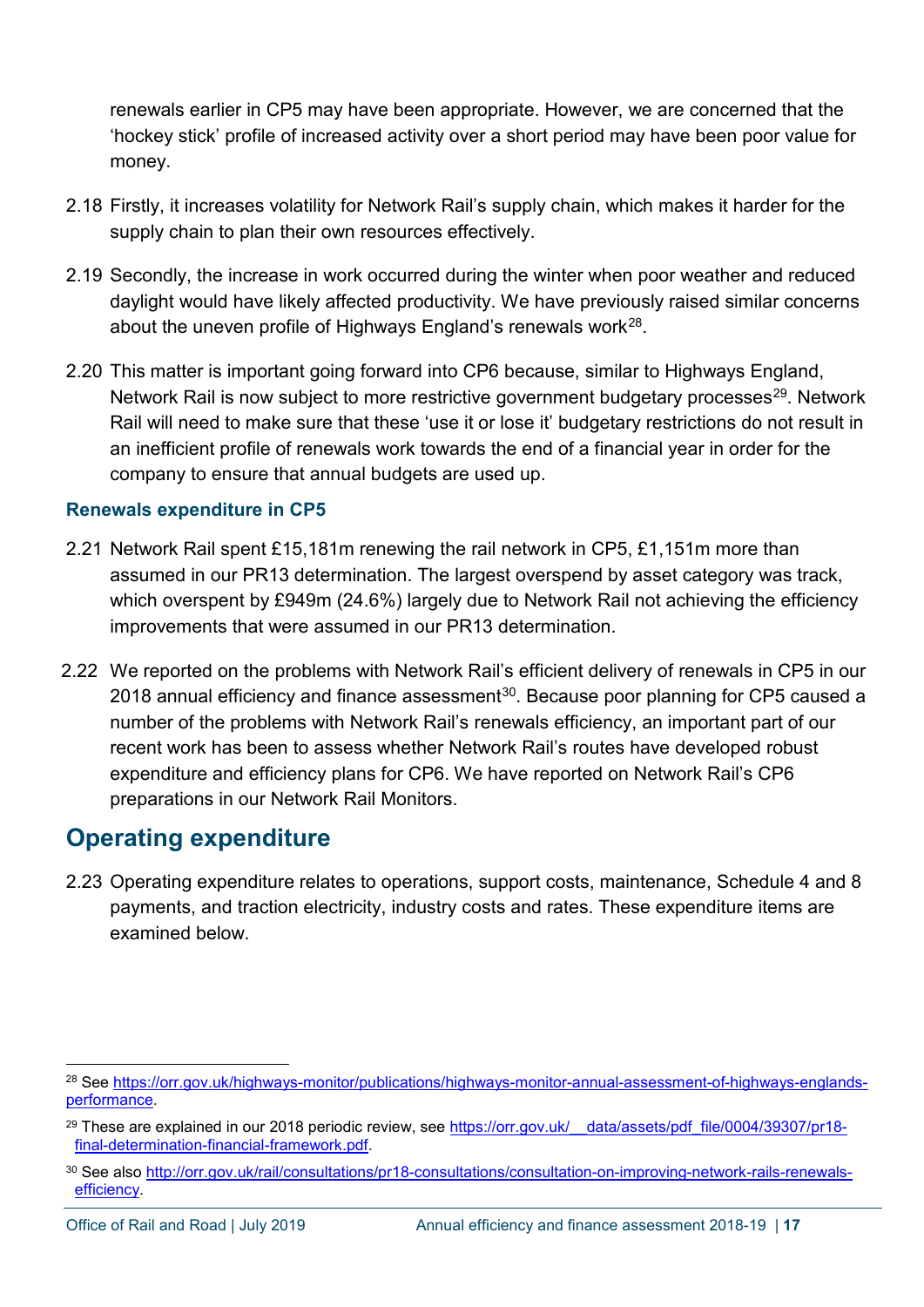### **Maintenance**

- 2.24 Maintenance expenditure relates to activities that sustain the condition and capability of the existing infrastructure to the previously assessed standard of performance.
- 2.25 Network Rail spent £1,525m maintaining the rail network in 2018-19, £101m more than in 2017-18. Maintenance volumes increased in most areas, most notably in ballast cleaning and tamping. Network Rail has mostly attributed the increased volumes to a planned increase in activity as it prepared for CP6. It also undertook more maintenance activities to rectify the adverse impact on asset condition of the prolonged hot weather in the summer of 2018.
- 2.26 Network Rail spent £7,043m maintaining the rail network in CP5, £1,057m more than assumed in our PR13 determination. The largest overspend by asset category was track, by £662m (29.2%), although Network Rail also overspent on most asset categories. Network Rail has mainly attributed these overspends to:
	- **number 10** not achieving the efficiency improvements on its maintenance activities that were assumed in our PR13 determination;
	- **E** additional maintenance activities that were required because of delivering lower renewals volumes than planned. The additional maintenance was required to maintain asset safety and performance capability; and
	- **EXT** maintenance interventions to try to reduce the number and impact of signalling failures and so improve train performance.

### **Operations**

- 2.27 Operations expenditure relates to activities to operate the rail network. These include signalling and running Network Rail managed stations.
- 2.28 Network Rail spent £686m operating the rail network in 2018-19, £71m more than in 2017-18. This increase was due to a number of factors including operating more managed stations (for which Network Rail also received supplementary income) and commercial claims. Following the findings of our independent inquiry into the May 2018 timetable disruption<sup>31</sup>, Network Rail increased expenditure on its System Operator function by £7m. This included employing more operational planners and establishing an industry programme management office to oversee future timetable changes.
- 2.29 Network Rail spent £3,025m operating the rail network in CP5, £745m more than assumed in our PR13 determination. The overspend was mostly due to:
	- signaller expenditure was £314m (19.8%) higher. Network Rail has not achieved the efficiency improvements on its signaller expenditure that were assumed in our PR13

<span id="page-17-0"></span><sup>31</sup> See https://orr.gov.uk/ data/assets/pdf file/0018/39042/inquiry-into-may-2018-timetable-disruption-september-[2018-findings.pdf.](https://orr.gov.uk/__data/assets/pdf_file/0018/39042/inquiry-into-may-2018-timetable-disruption-september-2018-findings.pdf)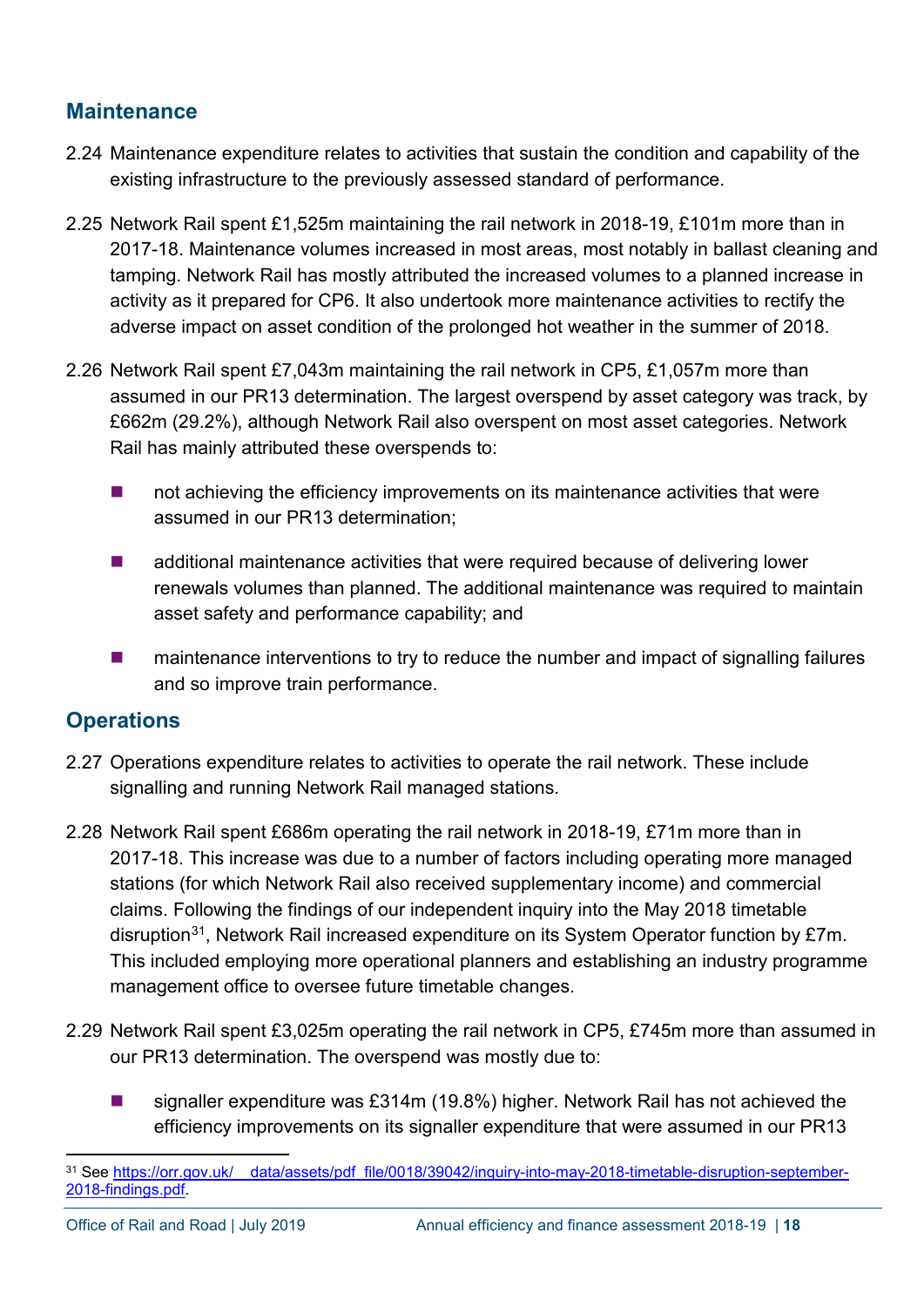determination. The largest contributor to the shortfall was the Network Operating Strategy (NOS) programme, which was designed to consolidate signalling activities into a smaller number of centralised Route Operating Centres (ROCs) to deliver staff savings and operational improvements. Network Rail has had to employ more highlyqualified (and so expensive) staff to operate the ROCs than expected. It has also incurred higher administration costs and dual running of sites through the transition; and

 non-signaller expenditure was £431m (61.7%) higher. Network Rail incurred additional managed stations costs as it assumed responsibility for Reading, Bristol, Guildford and Clapham Junction stations<sup>[32](#page-18-0)</sup>. The redevelopment of Birmingham New Street, London Euston and London Bridge stations has also increased running costs (these additional costs are offset by supplementary income, see the Income section). Network Rail increased expenditure on operational performance improvement schemes, notably in the South East. Expected efficiency improvements on non-signaller expenditure were also not achieved.

### **Support costs**

- 2.30 Support costs relate to activities that are generally centrally managed and facilitate Network Rail's core business. These include information management and corporate functions.
- 2.31 Support costs were £463m in 2018-19, £55m more than in 2017-18. Network Rail has attributed this increase to a number of factors including increased scope of activity in preparation for CP6 (including investment in its apprentice training programme and additional IT licences and equipment). Support costs were also adversely affected by increased utilities costs, commercial claims and favourable variances in 2017-18 that were not repeated in 2018-19 (including Thameslink stage payments). The additional costs in 2018-19 were partly offset by reduced insurance costs following a revised actuarial assessment of historical liabilities.
- 2.32 Network Rail spent £2,126m on support costs in CP5, £329m less than assumed in our PR13 determination. Network Rail has achieved substantial reductions in its support costs over CP5, outperforming the financial assumptions in our PR13 determination. The majority of these cost reductions were in human resources (mostly due to training costs moving from the centre to routes, which are reported elsewhere) and insurance, partly offset by increased expenditure in safety and sustainable development (where Network Rail developed a Business Critical Rules programme to improve safety and operational performance).

### **Traction electricity, industry costs and rates**

2.33 Traction electricity provides power to electrically powered trains. Network Rail acquires electricity from providers and passes most of the costs onto train operating companies, retaining a small amount of the cost for electricity used by itself. Industry rates and other

<span id="page-18-0"></span> $32$  This was partly offset by stations associated with the c2c franchise being transferred to the operator (this reduced Network Rail's running costs but also income).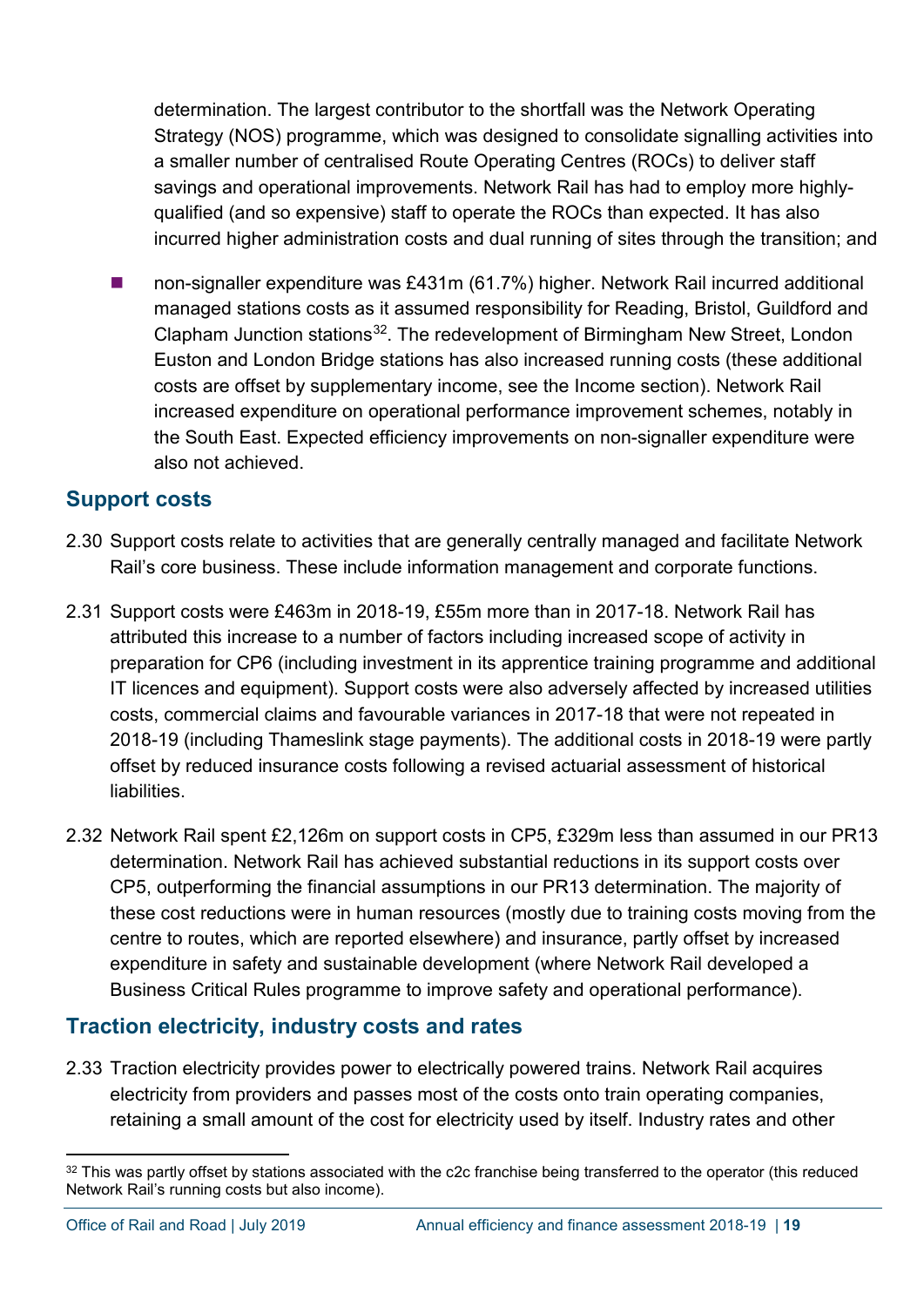costs include Network Rail's share of British Transport Police costs, business rates, the ORR licence fee and railway safety levy, and RSSB costs. Network Rail has limited control over these costs, which are either set by other government agencies, or by market prices in the case of traction electricity.

- 2.34 Traction electricity, industry costs and rates were £746m in 2018-19, £75m more than in 2017-18 mostly due to higher market rates for electricity. This increase was offset by increased traction electricity charges (see the Income section).
- 2.35 Traction electricity, industry costs and rates were £3,299m in CP5, £243m lower than assumed in our PR13 determination. This was mostly due to lower than assumed market rates for electricity  $(\text{\textsterling}370\text{m})^{33}$ . The ORR licence fee and safety levy fee were £5m lower than assumed. These underspends were partly offset by British Transport Police costs (£76m higher) and business rates (£52m higher). Network Rail has explained that British Transport Police costs have increased following terrorist incidents near to major transport hubs. Business rates increased following a revaluation by the Valuation Office Agency.

### **Schedule 4 and Schedule 8 costs**

- 2.36 The Schedule 4 regime compensates train operators for planned reductions to network availability. It incentivises Network Rail to plan engineering work early and efficiently to reduce disruption. The Schedule 8 performance regime compensates train operators for the impact of unplanned disruption to the availability of the network.
- 2.37 Schedule 4 costs were £335m in 2018-19, £108m higher than in 2017-18 and £26m lower than budget. Schedule 4 costs were lower than budget mostly due to less disruption on major programmes than anticipated.
- 2.38 Network Rail spent £1,297m on Schedule 4 costs in CP5, £94m more than assumed in our PR13 determination. The overspend was due to a number of factors including more renewals requiring network possessions than originally thought, problems implementing the May 2018 timetable change and compensation payments relating to extreme weather events.
- 2.39 Schedule 8 costs were £319m in 2018-19, £93m higher than in 2017-18 and £93m higher than budget due to train performance falling short of our regulatory targets (which increased in each year in CP5) and Network Rail's 2018-19 targets. This was due to a number of factors including increased unplanned disruption and the impact of hot weather in the summer of 2018 (such as temporary speed restrictions) $34$ .
- 2.40 Network Rail spent £983m on Schedule 8 costs in CP5, £960m more than assumed in our PR13 determination. Schedule 8 costs were higher than our PR13 determination because of higher levels of unplanned disruption to train services. Network Rail has attributed this

<span id="page-19-0"></span><sup>33</sup> This underspend was offset by lower traction electricity charges (see the Income section).

<span id="page-19-1"></span><sup>&</sup>lt;sup>34</sup> Our recent Network Rail Monitor provides further information about train performance, see [https://orr.gov.uk/rail/economic-regulation/regulation-of-network-rail/monitoring-performance/network-rail-monitor.](https://orr.gov.uk/rail/economic-regulation/regulation-of-network-rail/monitoring-performance/network-rail-monitor)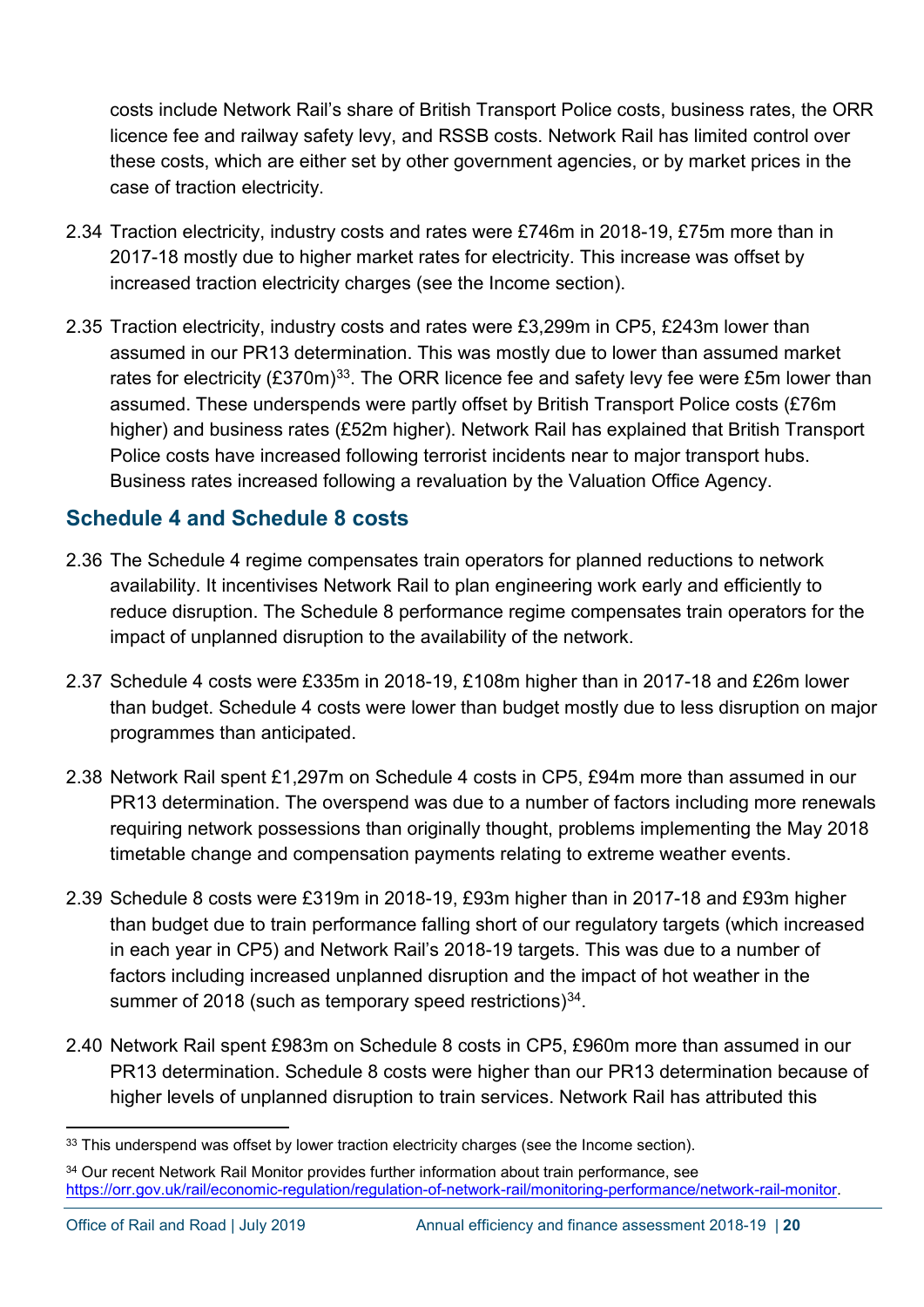disruption to a number of factors including increased network traffic (which means that more services are affected by an incident), infrastructure failures, difficulties implementing the May 2018 timetable and the impact of hot weather over the summer of 2018.

### **Enhancements**

- 2.41 Enhancements are changes to improve network capacity or capability, for example enabling more train journeys or higher speeds.
- 2.42 Network Rail has undertaken a substantial amount of enhancements work in CP5. It spent £3,801m in 2018-19 and £19,762m in CP5 on enhancements to its network. This included around 700 individual schemes that had expenditure over £1m. Enhancements expenditure increased by 50% in CP5 compared to CP4, and by 300% compared to CP3.
- 2.43 The majority of enhancements were funded through PR13 (£2,964m in 2018-19 and £16,180m in CP5), with the rest funded through non-PR13 sources, including from third parties (see below).



**Figure 2.5: Network Rail's enhancements expenditure over the past three control periods**

*Source: ORR analysis of Network Rail's regulatory financial statements*

- 2.44 Table 2.3 summarises the main enhancements schemes (by expenditure) in 2018-19. Table 2.4 summarises the main enhancements schemes (by expenditure) in CP5.
- 2.45 Network Rail experienced significant cost overruns and delays on its enhancements programme in the first two years of CP5. Following a review of the affordability and deliverability of the England and Wales enhancements portfolio, DfT agreed a revised expenditure profile for the rest of CP5 in 2015. We subsequently monitored Network Rail against this revised baseline in England and Wales<sup>[35](#page-20-0)</sup>. The Enhancements Cost Adjustment

<span id="page-20-0"></span><sup>&</sup>lt;sup>35</sup> Except for those schemes governed by bespoke protocols such as Thameslink.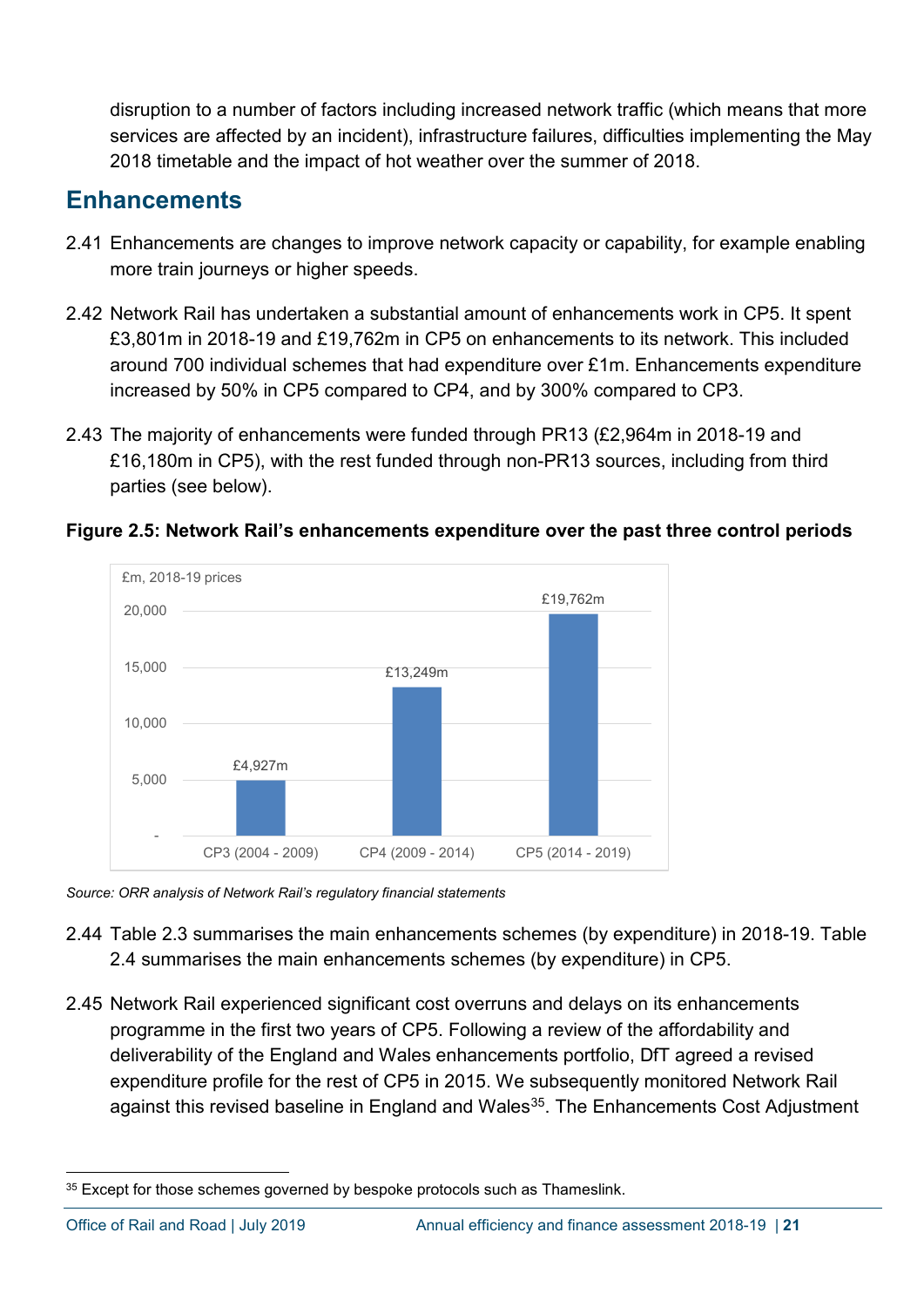Mechanism (ECAM)<sup>[36](#page-21-0)</sup> remained in place in Scotland to adjust the PR13 assumptions when schemes reach a sufficient stage of maturity.

#### **Enhancements expenditure in 2018-19**

2.46 Expenditure on enhancements was £3,801m, £2,146m higher than the revised baselines agreed with governments. This comprised £438m of overspend on the work that was undertaken (negative FPM) and £1,071m of neutral overspend<sup>37</sup>. The main variances by scheme are shown in Table 2.3

| £m                                            | <b>Expenditure</b> | <b>PR13</b><br>variance<br>better/(worse) | <b>Neutral</b><br>including<br>(acceleration) /<br>deferral | (Under) / out<br>performance |
|-----------------------------------------------|--------------------|-------------------------------------------|-------------------------------------------------------------|------------------------------|
| <b>Great Western Electrification</b>          | 428                | (98)                                      | (1)                                                         | (97)                         |
| <b>Electric Spine</b>                         | 325                | (147)                                     | (147)                                                       | $\Omega$                     |
| Northern Hub                                  | 237                | (19)                                      | $\Omega$                                                    | (19)                         |
| Thameslink                                    | 236                | (106)                                     | (34)                                                        | (72)                         |
| Crossrail                                     | 230                | (147)                                     | (31)                                                        | (116)                        |
| Rolling programme of electrification          | 140                | 65                                        | 92                                                          | (27)                         |
| Edinburgh to Glasgow improvements             | 55                 | (53)                                      | (18)                                                        | (35)                         |
| Other PR13 enhancements                       | 1,313              | (804)                                     | (747)                                                       | (57)                         |
| <b>Total PR13 enhancements</b>                | 2,964              | (1, 309)                                  | (886)                                                       | (423)                        |
| Non-PR13 enhancements                         | 200                | (200)                                     | (185)                                                       | (15)                         |
| <b>Total Network Rail funded enhancements</b> | 3,164              | (1,509)                                   | (1,071)                                                     | (438)                        |
| Third party funded enhancements               | 637                | (637)                                     | n/a                                                         | n/a                          |
| <b>Total enhancements</b>                     | 3,801              | (2, 146)                                  | n/a                                                         | n/a                          |

| Table 2.3: Enhancements expenditure in 2018-19, Great Britain |  |
|---------------------------------------------------------------|--|
|---------------------------------------------------------------|--|

*Source: Network Rail regulatory financial statements*

2.47 The financial matters relating to key schemes are summarised below:

 *Great Western Electrification Programme (GWEP) (£428m expenditure in 2018-19)*: Completion of electrification from Bristol to Cardiff has been pushed back to December 2019 in agreement with funders. For the work that was undertaken, GWEP overspent

<span id="page-21-0"></span> <sup>36</sup> See [http://orr.gov.uk/rail/economic-regulation/regulation-of-network-rail/price-controls/periodic-review-2013/cp5](http://orr.gov.uk/rail/economic-regulation/regulation-of-network-rail/price-controls/periodic-review-2013/cp5-delivery-plan) [delivery-plan](http://orr.gov.uk/rail/economic-regulation/regulation-of-network-rail/price-controls/periodic-review-2013/cp5-delivery-plan) 

<span id="page-21-1"></span><sup>&</sup>lt;sup>37</sup> At a simple level, this means work planned but not done. However, FPM recognises financial performance on the basis of the percentage of completion of each enhancement scheme. For a scheme that is forecast to overspend a proportion of the forecast overspend is recognised as negative FPM in the current year. The recognition of this FPM also results in a neutral timing difference as the additional cash has not yet been spent. This neutral difference is not the same as planned work in the current year not being delivered, but the result of recognising FPM over the life of enhancement schemes, rather than an annual basis.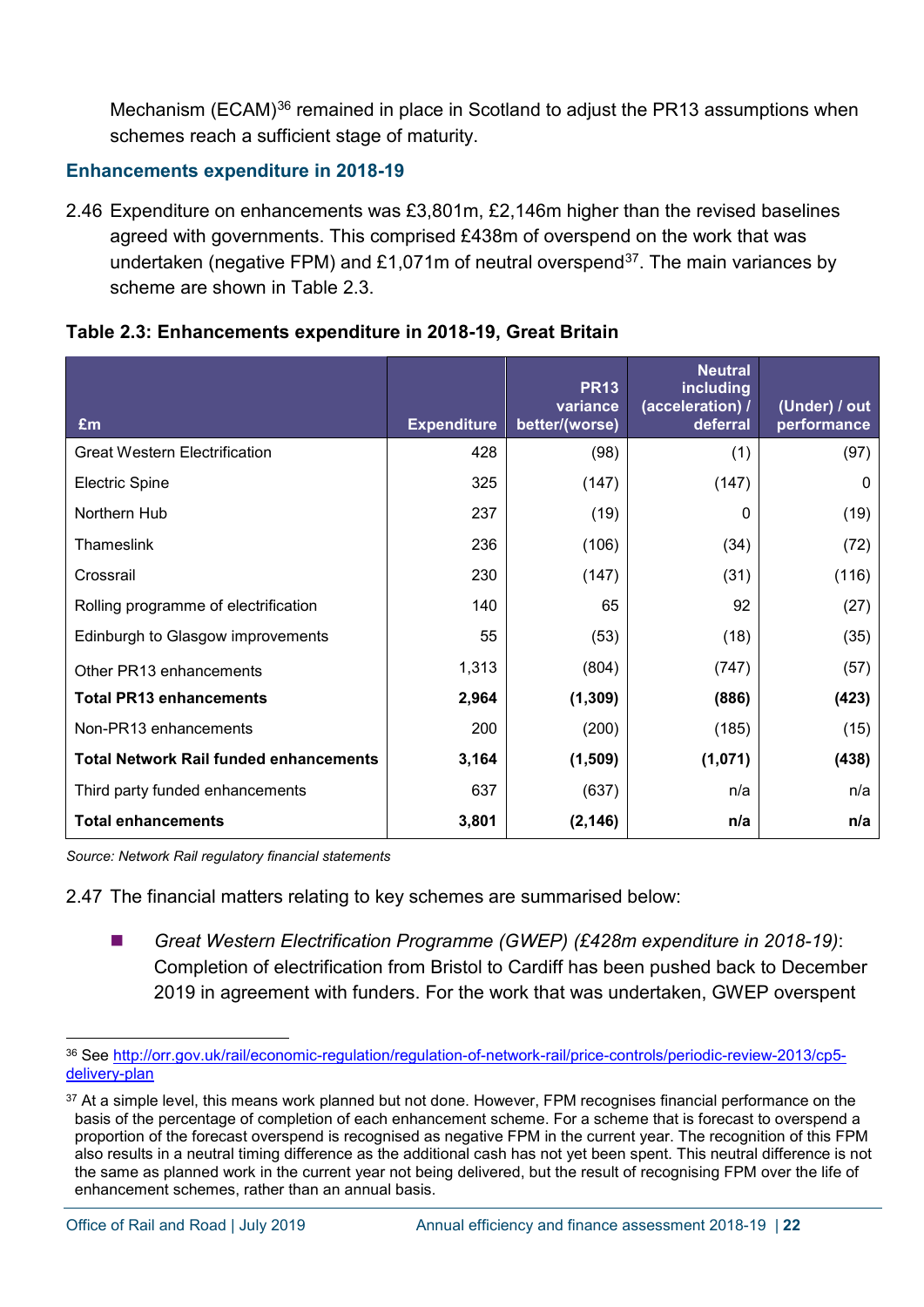by £97m. The main drivers for the overspend included access costs for a three-week blockade at Bristol Parkway and increased costs to align with the latest Balfour Beatty construction plan in Wales.

- *Thameslink (£236m):* For the work completed, the Thameslink Programme overspent by £72m in 2018-19. Costs increased in the year largely due to higher than expected contract costs relating to the close out of the programme and additional costs relating to the traffic management system.
- Crossrail (£230m): Financially underperformed by £116m due to changes to contractors including the collapse of Carillion, and other factors. Crossrail enabling works experienced slippage partly offset by the reclassification of some third party funded expenditure. These do not affect FPM.
- Other PR13 enhancements *(£1,313m):* Network Rail undertook other enhancements schemes in the year that were specified in PR13. This included:
	- *Ring-fenced funds (£384m):* PR13 included funding for Network Rail to invest in improvements to the overall capability, performance and capacity of its network but which were not linked to a specific output or scheme.
	- *Dr Days to Filton Abbey Wood capacity improvements (£69m):* This project increased the railway between Dr Days junction (Bristol) and Filton Abbey Wood station from a two to a four-line railway. £22m of financial underperformance was recognised in 2018-19 partially due to increased contractor costs, design and access problems and signalling issues.
- *Other schemes (£837m):* These were enhancement schemes that were funded from outside the PR13 funding settlement, including £637m of third party funded schemes.

#### **Enhancements expenditure in CP5**

2.48 Network Rail spent £19,762m on enhancements in CP5, £3,580m more than our revised baseline[38](#page-22-0). The main variances are summarised in Table 2.4.

<span id="page-22-0"></span><sup>38</sup> As noted above, following a review of the affordability and deliverability of the England and Wales enhancements portfolio, DfT agreed a revised expenditure profile for the rest of CP5 in 2015. We subsequently monitored Network Rail against this revised baseline in England and Wales except for those projects governed by bespoke protocols such as Thameslink. ECAM remained in place in Scotland to adjust the PR13 assumptions when projects reached a sufficient stage of maturity.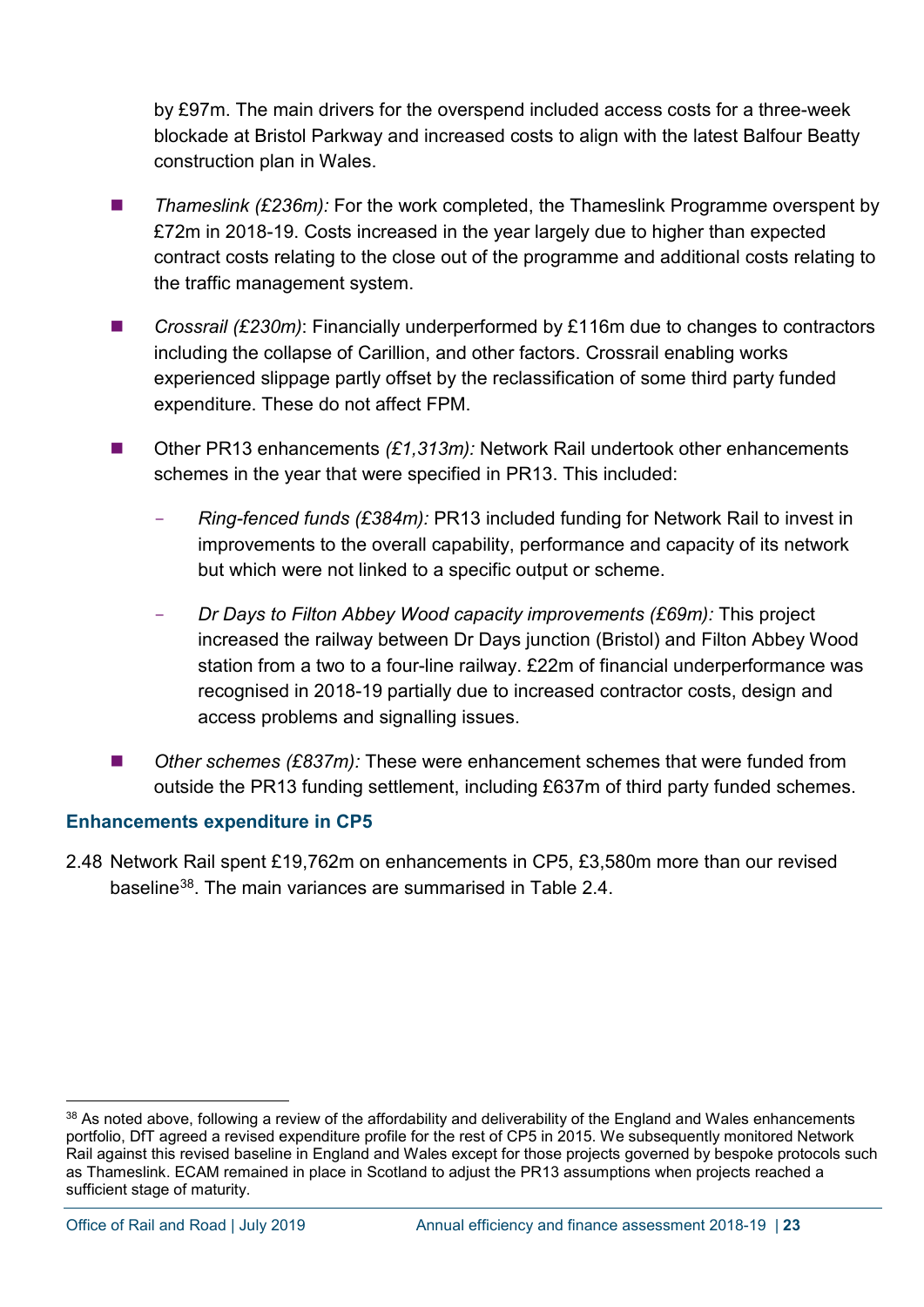| £m, 2018-19 prices                            | <b>Expenditure</b> | <b>PR13 variance</b><br>better/(worse) | <b>Neutral</b><br>including<br>(acceleration) /<br>deferral | (Under) / out<br>performance |
|-----------------------------------------------|--------------------|----------------------------------------|-------------------------------------------------------------|------------------------------|
| <b>Great Western Electrification</b>          | 2,658              | 90                                     | 187                                                         | (97)                         |
| Crossrail                                     | 2,277              | (492)                                  | (95)                                                        | (397)                        |
| Thameslink                                    | 2,158              | (283)                                  | 125                                                         | (408)                        |
| Northern Hub                                  | 1,630              | (63)                                   | 114                                                         | (177)                        |
| <b>Electric Spine</b>                         | 904                | 159                                    | 166                                                         | (7)                          |
| Edinburgh to Glasgow improvements             | 648                | (77)                                   | 121                                                         | (198)                        |
| Rolling programme of electrification          | 413                | (32)                                   | 2                                                           | (34)                         |
| Other PR13 enhancements                       | 5,492              | 700                                    | 849                                                         | (149)                        |
| <b>Total PR13 enhancements</b>                | 16,180             | 2                                      | 1,469                                                       | (1, 467)                     |
| Non-PR13 enhancements                         | 816                | (816)                                  | (781)                                                       | (35)                         |
| <b>Total Network Rail funded enhancements</b> | 16,996             | (814)                                  | 688                                                         | (1,502)                      |
| Third party funded enhancements               | 2,766              | (2,766)                                | n/a                                                         | n/a                          |
| <b>Total enhancements</b>                     | 19,762             | (3,580)                                | n/a                                                         | n/a                          |

#### **Table 2.4: Enhancements expenditure in CP5, Great Britain**

*Source: Network Rail regulatory financial statements* 

2.49 The financial matters relating to key schemes are summarised below:

- *Great Western Electrification (£2.658m expenditure in CP5):* Network Rail's largest enhancement scheme in CP5 was the continuing electrification of the railway between South Wales and London Paddington. Over CP5, £97m of financial underperformance was recognised on the work done. The scheme made slower progress than expected in CP5 which Network Rail has attributed to a variety of factors including working around endangered species and listed buildings, using more electricity masts than planned, rising subcontractor costs necessitating re-designing works to something more costeffective and difficulty acquiring long enough track access windows to undertake work<sup>39</sup>.
- *Crossrail (£2,277m):* Network Rail's second largest enhancement scheme in CP5 was the connection of its network to the new Crossrail infrastructure through central London. Over CP5, £397m of financial underperformance was recognised on the work done. Financial underperformance was largely driven by additional costs as a result of the assets being in poorer condition than expected, delays to design works, problems in accessing the network, contractor problems, additional stations costs and additional compliance costs for the overhead line equipment.

<span id="page-23-0"></span><sup>&</sup>lt;sup>39</sup> Network Rail's initial estimate was that GWEP would cost £1.8bn. The latest forecast is £3.0bn and the project milestones were delayed compared to Network Rail's 2014 plan. See [https://www.nao.org.uk/report/modernising-the](https://www.nao.org.uk/report/modernising-the-great-western-railway/)[great-western-railway/](https://www.nao.org.uk/report/modernising-the-great-western-railway/)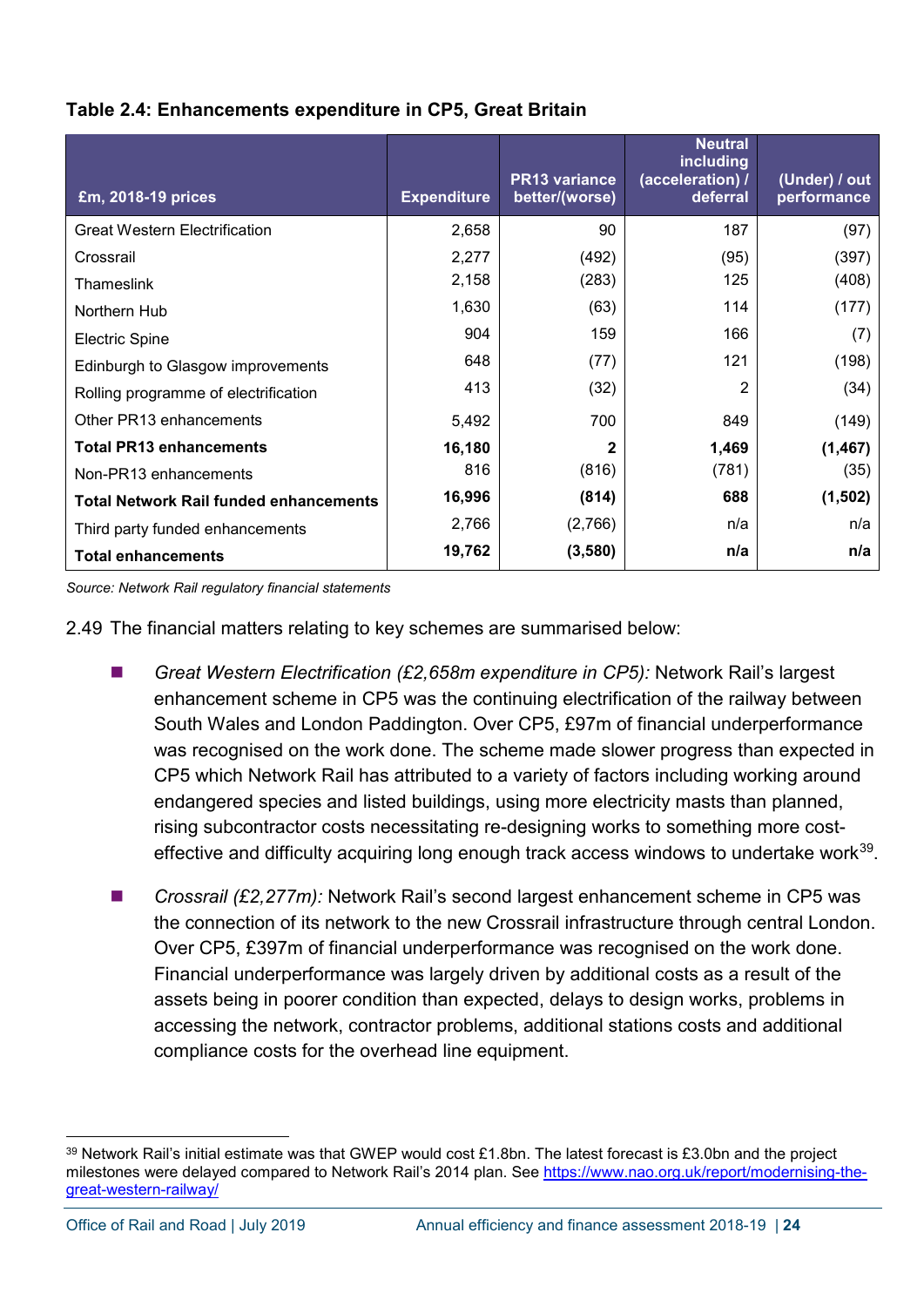- *Thameslink (£2,158m):* This programme involves changes to track layout, signalling and station upgrades to create new connections and increase capacity for north-south journeys through London. Over CP5, £408m of financial underperformance was recognised on the work done. The Thameslink programme is nearing completion with most major milestones achieved in CP5 and some minor works at London Bridge due for completion in CP6. The financial underperformance was largely caused by complications with the work around London Bridge (relating to track, signalling and station works), increased expenditure relating to the traffic management system, additional signalling costs at Hither Green as a result of a complex signalling layout and higher than expected contractor close out costs at London Bridge.
- *Northern Hub (£1,630m)*: This comprises a number of schemes to increase network capacity in the north of England, such as rail electrification, the building of the Ordshall Chord in Manchester and station improvements. Over CP5, £177m of financial underperformance was recognised on the work done. Financial underperformance was largely caused by poor planning, design issues, contractual and commercial issues (including Carillion) and unplanned work following the discovery of mine shafts in work areas.
- *Electric spine (£904m):* This comprised a number of schemes relating to the electrification of the Midland Mainline and related upgrades. Over CP5, £7m of financial underperformance was recognised on the work done. Parts of the programme were deferred due to funding pressures elsewhere in the CP5 enhancements portfolio, uncertainty around the electrification schemes and increased costs due to design changes.
- *Edinburgh Glasgow improvement programme (EGIP)* (£648m): This includes electrifying the line between Edinburgh and Glasgow via Falkirk, introduction of new rolling stock, shorter journey times and a major upgrade of Glasgow Queen Street station. Over CP5, £198m of financial underperformance was recognised on the work done. EGIP experienced cost overruns due to a number of problems including complications around electrification compliance, higher than expected contractor costs, problems with the design and scope of work and planning delays relating to Glasgow Queen Street.
- Other PR13 enhancements (£5,492m): Network Rail undertook over 50 other enhancements schemes in CP5 that were specified in PR13 (as well as completing enhancements started in the previous control period). This included:
	- *Ring-fenced funds (£1,074m):* PR13 included funding for Network Rail to invest in improvements to the overall capability, performance and capacity of its network but which were not linked to a specific output or scheme. Specific funds included the strategic rail freight network fund, East Coast connectivity, the level crossing safety fund, the Scottish network improvement fund and Stations Access for All. Expenditure was £27m lower than the revised baseline.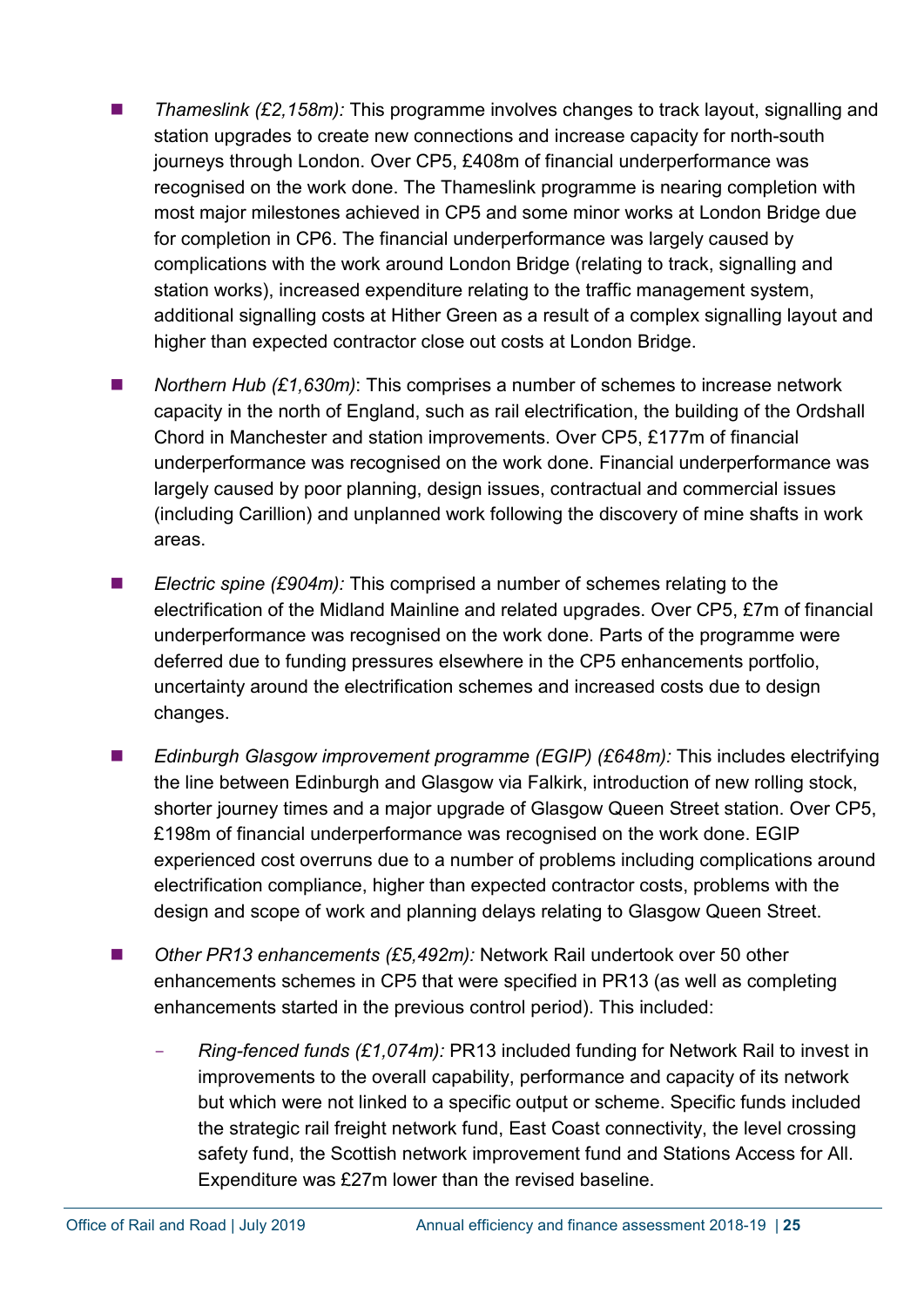- *Income generating income schemes (£442m):* PR13 included funding for investment opportunities to boost property revenue. Expenditure was £100m more than the revised CP5 baseline and notable schemes in year were purchases around East Croydon and Clapham Junction stations.
- *Waterloo (£466m):* Waterloo station is undergoing upgrades to increase capacity including bringing the old international terminal into use. Expenditure was in line with the revised CP5 baseline.
- *IEP programme (£419m):* The inter-city express programme is making improvements to the network to accommodate new inter-city trains commissioned by the Department for Transport. Expenditure was £29m lower than the revised CP5 baseline largely because of contractor issues and changes to the scope of the project which meant that work has been re-profiled into future years.
- *East West Rail (£464m):* This scheme will provide a direct link between Oxford/Aylesbury and Milton Keynes/Bedford. £464m was spent on the scheme (£311m from the PR13 funding settlement and £153m from other funders). £27m of financial underperformance has been recognised due to contractor claims, additional costs from fitting noise barriers and delays to the scheme.
- *Other schemes (£3,582m):* These were enhancement schemes that were funded from outside the PR13 funding settlement, notable schemes include the HS2 development works, Gospel Oak to Barking electrification and the West Anglia mainline capacity improvement works.

### <span id="page-25-0"></span>**Income**

2.50 Network Rail received £8,823m of income in 2018-19. Figure 2.6 shows this split by major income category. The majority of income was from government grants (£4,125m). It received £2,299m from track and other access charges from franchised train operators and £2,399m from Other Single Till Income (OSTI) and the opex memorandum account. OSTI comprises income from Network Rail's properties and stations, freight and open access charges, and from other sources.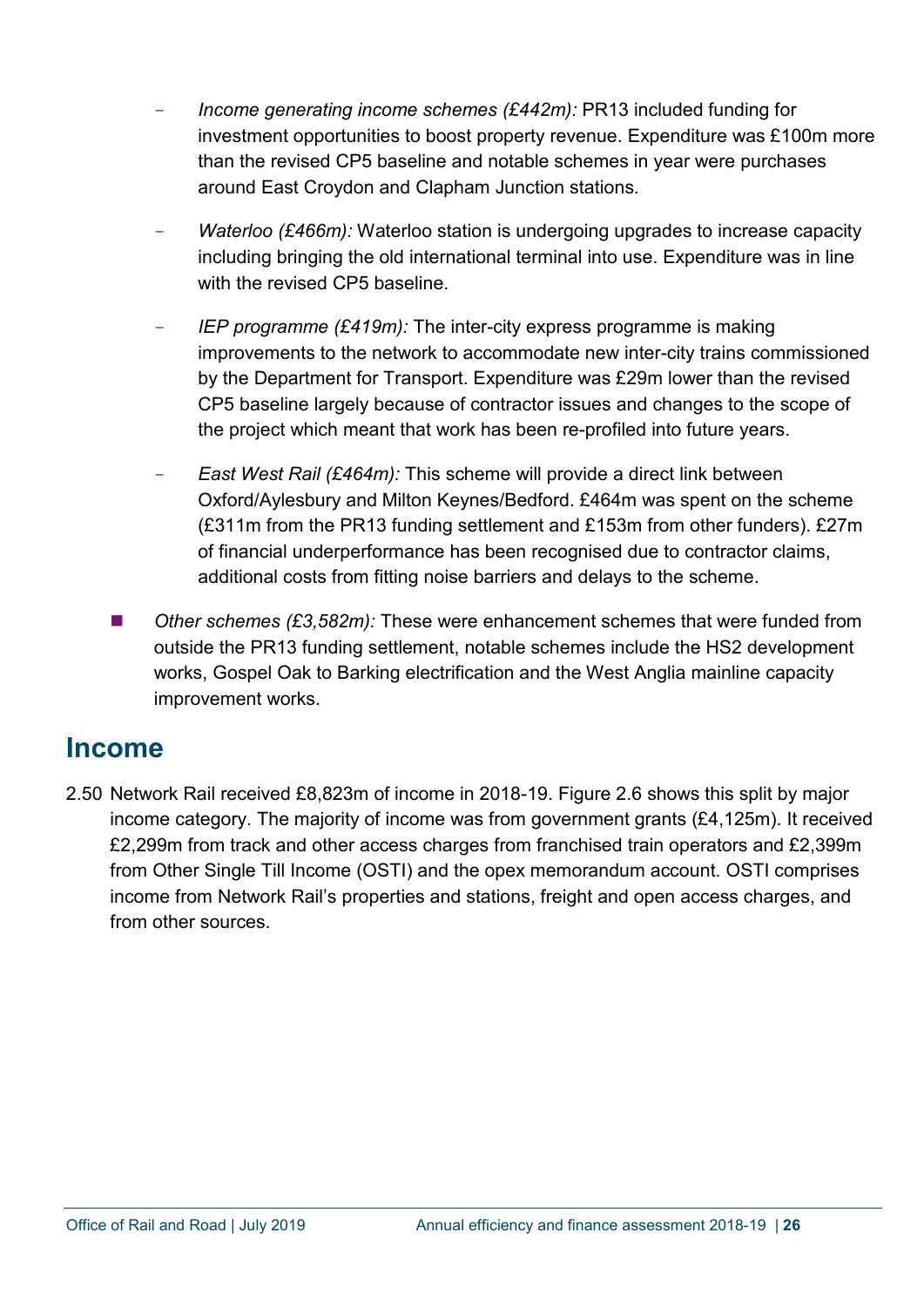

#### **Figure 2.6: Network Rail's income in 2018-19**

*Source: Network Rail and ORR analysis*

2.51 Network Rail's income increased by £1,459m (19.8%) in 2018-19 compared to 2017-18 mostly due to increased property income from the disposal of its commercial property portfolio (see the asset disposals section below). Fixed track access charges paid by franchised train operators increased by £502m, offsetting a £498m decrease in government grants. The change from government grants to fixed track access charges was consistent with our PR13 determination and reflected governments' policy to reduce the grant funding of Network Rail in that year.

### **Income in CP5**

- 2.52 Network Rail received £37,799m of income in CP5. This was £978m higher than assumed in PR13.
- 2.53 The main favourable variances were:
	- £1,401m of additional property income mostly from the disposal of significant parts of its commercial property estate (see the next section). These disposals were not assumed in our PR13 determination;
	- stations and depots income was £130m higher than assumed in our PR13 determination. This was largely due to extra income earned from running Reading, Bristol, Clapham Junction and Guildford stations that transferred from train operators to Network Rail. This was partly offset by stations associated with the c2c franchise being transferred to the operator (this reduced Network Rail's income but also running costs).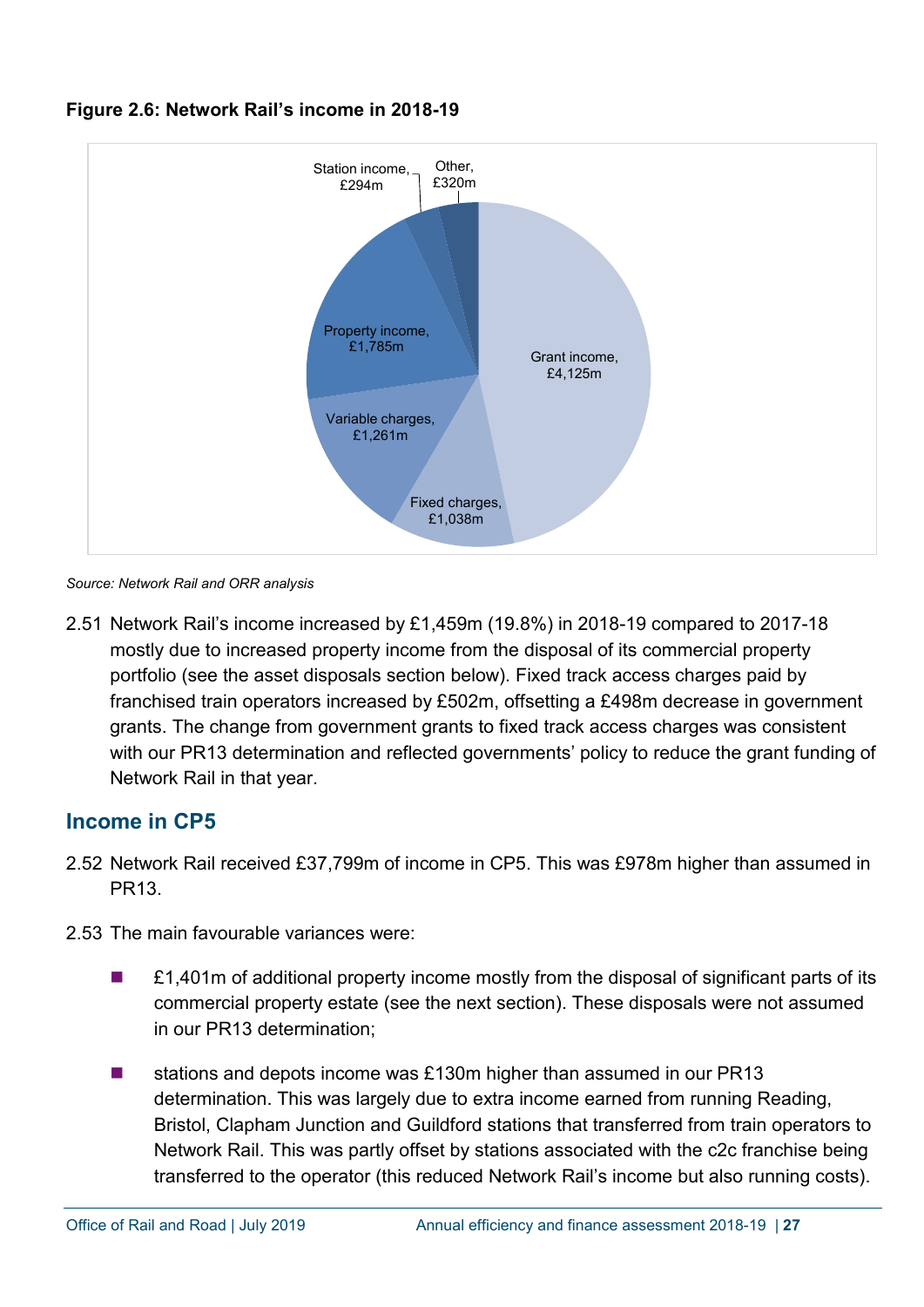Stations and depots income also increased following the redevelopment of Birmingham New Street, Euston and London Bridge stations, and Reading depot; and

- fixed track access charges were £126m higher than assumed in our PR13 determination, this included additional services on the LNW route and the connecting sections to the Crossrail line.
- 2.54 The main adverse variances were:
	- $\blacksquare$  traction electricity charges were £312m lower than assumed in our PR13 determination due to lower market electricity prices;
	- facility and financing charges were £234m lower than assumed in our PR13 determination. Lower financing charges were due to a different funding arrangement for work connecting Crossrail to the main rail network and changes to the electrification of Welsh valley lines (as this work did not go ahead in the way that was expected, Network Rail has not received the related income); and
	- freight income was £164m lower than assumed in our PR13 determination. Freight traffic was affected by reduced coal haulage as coal-fired electricity generation in the UK has declined more than expected. Other freight traffic was also lower than assumed including international steel haulage and wood pellet haulage to Drax power station.

### **Asset disposals**

- 2.55 In 2015, Sir Peter Hendy, Chairman of Network Rail, undertook a review into Network Rail's CP5 enhancement programme cost and time overruns, and the replanning and reprogramming necessary to deliver those plans<sup>[40](#page-27-0)</sup>. The Hendy review concluded that Network Rail should help to address its CP5 funding shortfall by asset disposals totalling around £1.8 billion through divestment of non-core assets. This included considering options for the sale of property assets (including retail units in managed stations and the commercial estate), spare capacity on its telecommunications network and non-core rail assets such as depots<sup>[41](#page-27-1)</sup>.
- 2.56 Network Rail subsequently decided that some of the options for disposal would be inappropriate as the assets needed to be retained for railway purposes. Other disposal options included leasing rather than sale, which would not count for the government's deficit reduction rules.
- 2.57 Network Rail disposed of a significant part of its commercial property estate in 2018-19 to Telereal Trillium and Blackstone Property Partners, raising £1.4 billion of revenue from the

<span id="page-27-0"></span><sup>&</sup>lt;sup>40</sup> The review did not cover Scotland and schemes governed by bespoke protocols such as Thameslink.

<span id="page-27-1"></span><sup>41</sup> See [http://www.railwaysarchive.co.uk/documents/NR\\_HendyReport2015.pdf.](http://www.railwaysarchive.co.uk/documents/NR_HendyReport2015.pdf)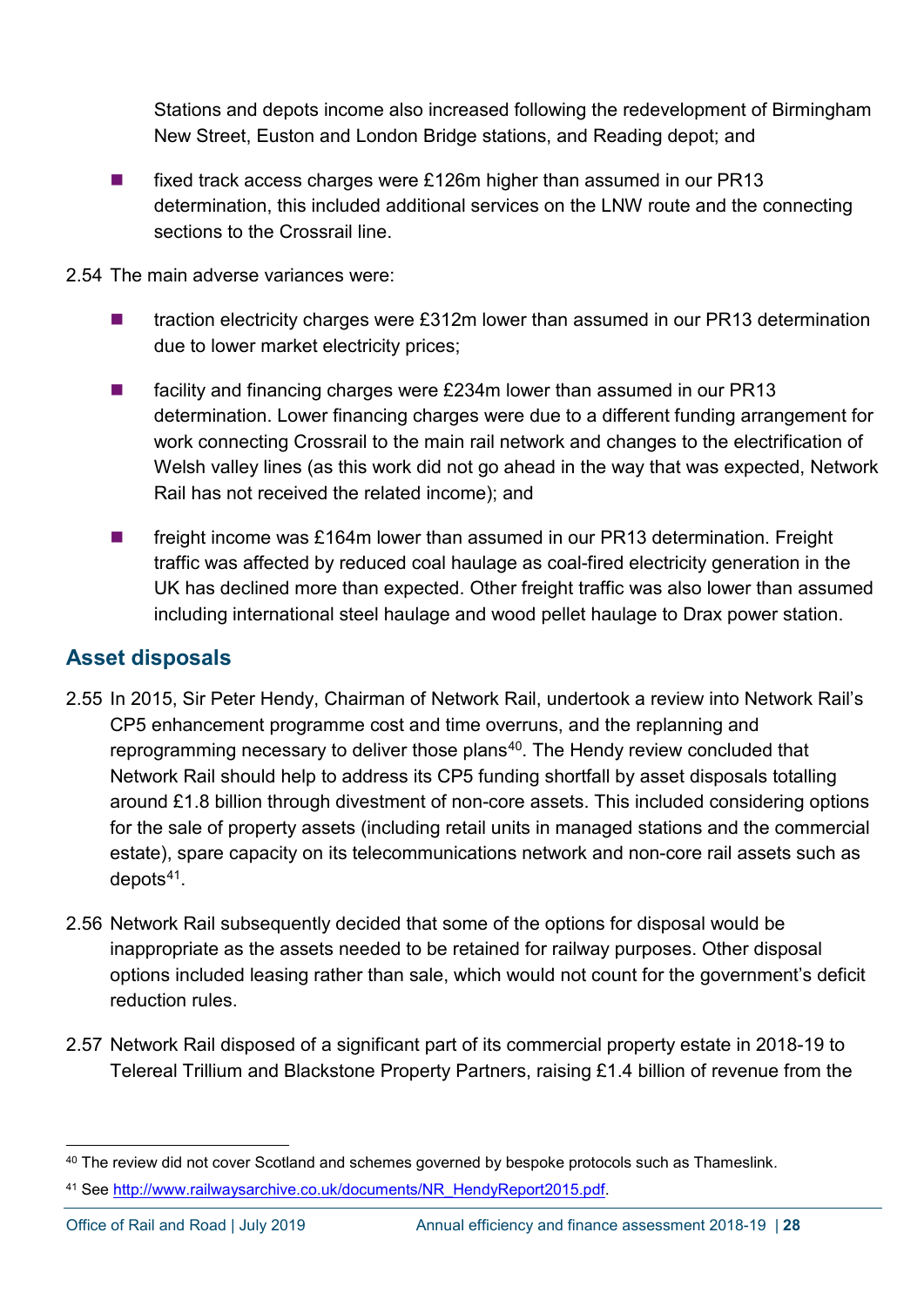sale<sup>[42](#page-28-0)</sup>. The disposal comprised around 5,200 leasehold properties in England and Wales. The majority of these properties are converted railway arches and are not used in the operation of the railway. Network Rail also disposed of some freight, logistics and other sites for around £0.1 billion. These disposals were consistent with its network licence obligations<sup>43</sup>.

<span id="page-28-0"></span><sup>42</sup> See<https://property.networkrail.co.uk/commercial-estate-sale/> for further details.

<span id="page-28-1"></span><sup>43</sup> The network licence includes conditions relating to land disposals. See [https://orr.gov.uk/rail/economic](https://orr.gov.uk/rail/economic-regulation/regulation-of-network-rail/network-licence)[regulation/regulation-of-network-rail/network-licence.](https://orr.gov.uk/rail/economic-regulation/regulation-of-network-rail/network-licence)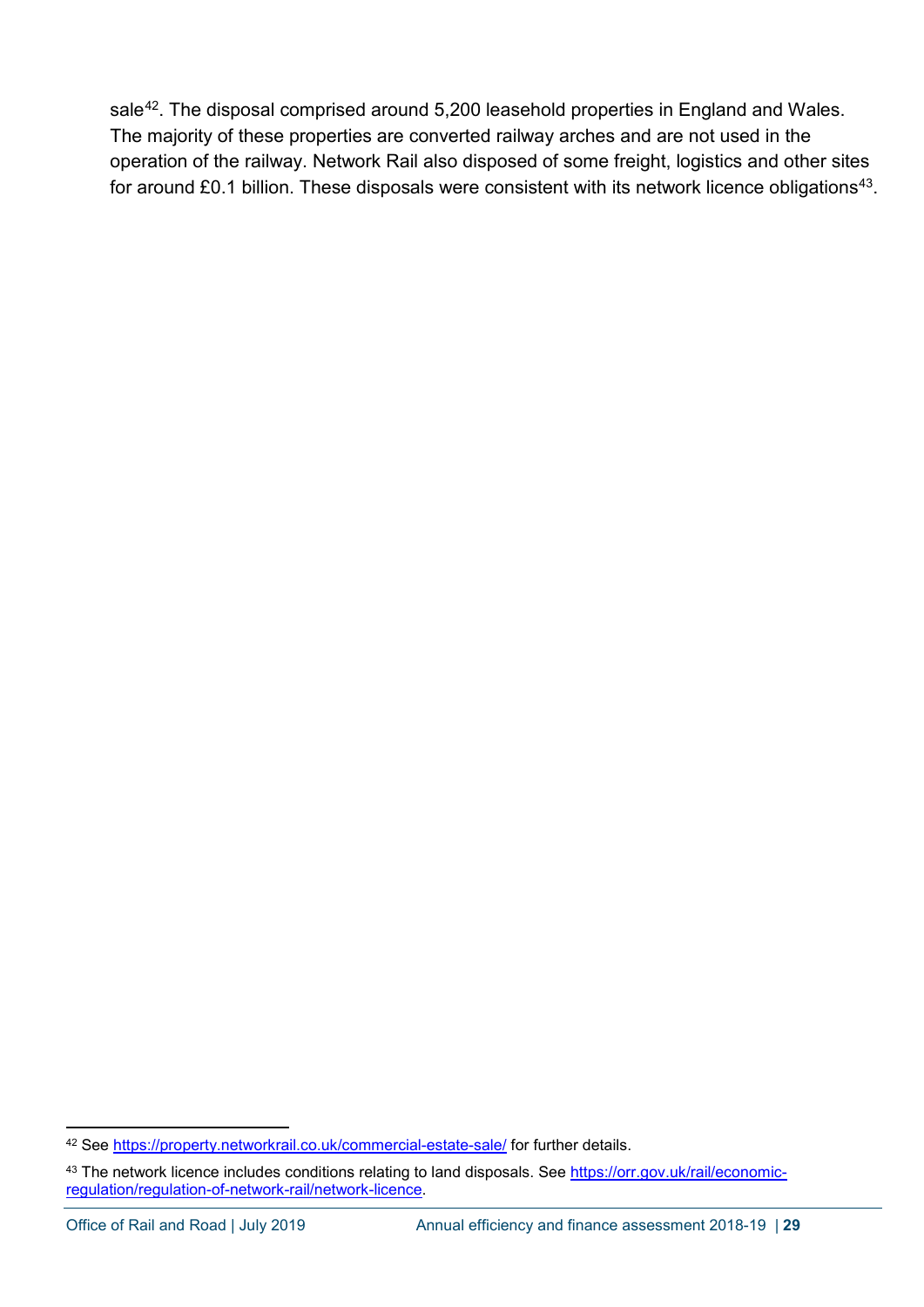# <span id="page-29-0"></span>**3. Scotland**

3.1 This chapter covers efficiency, financial performance, expenditure and income for Network Rail in Scotland.

# <span id="page-29-1"></span>**Efficiency**

- 3.2 We assess changes to the efficiency of Network Rail's core business activities in Scotland. These are its operations, support, maintenance and renewals (OSMR) activities.
- 3.3 In determining the funding that we thought Network Rail required to deliver its required outputs in CP5, we assessed its efficient level of expenditure $44$ . Our PR13 determination concluded that Network Rail should improve its efficiency by 19.5% by the end of CP5 in Scotland. This means that to deliver the same level of output, we expected Network Rail's costs in Scotland in 2018-19 to be 19.5% lower than in 2013-14, the final year of CP4.





*Source: Network Rail and ORR analysis*

- 3.4 As shown in Figure 3.1, using the CP5 efficiency measure, Scotland's efficiency improved in CP5, though not by as much as assumed in our PR13 determination. Efficiency increased by 3.4% in CP5, though declined substantially in 2018-19.
- 3.5 Some of the expenditure increases on Scotland's core business activities in 2018-19 were due to costs incurred from increased activities in preparation for CP6, most notably for maintenance. We consider that these cost increases could account for between £13m and

<span id="page-29-2"></span> <sup>44</sup> The detailed assumptions underlying these projections were set out in our 2013 Periodic Review (PR13) final determination. See [http://orr.gov.uk/\\_\\_data/assets/pdf\\_file/0015/456/fd-chapters-3-11.pdf.](http://orr.gov.uk/__data/assets/pdf_file/0015/456/fd-chapters-3-11.pdf)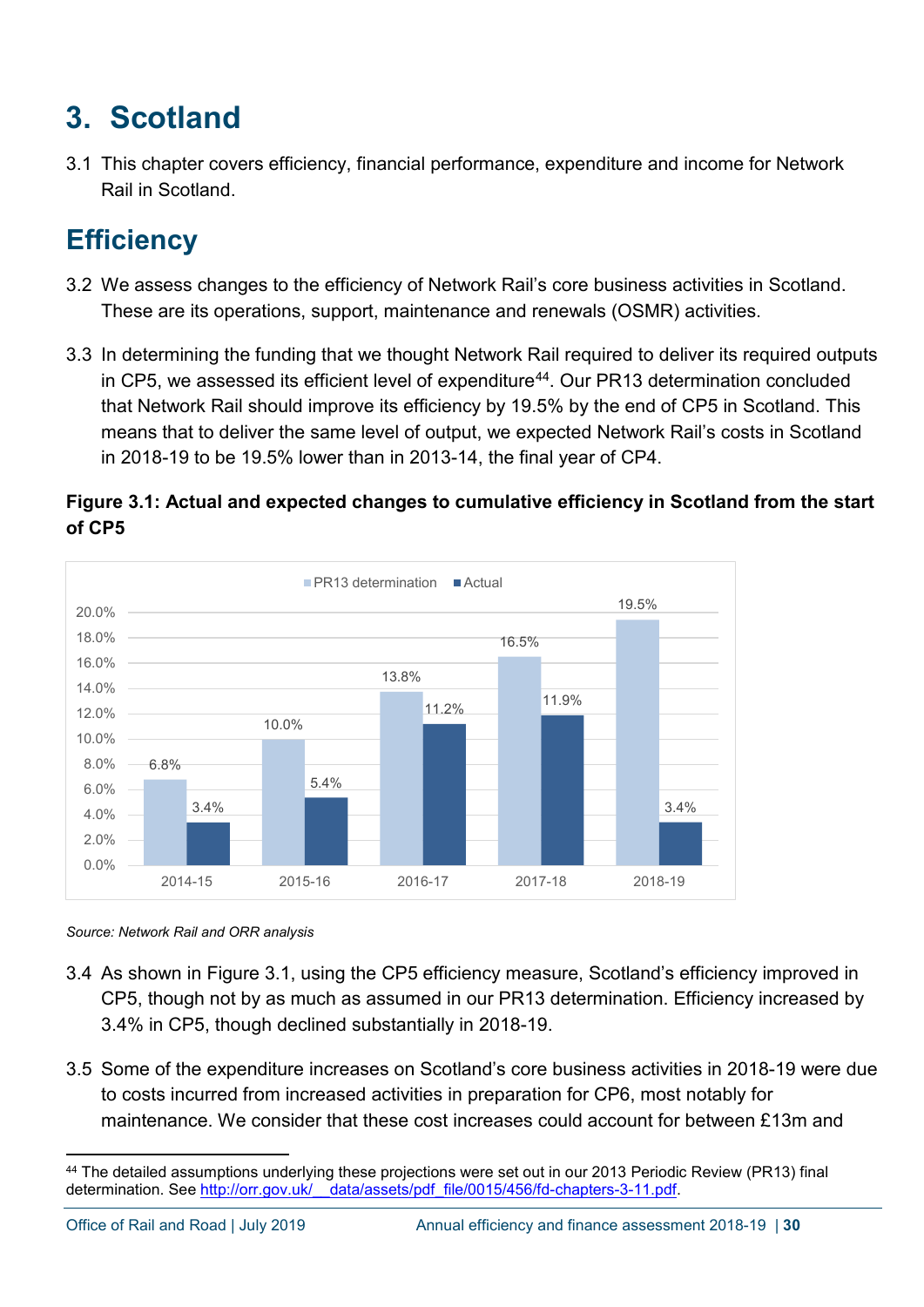£39m of increased costs in 2018-19. We have not adjusted for such factors in our previous CP5 annual efficiency and finance assessments. If these are taken into account, Scotland's efficiency could be between 1.9% and 5.7% better in 2018-19 than stated above and shown in Figure 3.1. The Expenditure section below provides further details.

# <span id="page-30-0"></span>**Financial performance**

3.6 Our primary measure of Network Rail's financial performance, the *financial performance measure* (FPM) provides a better understanding of financial performance than simple income and expenditure variances. FPM compares actual income and expenditure to Network Rail's annual budgets in Scotland, and then to the financial assumptions in our PR13 determination (which underpin the company's funding)<sup>45</sup>. The regulatory measure ensures that Network Rail does not benefit from delaying work to a later date if that work will still need to be done and adjusts for the value of any outputs that it was funded to deliver but has not delivered, such as reliability of train performance. A positive FPM means that Network Rail in Scotland has outperformed and vice versa<sup>46</sup>.

| £m                                               | <b>Variance to</b><br><b>budget</b><br>better/(worse) | Of which<br>out / (under)<br>performance |
|--------------------------------------------------|-------------------------------------------------------|------------------------------------------|
| Turnover                                         | (5)                                                   | 0                                        |
| Schedule 4                                       | 13                                                    | 15                                       |
| Schedule 8                                       | (11)                                                  | (11)                                     |
| Operations                                       |                                                       | 1                                        |
| Support                                          | 8                                                     | 8                                        |
| Maintenance                                      | 5                                                     | 3                                        |
| Capex – Renewals                                 | (13)                                                  | 15                                       |
| Capex - Enhancements                             | 28                                                    | 1                                        |
| <b>Total</b>                                     | 26                                                    |                                          |
| Financial performance against budget             |                                                       | 32 <sub>2</sub>                          |
| Differences to PR13 baselines                    |                                                       | (279)                                    |
| Adjustments for missed regulatory outputs        |                                                       | (15)                                     |
| Financial performance (regulatory) <sup>47</sup> |                                                       | (262)                                    |

#### **Table 3.1: Network Rail's financial performance in Scotland in 2018-19**

<span id="page-30-1"></span><sup>&</sup>lt;sup>45</sup> It excludes some income and expenditure that is not as controllable by Network Rail. This includes network grant, fixed track access charges, traction electricity income and costs, and business rates.

<span id="page-30-2"></span><sup>46</sup> Annex C explains the linkage between Network Rail's financial performance and its efficiency.

<span id="page-30-3"></span><sup>&</sup>lt;sup>47</sup> This does not include the effect of the 25% RAB financial incentive for renewals and enhancements. Including that adjustment, the regulatory measure is an underperformance of £155m. See our regulatory accounting guidelines and Network Rail's regulatory financial statements for further details.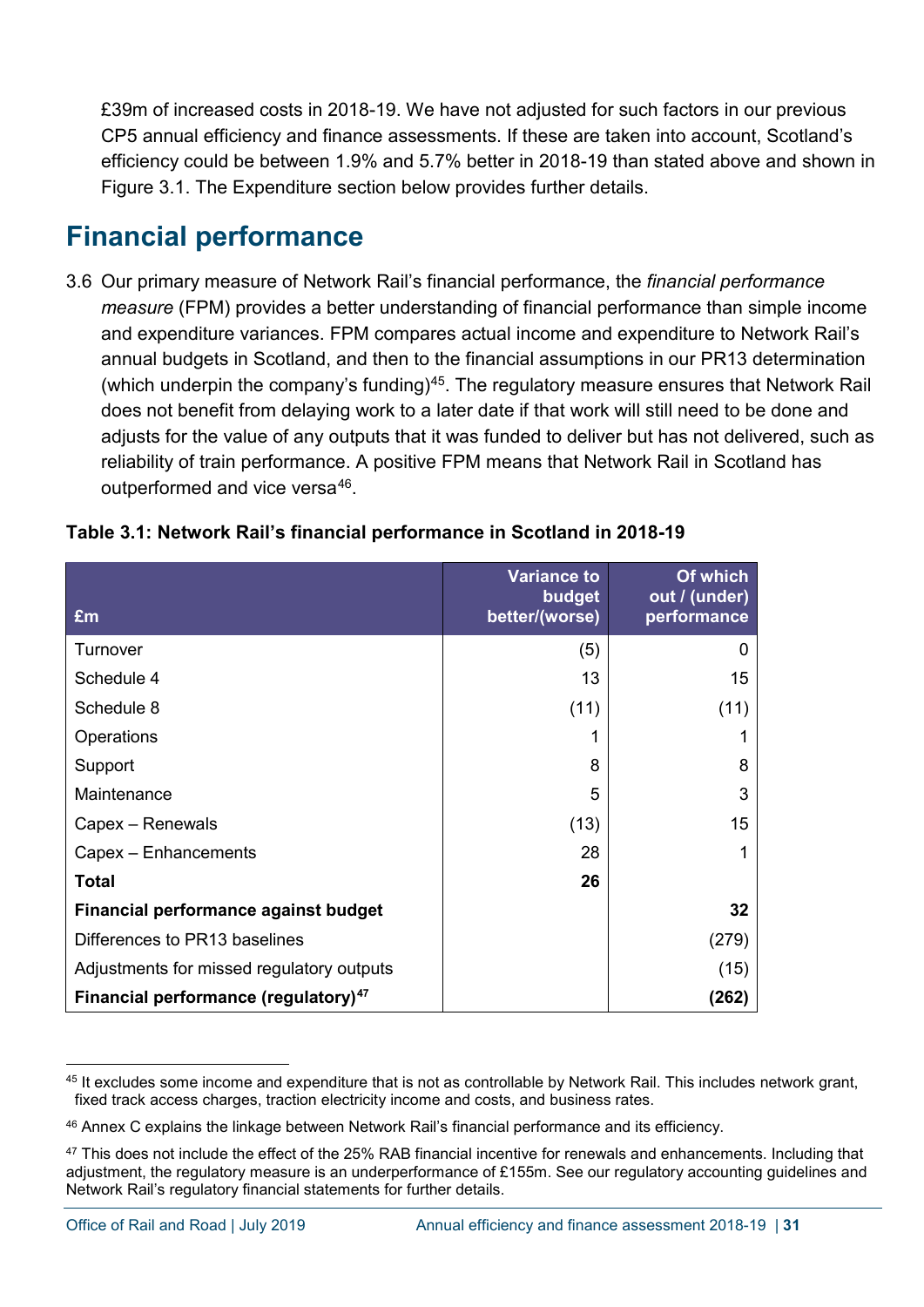- 3.7 Network Rail outperformed against its internal budget in Scotland by £32m in 2018-19<sup>48</sup>. This outperformance was largely because of lower than budgeted renewals rates and Schedule 4 costs, partly offset by higher than budgeted Schedule 8 costs.
- 3.8 Network Rail in Scotland underperformed the regulatory financial performance measure in Scotland by £262m largely because its internal budget was £279m higher than our PR13 financial assumptions for the year. The regulatory measure also includes a £15m downward adjustment for train performance lower than the regulatory target.

# <span id="page-31-0"></span>**Expenditure**

3.9 Network Rail spent £1.4bn in Scotland in 2018-19. Figure 3.2 shows this split by the major expenditure categories. These are operating expenditure (covering operations, support costs, maintenance, Schedule 4 and 8 payments and other), renewals, enhancements and financing costs. In Scotland, Network Rail's expenditure in these categories is examined below.



### **Figure 3.2: Expenditure in 2018-19, Scotland**

*Source: Network Rail and ORR analysis*

## **Renewals**

- 3.10 Renewals expenditure relates to activities to replace in whole, or in part, network assets that have deteriorated so that they can no longer be maintained economically. Renewal of an asset restores the original performance of the asset.
- 3.11 Network Rail spent £374m renewing the rail network in Scotland in 2018-19, £11m more than in 2017-18. It spent £13m more than its own budget, which Network Rail has attributed to

<span id="page-31-1"></span><sup>48</sup> This analysis includes a portion of Network Rail's central costs. Central costs are shown separately in Table 2.2.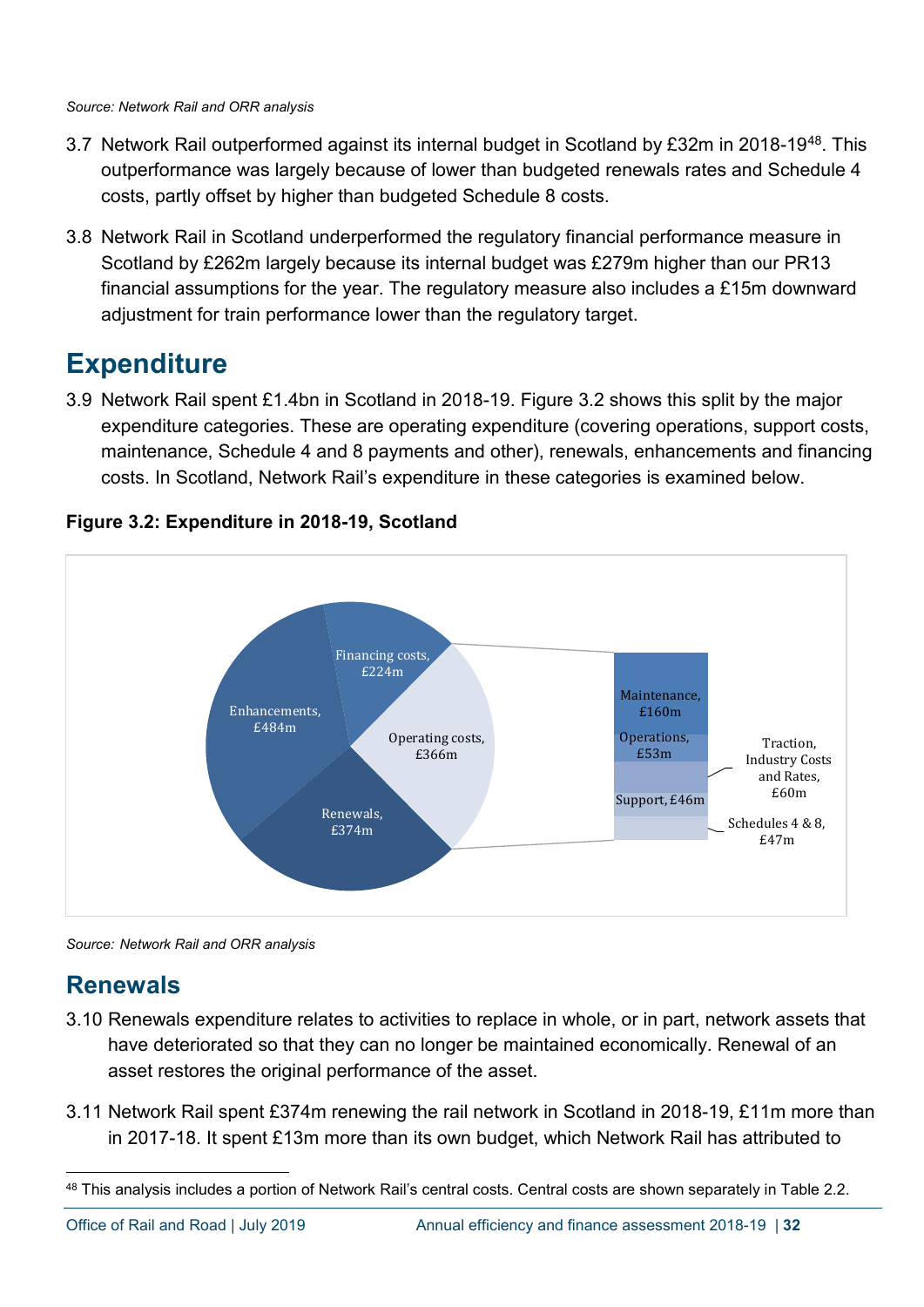undertaking greater work than planned due to acceleration of schemes from CP6 to make use of available funding. For the work that it delivered, Network Rail in Scotland spent £15m less on renewing the network than budgeted.

- 3.12 Signalling renewals decreased by £23m (mostly due to the completion of two major schemes in 2017-18) and track renewals decreased by £12m due to reduced workbanks across most track renewals activities. The net increase was mostly due to £18m of additional work on buildings (specifically improvements to franchised stations to improve passenger facilities) and £38m in other renewals categories (IT, small plant and other).
- 3.13 Network Rail spent £1,756m renewing the rail network in Scotland in CP5, £202m more than assumed in our PR13 determination. The largest overspends by asset category were track and civils (by £168m and £78m respectively), partly offset by £41m of underspend on signalling renewals. The overspend was largely due to Network Rail not achieving the efficiency improvements assumed in our PR13 determination for Scotland. However, it also deferred renewals in CP5 (across all asset classes). Compared to our PR13 assumptions, Network Rail in Scotland deferred £88m of work and overspent by £290m on the work that was undertaken.
- 3.14 We reported on the problems with Network Rail's efficient delivery of renewals in CP5 in our 2018 annual efficiency and finance assessment<sup>[49](#page-32-0)</sup>. Because poor planning for CP5 caused a number of the problems with Network Rail's renewals efficiency, an important part of our recent work has been to assess whether Network Rail's routes have developed robust expenditure and efficiency plans for CP6. We have reported on Network Rail's CP6 preparations in our Network Rail Monitors.

## **Operating expenditure**

3.15 Operating expenditure relates to operations, support costs, maintenance, Schedule 4 and 8 payments, and traction electricity, industry costs and rates.

### **Maintenance**

3.16 Maintenance expenditure relates to activities that sustain the condition and capability of the existing infrastructure to the previously assessed standard of performance. Network Rail spent £160m maintaining the rail network in Scotland in 2018-19, £32m more than in 2017- 18. This was broadly in line with its internal budget for the year. Network Rail in Scotland has attributed the increase to an enhanced maintenance regime (to improve the prediction and prevention of asset failures, and the ability to respond more quickly to incidents on the network) and a range of small-scale investments (including the purchase of new plant and equipment, conversion of signal heads from filament to LED, and construction of new access points to the network).

<span id="page-32-0"></span> <sup>49</sup> See also [http://orr.gov.uk/rail/consultations/pr18-consultations/consultation-on-improving-network-rails-renewals](http://orr.gov.uk/rail/consultations/pr18-consultations/consultation-on-improving-network-rails-renewals-efficiency)[efficiency.](http://orr.gov.uk/rail/consultations/pr18-consultations/consultation-on-improving-network-rails-renewals-efficiency)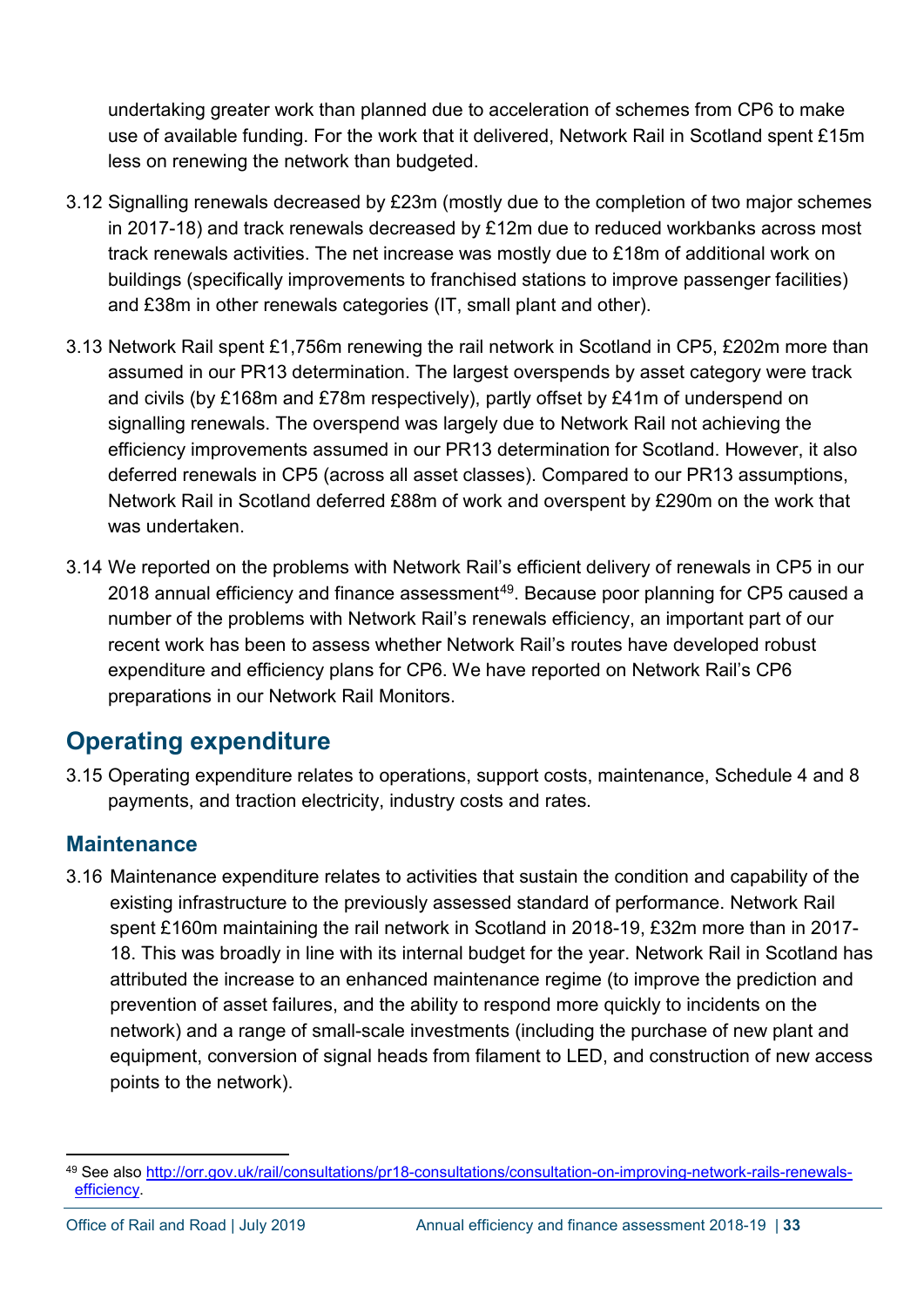3.17 Network Rail spent £656m maintaining the rail network in Scotland in CP5, £60m more than assumed in our PR13 determination. This overspend was largely due to it not achieving the efficiency improvements for its maintenance activities assumed in our PR13 determination and additional expenditure that was incurred in 2018-19 as Network Rail in Scotland increased maintenance activities as part of its CP6 preparedness.

### **Operations**

- 3.18 Operations expenditure relates to activities to operate the rail network. These include signalling and running managed stations.
- 3.19 Network Rail spent £53m operating the rail network in Scotland in 2018-19, £8m more than in 2018-19. The increase in operations costs included some performance improvement initiatives to reduce delays across the network, the development of a larger System Operator team and some one-off credits offsetting operational costs in 2017-18 that have not been repeated in 2018-19.
- 3.20 Network Rail spent £249m operating the rail network in Scotland in CP5, £40m more than assumed in our PR13 determination largely due to Network Rail in Scotland not achieving the efficiencies that we expected. The largest contributor was the Network Operating Strategy (NOS) programme. This was designed to consolidate signalling activities in a smaller number of centralised Route Operating Centres (ROCs). NOS has not delivered the expected staff savings and operational improvements.

### **Support costs**

- 3.21 Support costs relate to activities that are largely centrally managed by Network Rail and facilitate the core business. These include information management and corporate functions. Some of the costs were incurred by central functions of which a proportion were allocated to Network Rail in Scotland.
- 3.22 Support costs were £46m, £4m higher than in 2017-18. Consistent with other routes, costs increased slightly across most support activities.
- 3.23 Support costs were £230m in CP5, £15m lower than our PR13 assumption. The main variance was Human Resources (£17m lower) which was due to cost reductions in central services from the devolution of activities to routes<sup>[50](#page-33-0)</sup>.

### **Traction electricity, industry costs and rates**

3.24 Traction electricity provides power to electrically powered trains. Network Rail acquires electricity from providers and passes most of the costs on to train companies, retaining a small amount of the cost for the electricity used by the organisation. In Scotland this was £25m, £4m higher than in 2017-18.

<span id="page-33-0"></span><sup>&</sup>lt;sup>50</sup> For example, Network Rail considers that the transfer of training budgets to routes led to improved decision making on the most cost effective way to develop and train staff, resulting in more internal, peer-led training programmes rather than using external training courses.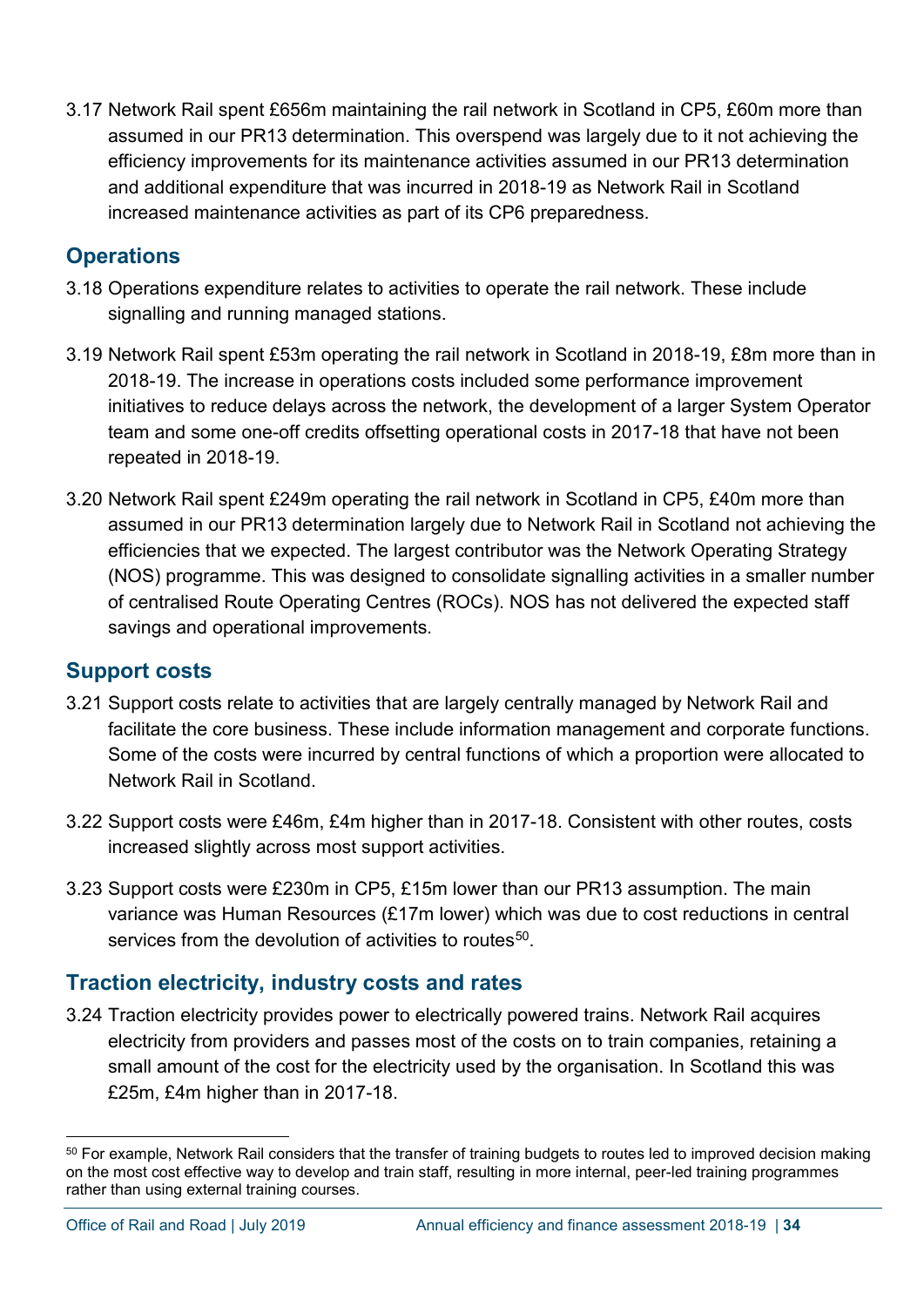- 3.25 Industry costs and rates in 2018-19 included business rates (£23m), British Transport Police costs (£9m), ORR licence fee and railway safety levy (£2m), and RSSB<sup>[51](#page-34-0)</sup> costs (£1m). These costs were £35m in 2018-19, £2m higher than in 2017-18.
- 3.26 Traction electricity, industry costs and rates were £276m in CP5, £8m lower than assumed in our PR13 determination largely due to lower rates for traction electricity.

### **Schedule 4 and Schedule 8 costs**

- 3.27 The Schedule 4 regime compensates train operators for reduced network availability due to planned engineering work. It incentivises Network Rail to plan engineering work early and efficiently, reducing disruption. The Schedule 8 performance regime compensates train operators for the impact of unplanned disruption.
- 3.28 Schedule 4 costs in Scotland were £17m in 2018-19, £2m more than in 2017-18 and £13m lower than budget. Schedule 4 costs were lower than budget due to better use of network possessions than planned. Schedule 4 costs were £117m in CP5, £19m lower than assumed in our PR13 determination. Network Rail has attributed this to a combination of undertaking fewer renewals and more effective use of network possessions.
- 3.29 Schedule 8 costs in Scotland were £30m in 2018-19, £8m more than in 2017-18 and £11m higher than budget. Train performance was affected by the hot weather in summer 2018 and problems with the introduction of the May 2018 timetable. Schedule 8 payments were also higher partly due to our train performance targets increasing each year in CP5. Schedule 8 costs were £56m in CP5, £54m higher than assumed in our PR13 determination, largely due to train performance falling significantly short of our targets.

### **Enhancements**

- 3.30 Enhancements are changes to improve network capacity or capability, for example enabling more train journeys or higher speeds.
- 3.31 Network Rail has undertaken a portfolio of enhancement schemes in Scotland in CP5, spending £497m in 2018-19 and £1,896m in CP5. For the work delivered, these schemes overspent by £65m in 2018-19 and by £240m in CP5.

<span id="page-34-0"></span> <sup>51</sup> Rail Safety and Standards Board (RSSB).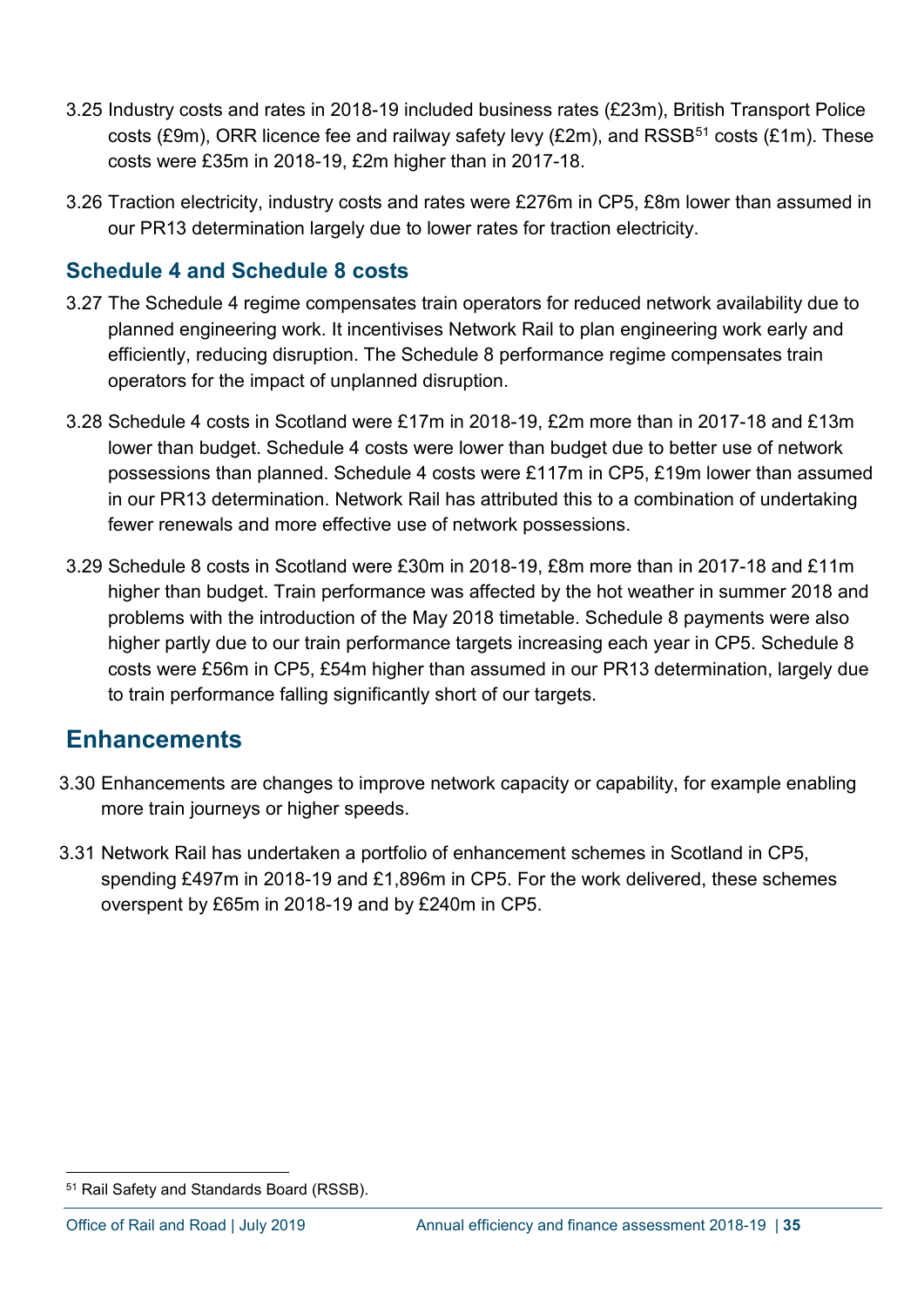#### **Table 3.2: Enhancements expenditure in 2018-19, Scotland**

| Em                                                                        | <b>Expenditure</b> | <b>PR13</b><br>variance<br>better/(worse) | <b>Neutral</b><br>including<br>(acceleration)<br>/ deferral | (Under) / out<br>performance |
|---------------------------------------------------------------------------|--------------------|-------------------------------------------|-------------------------------------------------------------|------------------------------|
| Rolling programme of electrification                                      | 140                | 65                                        | 92                                                          | (27)                         |
| Aberdeen to Inverness journey time<br>improvements and other enhancements | 124                | (10)                                      | (7)                                                         | (3)                          |
| Edinburgh to Glasgow Improvement<br>Programme                             | 55                 | (53)                                      | (18)                                                        | (35)                         |
| Other PR13 enhancements                                                   | 163                | (104)                                     | (104)                                                       | 0                            |
| <b>Total PR13 enhancements</b>                                            | 482                | (102)                                     | (37)                                                        | (65)                         |
| Non-PR13 enhancements                                                     | 2                  | (2)                                       | (2)                                                         | $\Omega$                     |
| <b>Total Network Rail funded enhancements</b>                             | 484                | (104)                                     | (39)                                                        | (65)                         |
| Third party funded enhancements                                           | 13                 | (13)                                      | n/a                                                         | n/a                          |
| <b>Total enhancements</b>                                                 | 497                | (117)                                     | n/a                                                         | n/a                          |

*Source: Network Rail's regulatory financial statements*

#### **Table 3.3: Enhancements expenditure in CP5, Scotland**

| Em                                                                        | <b>Expenditure</b> | <b>PR13</b><br>variance<br>better/(worse) | <b>Neutral</b><br>including<br>(acceleration)<br>/ deferral | (Under) / out<br>performance |
|---------------------------------------------------------------------------|--------------------|-------------------------------------------|-------------------------------------------------------------|------------------------------|
| Edinburgh to Glasgow Improvement<br>Programme                             | 648                | (77)                                      | 121                                                         | (198)                        |
| Rolling programme of electrification                                      | 413                | (32)                                      | 2                                                           | (34)                         |
| Aberdeen to Inverness journey time<br>improvements and other enhancements | 254                | 14                                        | 22                                                          | (8)                          |
| Other PR13 enhancements                                                   | 484                | 109                                       | 109                                                         | $\Omega$                     |
| <b>Total PR13 enhancements</b>                                            | 1,799              | 14                                        | 254                                                         | (240)                        |
| Non-PR13 enhancements                                                     | 16                 | (16)                                      | (16)                                                        | 0                            |
| <b>Total Network Rail funded enhancements</b>                             | 1,815              | (2)                                       | 238                                                         | (240)                        |
| Third party funded enhancements                                           | 81                 | (81)                                      | n/a                                                         | n/a                          |
| <b>Total enhancements</b>                                                 | 1,896              | (83)                                      | n/a                                                         | n/a                          |

*Source: Network Rail's regulatory financial statements*

3.32 The financial aspects of the key projects are summarised below:

 *Edinburgh Glasgow improvement programme (EGIP) (£648m expenditure in CP5):* This includes electrifying the line between Edinburgh and Glasgow via Falkirk, introduction of new rolling stock, shorter journey times and a major upgrade of Glasgow Queen Street station. £198m of financial underperformance was recognised in CP5. EGIP experienced cost overruns due to a number of problems including complications around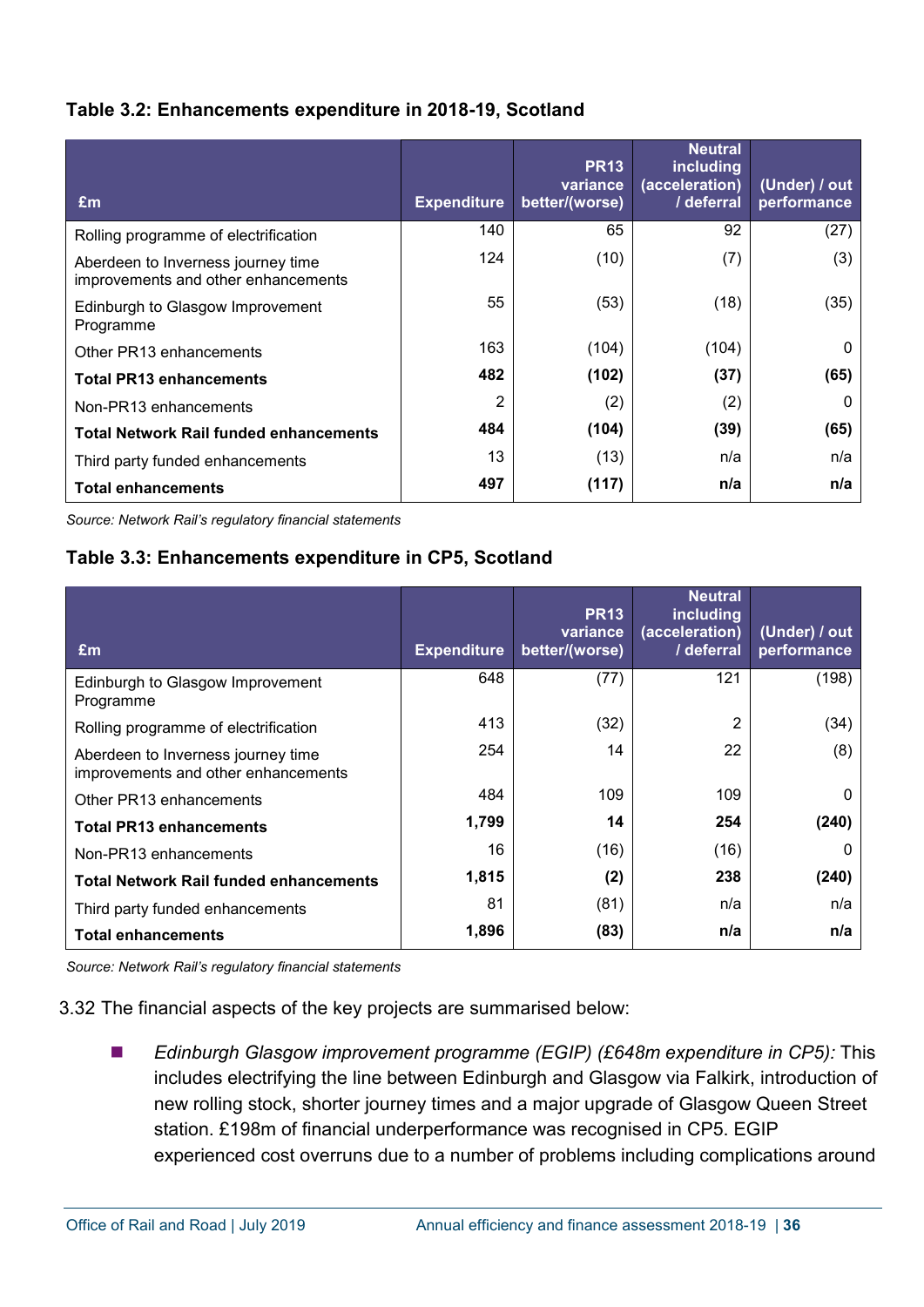electrification compliance, higher than expected contractor costs, problems with the design and scope of work and planning delays relating to Glasgow Queen Street.

- *Rolling Programme of Electrification (£413m):* This is the electrification of the routes to Stirling, Dunblane and Alloa, and the Schotts line. £34m of financial underperformance was recognised in CP5. The overspend was caused by higher than expected contractor costs, delays in delivery to parts of the project and disputes with landowners over access.
- *Aberdeen to Inverness journey time improvements (£254m):* Network Rail is upgrading the route to improve connectivity, increase capacity and improve journey times (such as platform extensions, signalling upgrades etc.). £8m of financial underperformance was recognised in CP5 partially because the scope of the project was increased to improve asset quality.
- *Other PR13 enhancements:*
	- *Ring-fenced funds (£207m):* PR13 included funding for Network Rail to invest in improvements to the overall capability, performance and capacity of its network but which were not linked to a specific output or scheme. Specific funds included the Scottish network improvement fund, the Scottish stations fund and the Scottish strategic rail freight investment fund. Expenditure was £33m more than the revised baseline, largely due to £56m of additional expenditure on the Scottish network improvement fund, which was agreed by Transport Scotland. This was partly offset by £20m of lower expenditure on the Scottish strategic rail freight investment fund, Scottish Stations Fund and the Future Network Development Fund.
	- *Borders Railway Project (£201m):* This project provides a new rail route between Newcraighall and Tweedbank. Expenditure was in line with the funding baseline.
	- *Highland mainline journey time improvements (phase 2) (£46m):* This project upgrades the Highland mainline to enable more frequent and faster services. Expenditure was £92m less than the CP5 baseline as work has been deferred in line with the overall rail strategy in Scotland.
- *Other scheme*s *(£97m):* These schemes were funded by grants received from outside the PR13 funding settlement, including the Polmadie & Rutherglen project, expenditure on train depot work and Access for All schemes.

## <span id="page-36-0"></span>**Income**

3.33 Network Rail received £731m of income in Scotland in 2018-19. Figure 3.3 shows this split by major income category. The majority of its income was from track and other access charges (£341m), with £339m from government grant and £51m from Other Single Till Income (OSTI).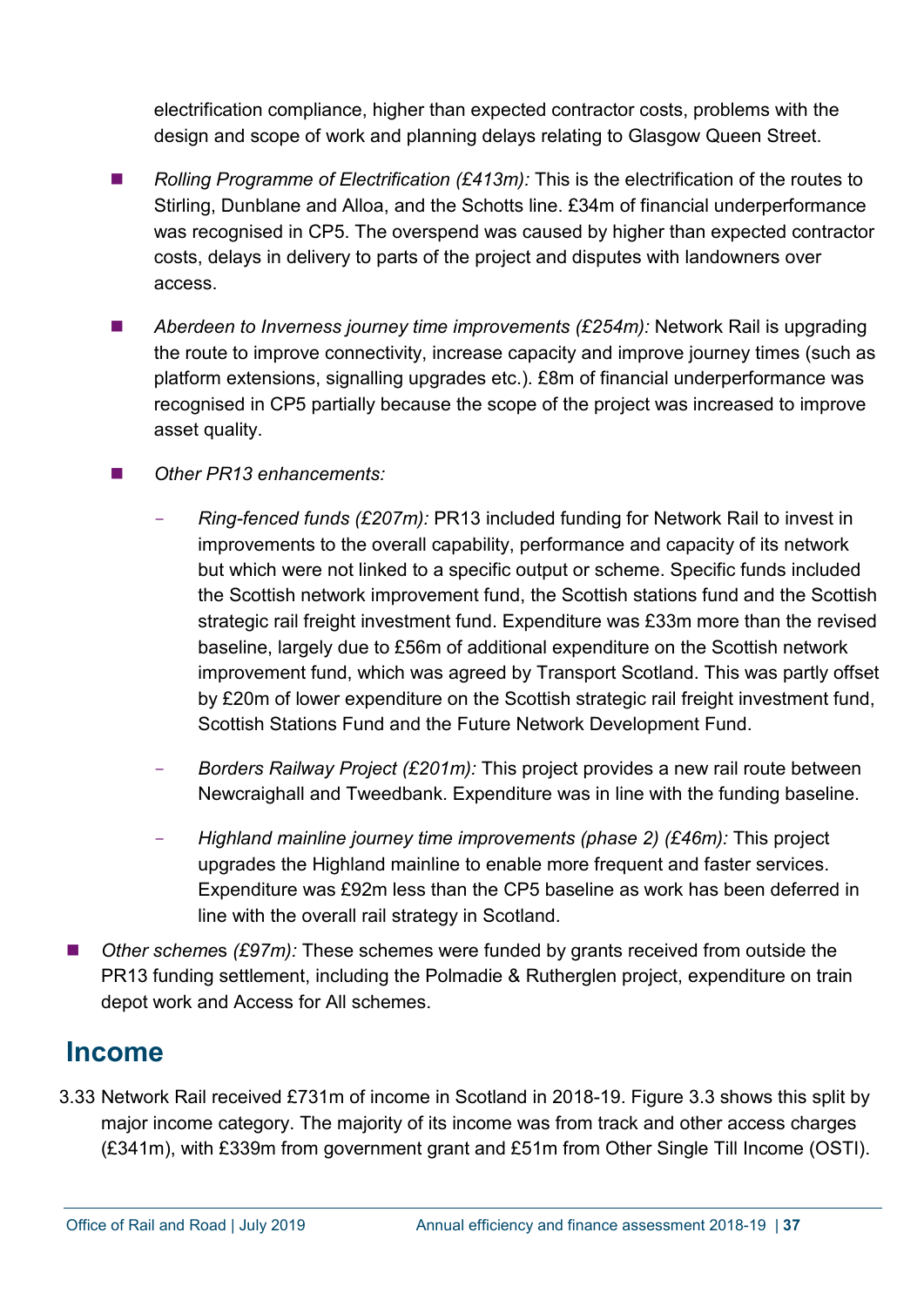#### **Figure 3.3: Income in 2018-19, Scotland**



*Source: Network Rail and ORR analysis*

- 3.34 Network Rail's income in Scotland is relatively fixed in the short to medium term. Consistent with our PR13 determination, government grants decreased by £100m in 2018-19, mostly offset by a £93m increase in fixed track access charges paid by franchised train operators. The change from government grants to fixed track access charges was consistent with our PR13 determination and reflected governments' policy to reduce the grant funding of Network Rail in that year.
- 3.35 OSTI decreased by £5m in 2018-19, mostly due to a £4m reduction in property income. This included £2m of reduced property sales (there were no property sales in Scotland in 2018-19).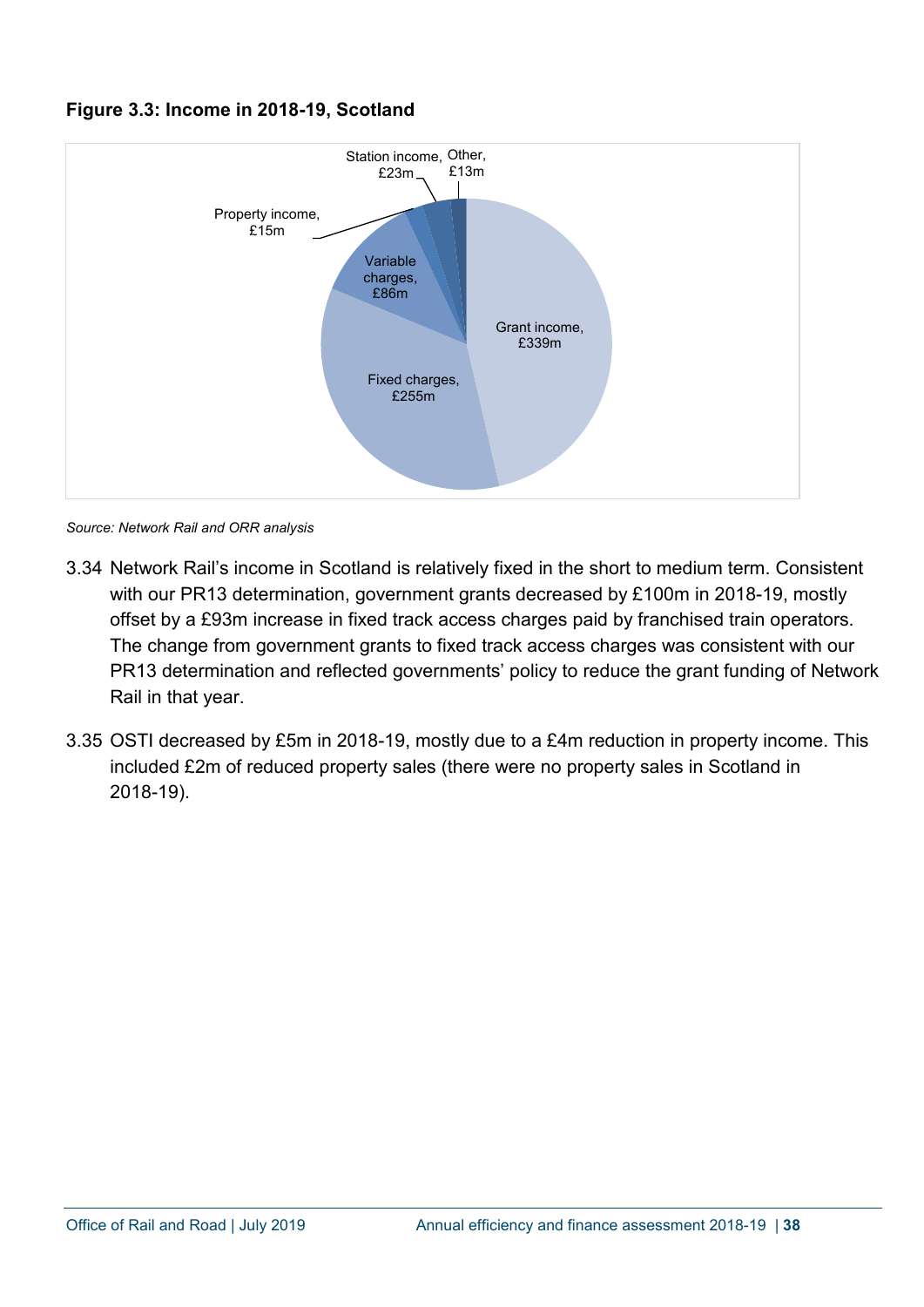# <span id="page-38-0"></span>**4. Wales**

4.1 This chapter covers efficiency, financial performance, expenditure and income for Network Rail in Wales.

# <span id="page-38-1"></span>**Efficiency**

- 4.2 We assess changes to the efficiency of Network Rail's core business activities in Wales. These are its operations, support, maintenance and renewals (OSMR) activities.
- 4.3 In determining the funding that we thought Network Rail required to deliver its required outputs in CP5, we made an assessment of its efficient level of expenditure<sup>52</sup>. Our PR13 determination concluded that Network Rail should improve its efficiency by 19.4% by the end of CP5 in England and Wales in 2018-19. This means that to deliver the same level of output, we expected Network Rail's costs in England and Wales in 2018-19 to be 19.4% lower than in 2013-14, the final year of CP4.



#### **Figure 4.1: Changes to cumulative efficiency in Wales from the start of CP5**

*Source: Network Rail and ORR analysis*

- 4.4 As shown in Figure 4.1, Network Rail's efficiency in Wales declined in CP5. Efficiency declined by 2.6% in 2018-19 and by 11.9% across CP5 as a whole.
- 4.5 Some of the expenditure increases on core business activities in 2018-19 were due to costs incurred from increased activities in preparation for CP6, most notably for maintenance. We consider that these cost increases could account for between £2m and £7m of increased costs

<span id="page-38-2"></span> <sup>52</sup> The detailed assumptions underlying these projections were set out in our 2013 Periodic Review (PR13) final determination. See [http://orr.gov.uk/\\_\\_data/assets/pdf\\_file/0015/456/fd-chapters-3-11.pdf.](http://orr.gov.uk/__data/assets/pdf_file/0015/456/fd-chapters-3-11.pdf)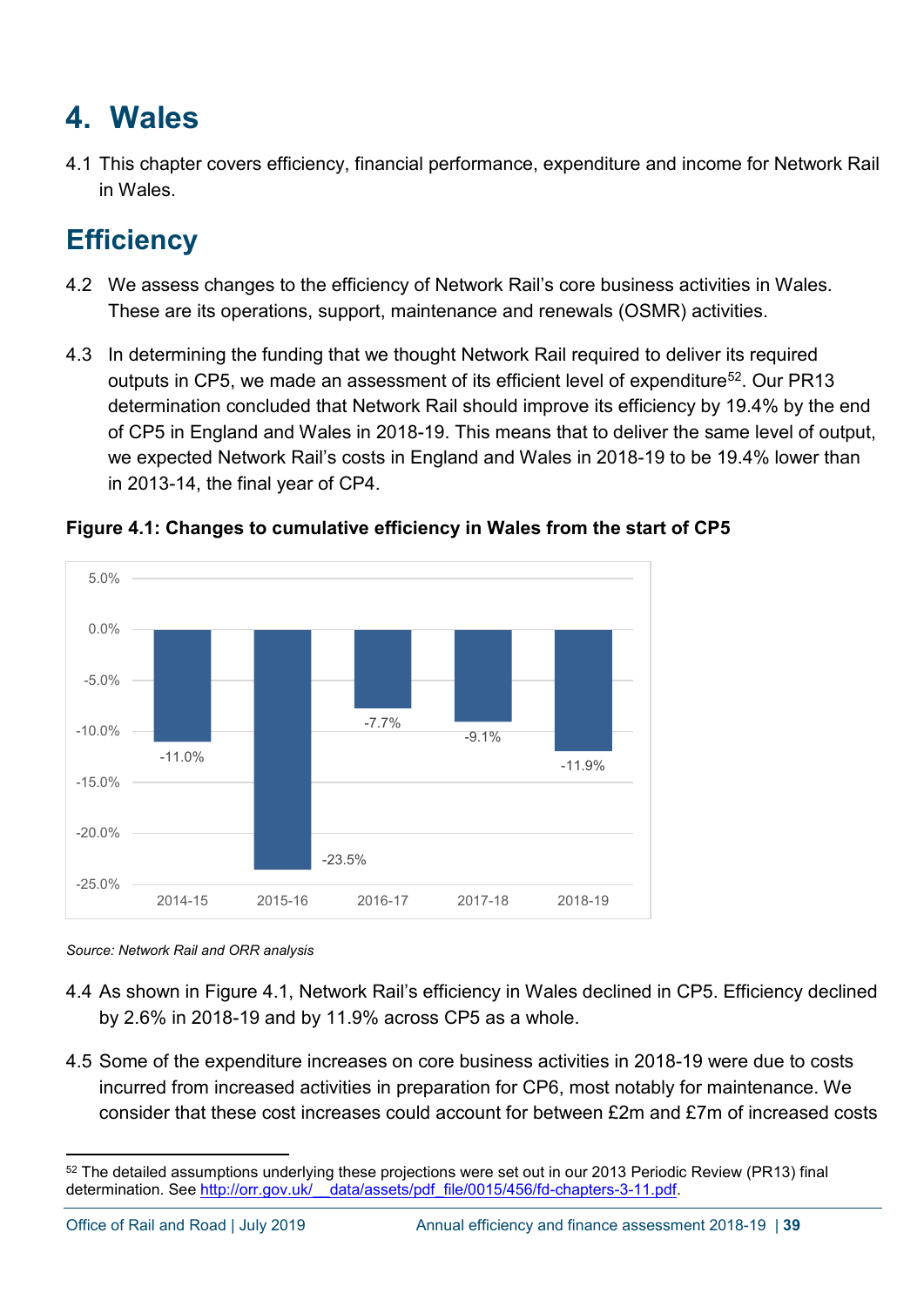in 2018-19. We have not sought to adjust for such factors in our previous CP5 annual efficiency and finance assessments. If these are taken into account, Wales route's efficiency could be between 0.8% and 2.5% better in 2018-19 than stated above and shown in Figure 4.1.

# <span id="page-39-0"></span>**Financial performance**

4.6 Our primary measure of Network Rail's financial performance, the *financial performance measure* (FPM) provides a better understanding of financial performance than simple income and expenditure variances. FPM compares actual income and expenditure to Network Rail's annual budgets in Wales, and then to the financial assumptions in our PR13 determination (which underpin the company's funding)<sup>[53](#page-39-1)</sup>. The regulatory measure ensures that Network Rail does not benefit from delaying work to a later date if that work will still need to be done and adjusts for the value of any outputs that it was funded to deliver but has not delivered, such as reliability of train performance. A positive FPM means that Network Rail in Wales has outperformed and vice versa<sup>[54](#page-39-2)</sup>.

| £m                                                 | <b>Variance to</b><br>budget<br>better/(worse) | Of which out /<br>(under)<br>performance |
|----------------------------------------------------|------------------------------------------------|------------------------------------------|
| Turnover                                           | $\Omega$                                       | 0                                        |
| Schedule 4                                         | 6                                              | 8                                        |
| Schedule 8                                         | 5                                              | 5                                        |
| Operations                                         | (1)                                            | (1)                                      |
| Support                                            | (1)                                            | (1)                                      |
| Maintenance                                        | (1)                                            | (1)                                      |
| Capex - Renewals                                   | (31)                                           | 4                                        |
| Capex - Enhancements                               | 6                                              | O                                        |
| <b>Total</b>                                       | (17)                                           |                                          |
| Financial performance against budget <sup>55</sup> |                                                | 14                                       |
| Differences to PR13 baselines                      |                                                | (151)                                    |
| Adjustments for missed regulatory outputs          |                                                |                                          |
| Financial performance (regulatory) 56              |                                                | (137)                                    |

#### **Table 4.1: Network Rail's financial performance in Wales in 2018-19**

<span id="page-39-2"></span><sup>54</sup> Annex C explains the linkage between Network Rail's financial performance and its efficiency.

<span id="page-39-3"></span> $55$  The difference to the  $(E13m)$  in Table 2.2 is mostly due to unused centrally held contingency for the Great Western Electrification Programme (GWEP). This is included in this table.

<span id="page-39-4"></span><sup>56</sup> This does not include the effect of the 25% RAB financial incentive for renewals and enhancements. Including that adjustment, the regulatory measure is an underperformance of £65m. See our regulatory accounting guidelines and Network Rail's regulatory financial statements for further details.

<span id="page-39-1"></span><sup>&</sup>lt;sup>53</sup> It excludes some income and expenditure that is not as controllable by Network Rail. This includes network grant, fixed track access charges, traction electricity income and costs, and business rates.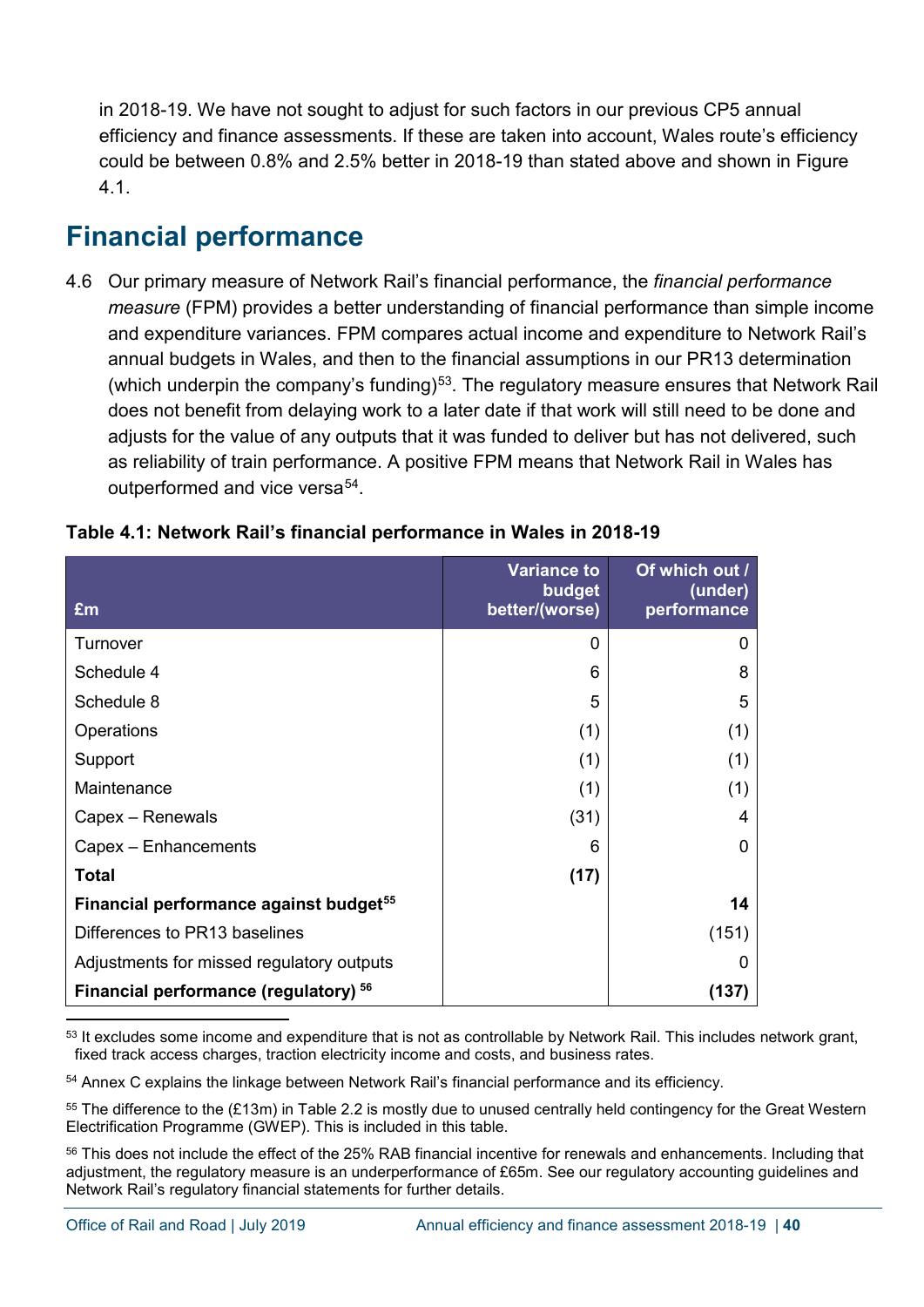- 4.7 Network Rail outperformed against its internal measure by £14m in Wales in 2018-19<sup>57</sup>. This has largely been driven by lower Schedule 4 and Schedule 8 costs. Network Rail has largely attributed these to the successful delivery of the Port Talbot resignalling renewal project and reduced track problems in the autumn due to improved rail head treatment.
- 4.8 Network Rail underperformed the regulatory financial performance measure by £137m in Wales largely because its internal budget was £151m higher than our PR13 financial assumptions for the year.

# <span id="page-40-0"></span>**Expenditure**

4.9 Network Rail spent £680m in Wales in 2018-19. Figure 4.2 shows this split by the major expenditure categories. These are operating expenditure (covering operations, support costs, maintenance, Schedule 4 and 8 payments and other), renewals, enhancements and financing costs. Network Rail in Wales's expenditure in these categories is examined below.



#### **Figure 4.2: Expenditure in 2018-19, Wales**

*Source: Network Rail and ORR analysis*

# **Renewals**

4.10 Renewals expenditure relates to activities to replace in whole, or in part, network assets that have deteriorated so that they can no longer be maintained economically. Renewal of an asset restores the original performance of the asset.

<span id="page-40-1"></span><sup>57</sup> This analysis includes a portion of Network Rail's central costs. Central costs are shown separately in Table 2.2.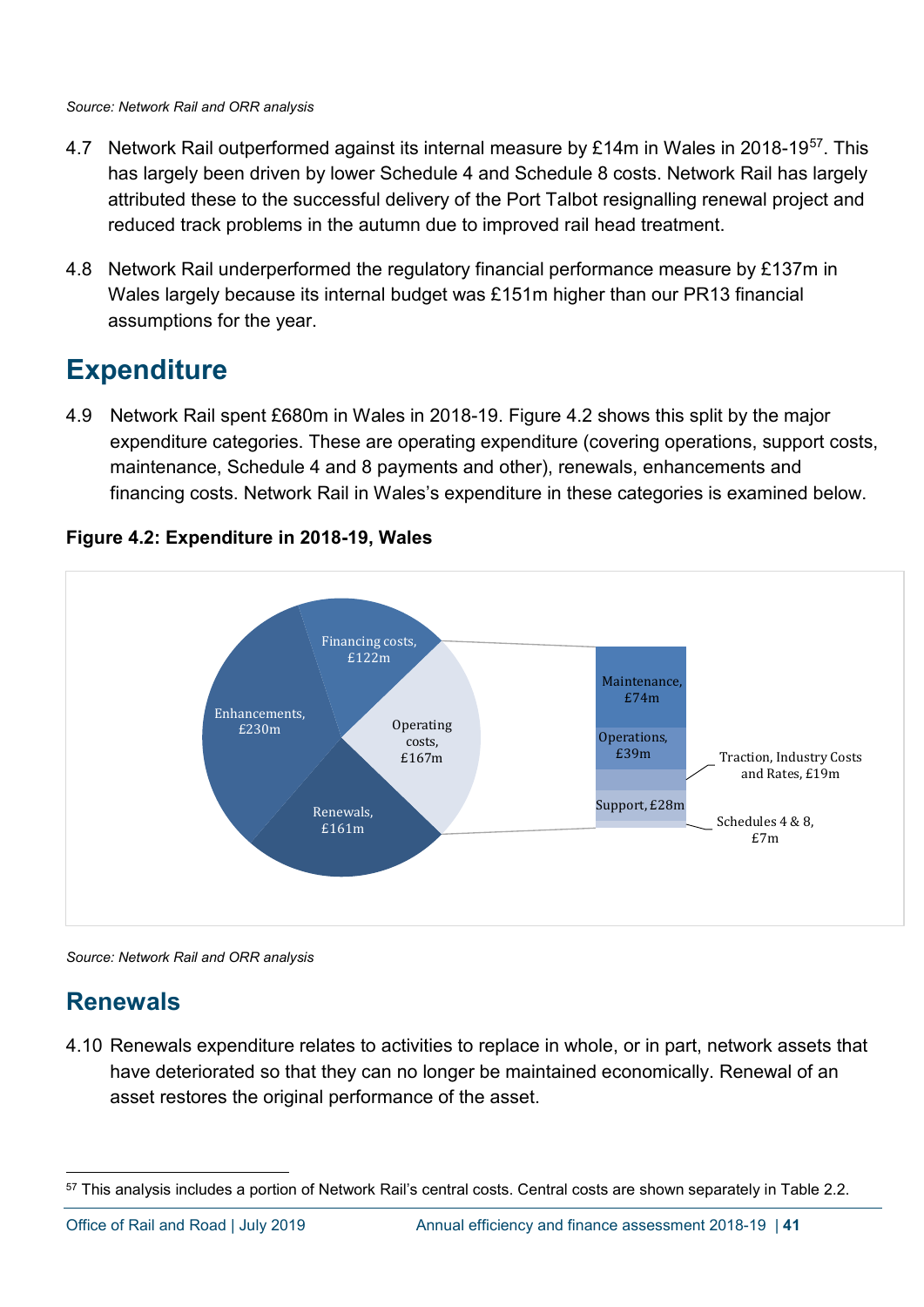- 4.11 Network Rail spent £161m renewing the rail network in Wales in 2018-19, £31m less than in 2017-18. The decrease was mostly due to significantly higher than usual signalling renewals expenditure in 2017-18 (on the North Wales Coast Phase 1 programme). Network Rail in Wales spent £31m more than its own budget, which it has mainly attributed to improved delivery of track volumes (reduced slippage and acceleration of projects from CP6). Network Rail in Wales has attributed the £4m of renewals financial outperformance in 2018-19 to reduced unit rates for this extra work.
- 4.12 Network Rail spent £904m renewing the rail network in Wales in CP5, £151m more than assumed in our PR13 determination. The largest overspends by asset category were track and signalling (by £93m and £69m respectively). This was largely due to Network Rail in Wales not achieving our PR13 efficiency assumptions for renewals.
- 4.13 We reported on the problems with Network Rail's efficient delivery of renewals in CP5 in our 2018 annual efficiency and finance assessment<sup>58</sup>. Because poor planning for CP5 caused a number of the problems with Network Rail's renewals efficiency, an important part of our recent work has been to assess whether Network Rail's routes have developed robust expenditure plans for CP6. We have reported on Network Rail's CP6 preparations in our Network Rail Monitors.

## **Operating expenditure**

4.14 Operating expenditure relates to operations, support costs, maintenance, Schedule 4 and 8 payments, and traction electricity, industry costs and rates.

### **Maintenance**

- 4.15 Maintenance expenditure relates to activities that sustain the condition and capability of the existing infrastructure to the previously assessed standard of performance. Network Rail spent £74m maintaining the rail network in Wales in 2018-19, £3m more than in 2017-18. This was broadly in line with its internal budget for the year.
- 4.16 Network Rail spent £369m maintaining the rail network in Wales in CP5, £29m more than assumed in our PR13 determination. As with renewals, the largest overspends by asset category were track and signalling (by £37m and £12m respectively). This overspend was largely due to Network Rail in Wales not achieving our PR13 efficiency assumptions for maintenance.

### **Operations and support costs**

4.17 Operations expenditure relates to activities to operate the rail network. These include signalling and running managed stations. Support costs relate to activities that are largely centrally managed by Network Rail and facilitate the core business. These include information management and corporate functions.

<span id="page-41-0"></span> <sup>58</sup> See also [http://orr.gov.uk/rail/consultations/pr18-consultations/consultation-on-improving-network-rails-renewals](http://orr.gov.uk/rail/consultations/pr18-consultations/consultation-on-improving-network-rails-renewals-efficiency)[efficiency.](http://orr.gov.uk/rail/consultations/pr18-consultations/consultation-on-improving-network-rails-renewals-efficiency)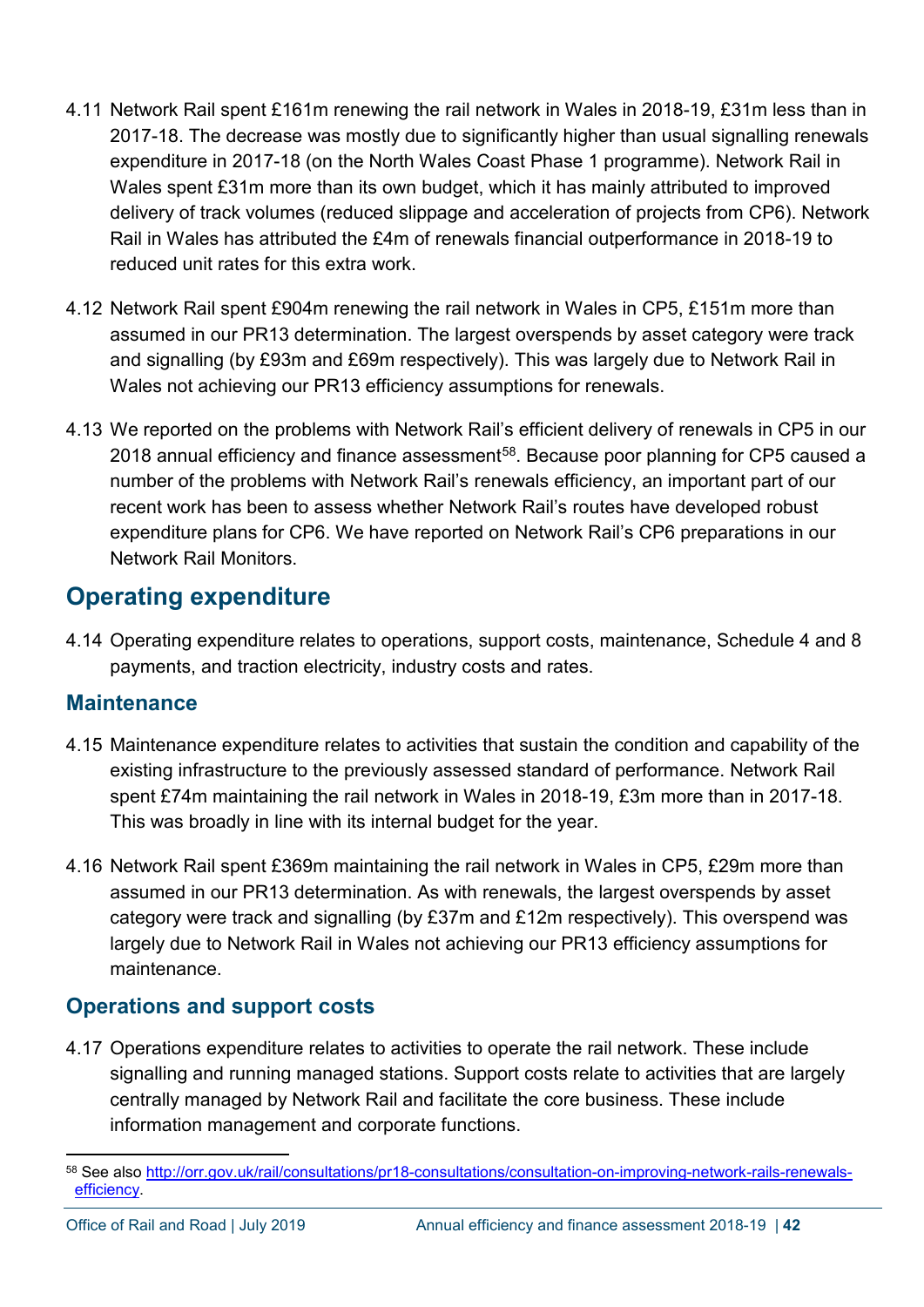- 4.18 Network Rail spent £39m on operations in Wales in 2018-19, £3m more than in 2017-18. Support costs in Wales were £28m, £9m higher than in 2017-18.
- 4.19 Network Rail spent £173m on operations in Wales in CP5, £40m more than assumed in our PR13 determination (mostly due to the Network Operating Strategy (NOS) programme not achieving the savings that we expected). Support costs in CP5 in Wales were £110m, which was the same as our PR13 assumption.

### **Traction electricity, industry costs and rates**

- 4.20 Traction electricity provides power to electrically powered trains. Network Rail acquires electricity from providers and passes most of the costs onto train companies, retaining a small amount of the cost for electricity used by the organisation. Traction electricity costs in Wales were £3m in 2018-19 (£2m higher than in 2017-18), and £4m in CP5.
- 4.21 Industry costs and rates in 2018-19 included business rates (£10m), British Transport Police costs (£4m), ORR licence fee and railway safety levy (£1m), and RSSB costs (£1m).
- 4.22 Traction electricity, industry costs and rates were £78m in CP5, £18m higher than assumed in our PR13 determination, mostly due to increased British Transport Police costs.

### **Schedule 4 and Schedule 8 costs**

- 4.23 The Schedule 4 regime compensates train operators for reduced network availability due to planned engineering work. It incentivises Network Rail to plan engineering work early and efficiently, reducing disruption. The Schedule 8 performance regime compensates train operators for the impact of unplanned disruption.
- 4.24 Schedule 4 costs in Wales were £7m, the same as in 2017-18 and £6m lower than budget, largely due to the efficient delivery of signalling works at Port Talbot. Schedule 4 costs were £38m in CP5, £36m lower than assumed in our PR13 determination. Network Rail has attributed this to improved network possessions planning, including utilising possessions required for GWEP to undertake other work, and to making fewer late changes to possession plans.
- 4.25 Schedule 8 costs in Wales were £0m, £3m lower than in 2017-18 and £5m lower than budget, largely due to better performance in Autumn 2018. Schedule 8 costs were £2m in CP5, compared to the £1m cost assumed in our PR13 determination.

### **Enhancements**

- 4.26 Enhancements are changes to improve network capacity or capability, for example enabling more train journeys or higher speeds.
- 4.27 Network Rail has undertaken a portfolio of enhancement schemes in Wales in CP5, spending £237m in 2018-19 and £899m in CP5. For the work delivered, £27m of financial underperformance has been recognised in CP5, of which £25m was in 2018-19.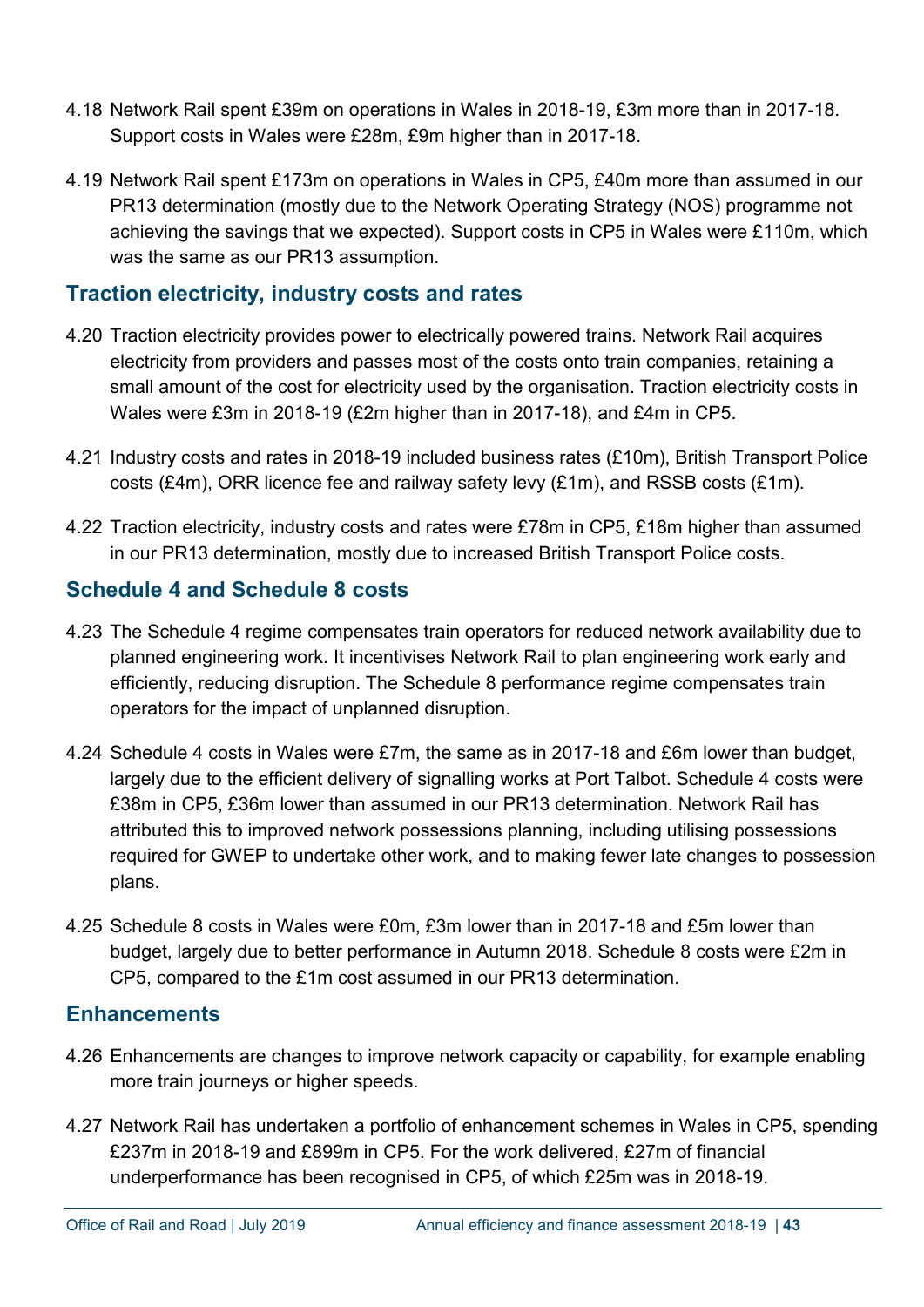#### **Table 4.2: Enhancements expenditure in 2018-19, Wales**

| Em                                            | <b>Expenditure</b> | <b>PR13</b><br>variance<br>better/(worse) | <b>Neutral</b><br><i>including</i><br>(acceleration)<br>/ deferral | (Under) / out<br>performance |
|-----------------------------------------------|--------------------|-------------------------------------------|--------------------------------------------------------------------|------------------------------|
| <b>Great Western Electrification</b>          | 218                | (40)                                      | (14)                                                               | (26)                         |
| Stations - Access for All (AfA)               | 0                  | (5)                                       | (4)                                                                | (1)                          |
| Other PR13 enhancements                       | 5                  | 3                                         | 0                                                                  | 3                            |
| <b>Total PR13 enhancements</b>                | 223                | (42)                                      | (18)                                                               | (24)                         |
| Non-PR13 enhancements                         |                    | (7)                                       | (6)                                                                | (1)                          |
| <b>Total Network Rail funded enhancements</b> | 230                | (49)                                      | (24)                                                               | (25)                         |
| Third party funded enhancements               | 7                  | (7)                                       | n/a                                                                | n/a                          |
| <b>Total enhancements</b>                     | 237                | (56)                                      | n/a                                                                | n/a                          |

*Source: Network Rail's regulatory financial statements*

#### **Table 4.3: Enhancements expenditure in CP5, Wales**

| £m                                            | <b>Expenditure</b> | <b>PR13</b><br>variance<br>better/(worse) | <b>Neutral</b><br><i>including</i><br>(acceleration)<br>/ deferral | (Under) / out<br>performance |
|-----------------------------------------------|--------------------|-------------------------------------------|--------------------------------------------------------------------|------------------------------|
| <b>Great Western Electrification</b>          | 682                | 8                                         | 34                                                                 | (26)                         |
| Stations - Access for All (AfA)               | 8                  | (1)                                       | 0                                                                  | (1)                          |
| Other PR13 enhancements                       | 35                 | 23                                        | 20                                                                 | 3                            |
| <b>Total PR13 enhancements</b>                | 725                | 30                                        | 54                                                                 | (24)                         |
| Non-PR13 enhancements                         | 15                 | (15)                                      | (12)                                                               | (3)                          |
| <b>Total Network Rail funded enhancements</b> | 740                | 15                                        | 42                                                                 | (27)                         |
| Third party funded enhancements               | 159                | (159)                                     | n/a                                                                | n/a                          |
| <b>Total enhancements</b>                     | 899                | (144)                                     | n/a                                                                | n/a                          |

*Source: Network Rail's regulatory financial statements*

4.28 The financial aspects of the key schemes are summarised below:

- *Great Western Electrification (£682m expenditure in CP5):* Network Rail's largest enhancement scheme in CP5 was the continuing electrification of the railway between South Wales and London Paddington. £26m of financial underperformance was recognised in CP5, which accounts for the majority of the financial underperformance in **Wales**
- Stations Access for All (AfA) (£8m): this is a fund to create an obstacle free, accessible route from station entrances to platforms and generally includes providing lifts or ramps as well as other associated works. Expenditure was broadly in line with the revised baseline.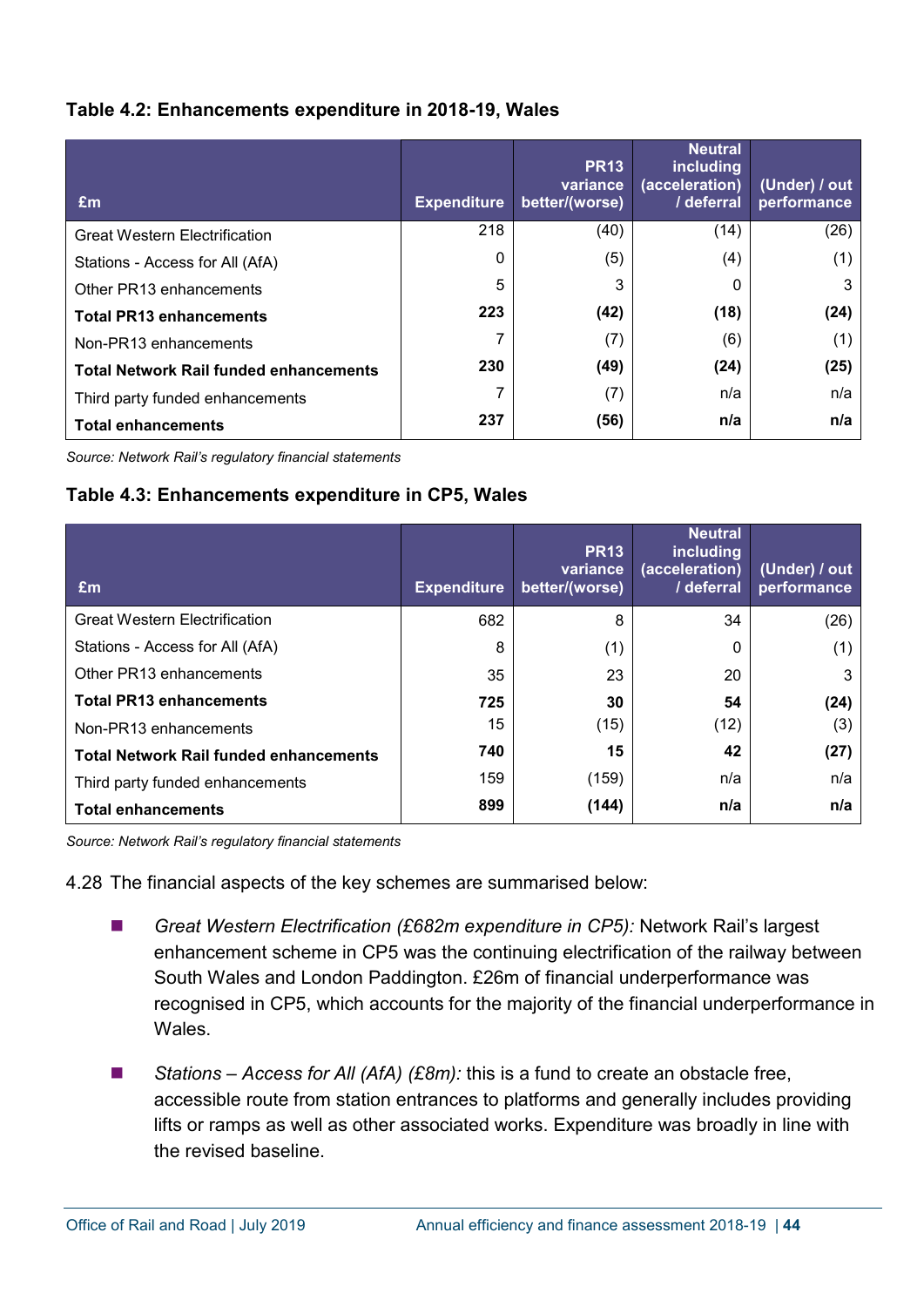- *Other PR13 enhancements*
	- *Bridgend to Swansea electrification (£19m):* this scheme allows the introduction of electric operation trains on key intercity routes. £1m of financial outperformance was recognised in CP5.
- *Other scheme*s: Network Rail spent £174m in CP5 on other enhancement schemes in Wales. These were funded by grants received from outside the PR13 funding settlement such as the Saltney Junction to Newport project and works at Port Talbot.

## <span id="page-44-0"></span>**Income**

- 4.29 Network Rail received £371m of income in Wales in 2018-19. Figure 4.3 shows this split by major income category. The majority of its income was from government grants (£272m), with £76m from track and other access charges from train operators and £23m from Other Single Till Income (OSTI) and the opex memorandum account.
- 4.30 Network Rail's income in Wales was £3m higher in 2018-19 compared to 2017-18 mostly due to additional OSTI. Total income was £1,841m in CP5, £19m lower than assumed in our PR13 determination.



### **Figure 4.3: Income in 2018-19, Wales**

*Source: Network Rail and ORR analysis*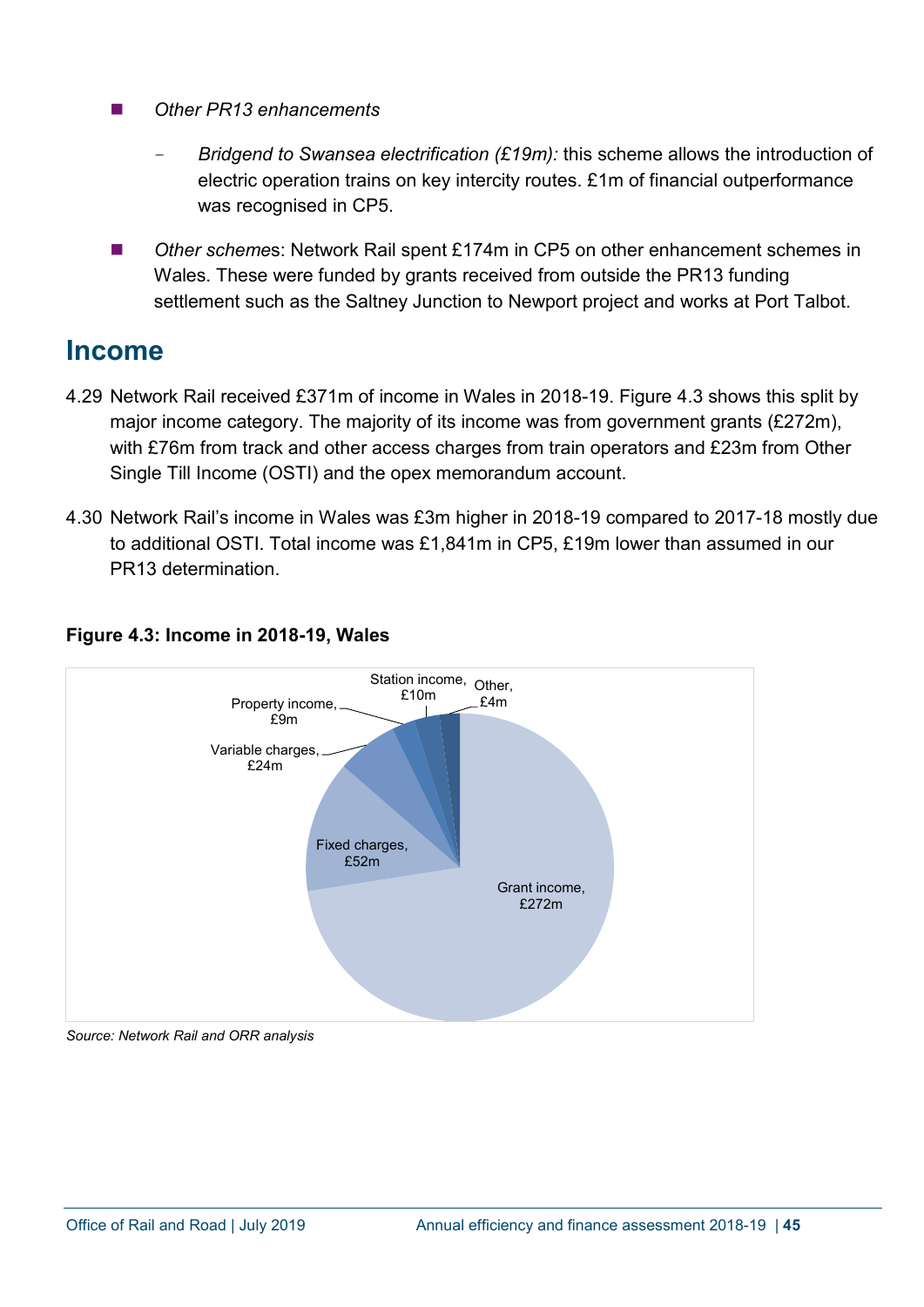# <span id="page-45-0"></span>**5. Regulatory finances**

5.1 This chapter reports on Network Rail's regulatory finances. These are its borrowing, net debt, financing costs, the regulatory asset base (RAB) and financial indicators. Information is presented separately for Great Britain and for Scotland where relevant.

# <span id="page-45-1"></span>**Borrowing and net debt**

- 5.2 Following its reclassification to the public sector during CP5, Network Rail agreed to borrow from the UK Government rather than through the issuance of debt. As part of this, Network Rail agreed fixed borrowing limits with DfT for its activities in England and Wales, and in Scotland for CP5<sup>59</sup>
- 5.3 Network Rail borrowed £6.7bn from DfT in 2018-19 largely to fund its capital programme and to refinance existing debt. Network Rail's net debt increased by £3.0bn to £53.4bn in 2018-19 (for Great Britain) and over CP5 it increased by £21.1bn. This was largely due to borrowing to cover its CP5 enhancements programme and also borrowing to cover OSMR underperformance. Net debt also increased because of accretion<sup>[60](#page-45-3)</sup> on Network Rail's indexlinked debt.
- 5.4 In previous annual efficiency and finance assessments, we have expressed our concern with Network Rail's processes for managing its cash position. We note that Network Rail made full use of its available cash limits in CP5 without exceeding the limits and that it has formed a cash management group to oversee business performance and target improvements. Network Rail considers that its business forecasting has improved through clarifying accountabilities, benchmarking and best practice sharing. Routes developed overplan provisions in 2018-19 to mitigate the risk of slippage in their renewals programmes and developed options for the acceleration of CP6 works.
- 5.5 In CP6, Network Rail will no longer borrow other than to refinance existing debt, and it will be subject to more restrictive government budgetary processes<sup>[61](#page-45-4)</sup>. Maintaining this focus will be important given the limits on Network Rail's ability to move funding between years.

<span id="page-45-2"></span> <sup>59</sup> There were separate limits for England and Wales, and for Scotland.

<span id="page-45-3"></span><sup>60</sup> Network Rail used to issue index-linked bonds. The interest payments and the final repayment of these bonds are linked to the retail price index (RPI). If RPI outturns lower than expected when the bond was issued, Network Rail will pay less to bondholders and vice versa.

<span id="page-45-4"></span><sup>&</sup>lt;sup>61</sup> These are explained in our 2018 periodic review: https://orr.gov.uk/ data/assets/pdf file/0004/39307/pr18-final[determination-financial-framework.pdf.](https://orr.gov.uk/__data/assets/pdf_file/0004/39307/pr18-final-determination-financial-framework.pdf)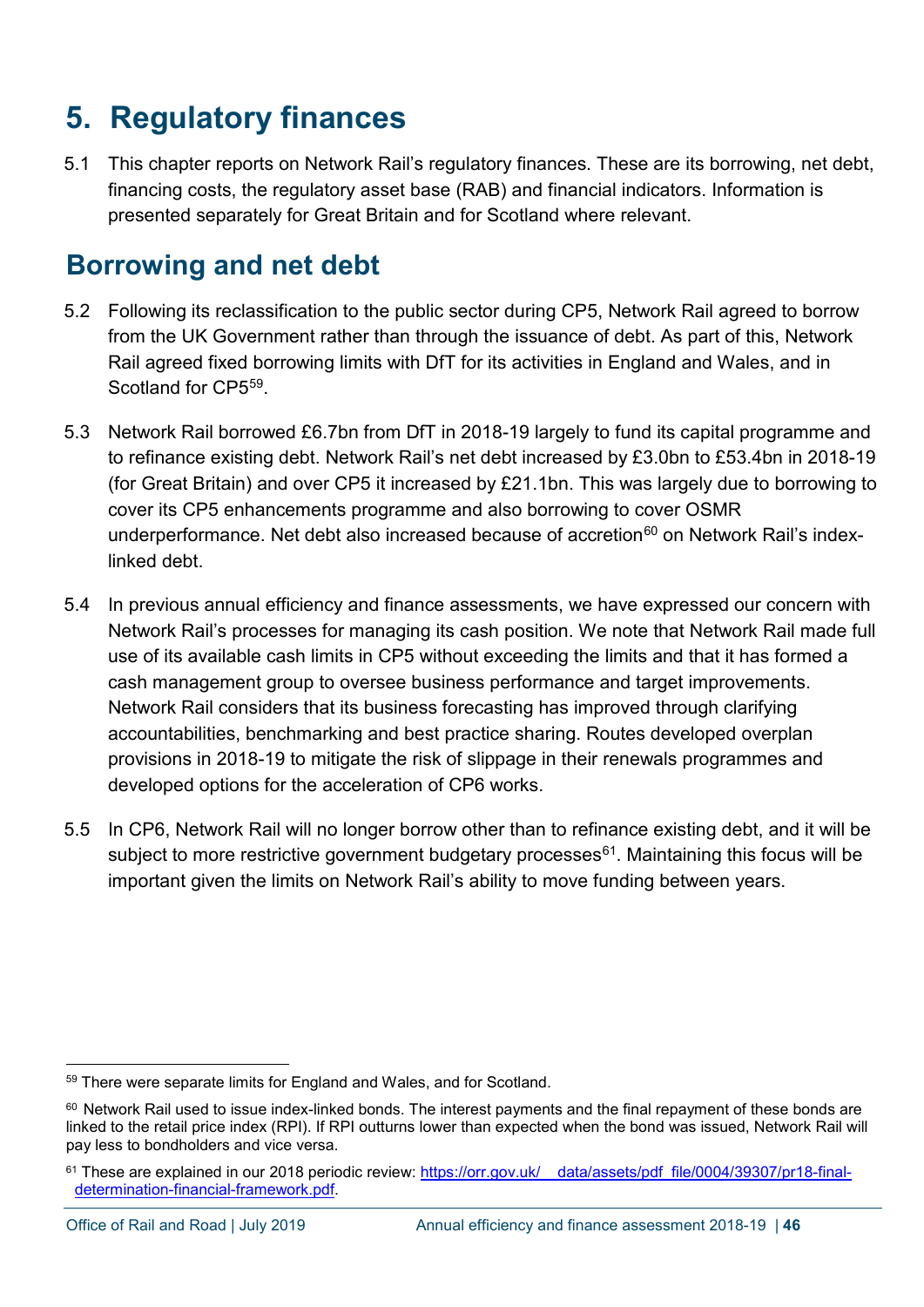# <span id="page-46-0"></span>**Financing costs**

- 5.6 Network Rail incurs financing costs on its debt. Financing costs include interest and accretion<sup>[62](#page-46-2)</sup> on index-linked debt.
- 5.7 Network Rail's financing costs were £2.3bn in 2018-19. Financing costs included £1.8bn of interest costs and £0.5bn of accretion. Network Rail's financing costs for Scotland were £0.2bn.

# <span id="page-46-1"></span>**Regulatory asset base**

- 5.8 The regulatory asset base (RAB) is our valuation of Network Rail's assets<sup>[63](#page-46-3)</sup>. Network Rail's RAB increased by £23.3bn to £72.0bn in CP5. It increased by £2.4bn to £7.4bn in Scotland.
- 5.9 The movements in Network Rail's RAB are shown in Figure 5.1. Note that RAB additions will not equal actual capital expenditure. As explained in our regulatory accounting guidelines, our PR13 determination assumed expenditure is added to the RAB and it is then adjusted in accordance with our guidelines. This is shown in Statement 2b of Network Rail's regulatory financial statements.



### **Figure 5.1: RAB movement in CP5[64](#page-46-4) Great Britain**

<span id="page-46-3"></span>63 See Chapter 12 of our PR13 final determination for further details: http://orr.gov.uk/ data/assets/pdf file/0011/452/pr13-final-determination.pdf.

<span id="page-46-2"></span> $62$  Network Rail used to issue index-linked bonds. The interest payments and the final repayment of these bonds are linked to the retail price index (RPI). If RPI outturns lower than expected when the bond was issued, Network Rail will pay less to bondholders and vice versa.

<span id="page-46-4"></span> $64$  These are adjustments for the actual CP4 outturn and the under delivery of outputs.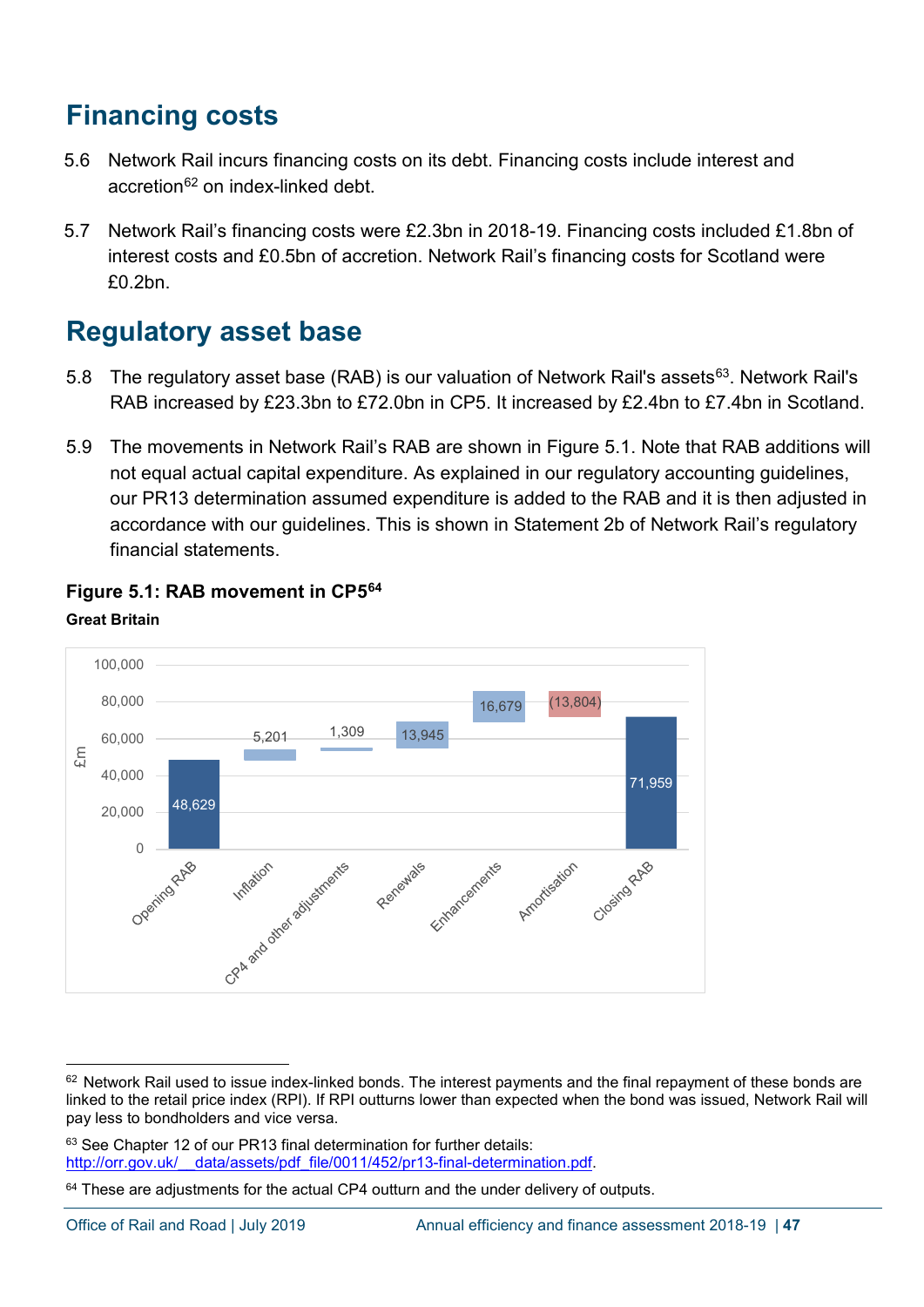#### **Scotland[65](#page-47-2)**



*Source: Network Rail and ORR analysis*

# <span id="page-47-0"></span>**Financial indicators**

5.10 The net debt/RAB ratio and the adjusted interest cover ratio (AICR) are measures of financial sustainability that can be used for economically regulated companies. Our PR13 determination included forecasts for the net debt/RAB ratio and AICR in order for us to incentivise Network Rail to maintain an appropriate financial position. The network licence requires our consent for Network Rail's net debt/RAB to exceed 75%.

| Table 5.1: Financial indicators |  |
|---------------------------------|--|
|---------------------------------|--|

<span id="page-47-1"></span>

|                                      |               | 2018-19     |                                   |               |  |
|--------------------------------------|---------------|-------------|-----------------------------------|---------------|--|
| £m                                   | <b>Actual</b> | <b>PR13</b> | <b>Variance</b><br>better/(worse) | <b>Actual</b> |  |
| <b>Great Britain</b>                 |               |             |                                   |               |  |
| Net debt/RAB <sup>66</sup>           | 74.2%         | 71.2%       | $(3.0\%)$                         | 75.4%         |  |
| Adjusted interest cover ratio (AICR) | 1.03          | 1.03        |                                   | 0.53          |  |
|                                      |               |             |                                   |               |  |
| <b>Scotland</b>                      |               |             |                                   |               |  |
| Net debt/RAB <sup>66</sup>           | 71.6%         | 66.6%       | $(5.0\%)$                         | 69.8%         |  |
| Adjusted interest cover ratio (AICR) | 0.32          | 1.02        | (0.70)                            | 0.77          |  |

*Source: Network Rail's regulatory financial statements*

5.11 Network Rail exceeded the net debt/RAB ratio licence requirement at 31 March 2018. We consented to this having taken account of relevant factors including the statements made by

<span id="page-47-2"></span><sup>&</sup>lt;sup>65</sup> These are adjustments for the actual CP4 outturn and the under delivery of outputs.

<span id="page-47-3"></span><sup>66</sup> Our PR13 model assumed gearing of 69.8% for Great Britain and 65.3% for Scotland. The differences to the PR13 numbers in the table are due to outturn inflation being different to our assumption.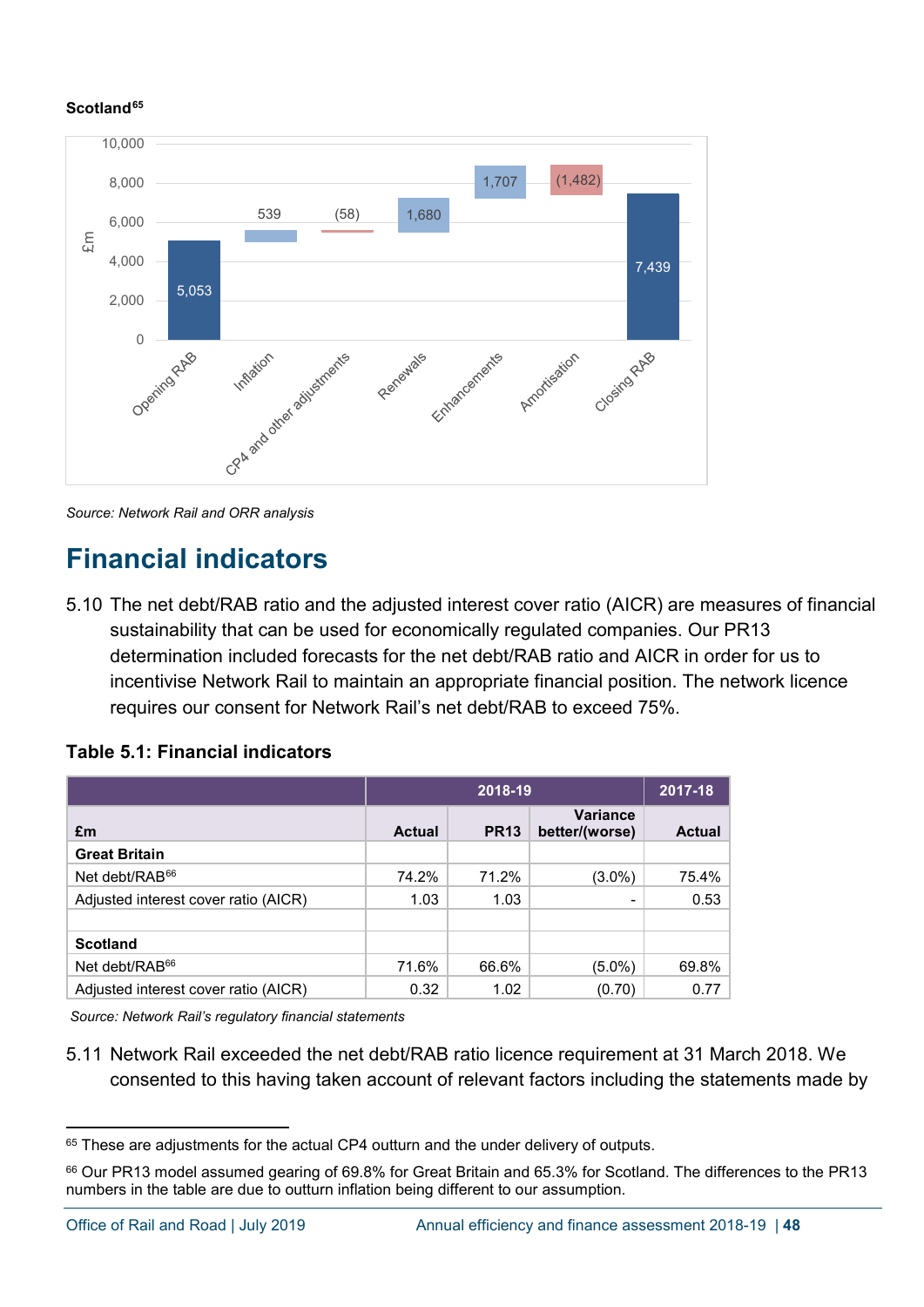Network Rail, the loan agreement in place between Network Rail and the UK Government, and the efficiency commitments made by Network Rail. Our consent was on the condition that Network Rail used reasonable endeavours to stay within the limits set out in the loan agreement (as subsequently amended) until 31 March 2019. As explained in the Borrowing and net debt section above, Network Rail had not exceeded these limits as at 31 March 2019.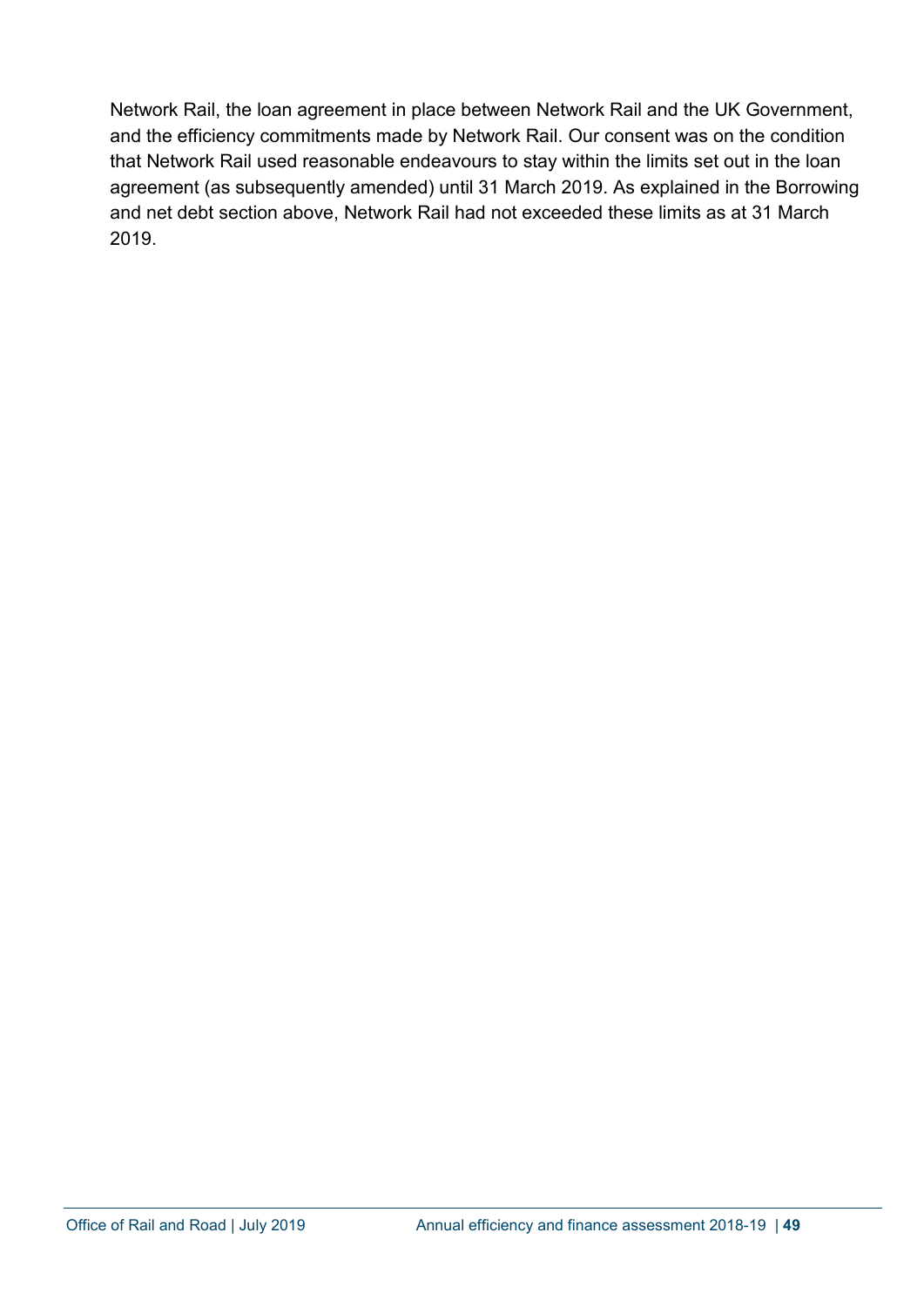# <span id="page-49-1"></span><span id="page-49-0"></span>**Annex A: Summary of key financial information Great Britain**

|                                              | 2018-19       |             | <b>CP5 cumulative</b> |               |             | 2017-18     |               |
|----------------------------------------------|---------------|-------------|-----------------------|---------------|-------------|-------------|---------------|
| £m, 2018-19 prices                           | <b>Actual</b> | <b>PR13</b> | Variance              | <b>Actual</b> | <b>PR13</b> | Variance    | <b>Actual</b> |
| <b>Income</b>                                | A             | $\mathbf B$ | $C = A - B$           | D             | E           | $F=D-E$     |               |
| Government grant income                      | 4,125         | 4,147       | (22)                  | 22,742        | 22,696      | 46          | 4,623         |
| Fixed charge income                          | 1,038         | 991         | 47                    | 2,884         | 2,758       | 126         | 536           |
| Variable charge income                       | 1,261         | 1,402       | (141)                 | 6,025         | 6,373       | (348)       | 1,174         |
| Other single till income                     | 2,413         | 1,113       | 1,300                 | 6,142         | 4,994       | 1,148       | 1,027         |
| Opex memorandum account                      | (14)          | 0           | (14)                  | 6             | 0           | 6           | 4             |
| <b>Total income</b>                          | 8,823         | 7,653       | 1,170                 | 37,799        | 36,821      | 978         | 7,364         |
| <b>Operating expenditure</b>                 | A             | B           | $C = B - A$           | D             | E           | $F = E - D$ |               |
| Operations                                   | 686           | 415         | (271)                 | 3,025         | 2,280       | (745)       | 615           |
| Maintenance                                  | 1,525         | 1,120       | (405)                 | 7,043         | 5,986       | (1,057)     | 1,424         |
| Support costs                                | 463           | 447         | (16)                  | 2,126         | 2,455       | 329         | 408           |
| Traction electricity, industry costs & rates | 746           | 834         | 88                    | 3,299         | 3,542       | 243         | 671           |
| Schedule 4 compensation payments             | 335           | 231         | (104)                 | 1,297         | 1,203       | (94)        | 227           |
| Schedule 8 compensation payments             | 319           | 5           | (314)                 | 983           | 23          | (960)       | 226           |
| <b>Total operating expenditure</b>           | 4,074         | 3,052       | (1,022)               | 17,773        | 15,489      | (2, 284)    | 3,571         |
| <b>Capital expenditure</b>                   | A             | B           | $C = B - A$           | D             | E           | $F = E - D$ |               |
| Renewals                                     | 3,082         | 2,537       | (545)                 | 15,181        | 14,030      | (1, 151)    | 2,490         |
| PR13 enhancements                            | 2,964         | 1,655       | (1, 309)              | 16,180        | 16,182      | 2           | 3,254         |
| Non-PR13 enhancements                        | 200           | 0           | (200)                 | 816           | 0           | (816)       | 155           |
| Total enhancements <sup>67</sup>             | 3,164         | 1,655       | (1,509)               | 16,996        | 16,182      | (814)       | 3,409         |
| <b>Total capital expenditure</b>             | 6,246         | 4,192       | (2,054)               | 32,177        | 30,212      | (1, 965)    | 5,899         |
| Other expenditure                            | A             | B           | $C = B - A$           | D             | E           | $F = E - D$ |               |
| Financing costs                              | 2,319         | 2,290       | (29)                  | 9,672         | 9,916       | 244         | 2,422         |
| Corporation tax                              | $\pmb{0}$     | 3           | 3                     | (2)           | 7           | 9           | 0             |
| <b>Total other expenditure</b>               | 2,319         | 2,293       | (26)                  | 9,670         | 9,923       | 253         | 2,422         |
| <b>Total expenditure</b>                     | 12,639        | 9,537       | (3, 102)              | 59,620        | 55,624      | (3,996)     | 11,892        |
| <b>Other information</b>                     | (A)           | (B)         | <b>B-A or A-B</b>     |               |             |             |               |
| RAB <sup>68</sup>                            | 71,959        | 68,913      | 3,046                 | n/a           | n/a         | n/a         | 66,798        |
| Net debt                                     | 53,361        | 49,078      | (4, 283)              | n/a           | n/a         | n/a         | 50,358        |
| Gearing (net debt/RAB)                       | 74.2%         | 71.2%       | $(3.0\%)$             | n/a           | n/a         | n/a         | 75.4%         |
| Adjusted interest cover ratio                | 1.03          | 1.03        |                       | n/a           | n/a         | n/a         | 0.53          |

*Source: Network Rail's regulatory financial statements*

<span id="page-49-2"></span> $\overline{a}$  $^{67}$  This excludes work on stations, car parks and other facilities undertaken on behalf of train operators and other parties (pay as you go schemes). The total including these schemes was £3,801m in 2018-19 and £19,762m in CP5, which is the same as in Table 2.3.

<span id="page-49-4"></span><span id="page-49-3"></span><sup>68</sup> The value for Network Rail's RAB in 2017-18 is in 2017-18 prices.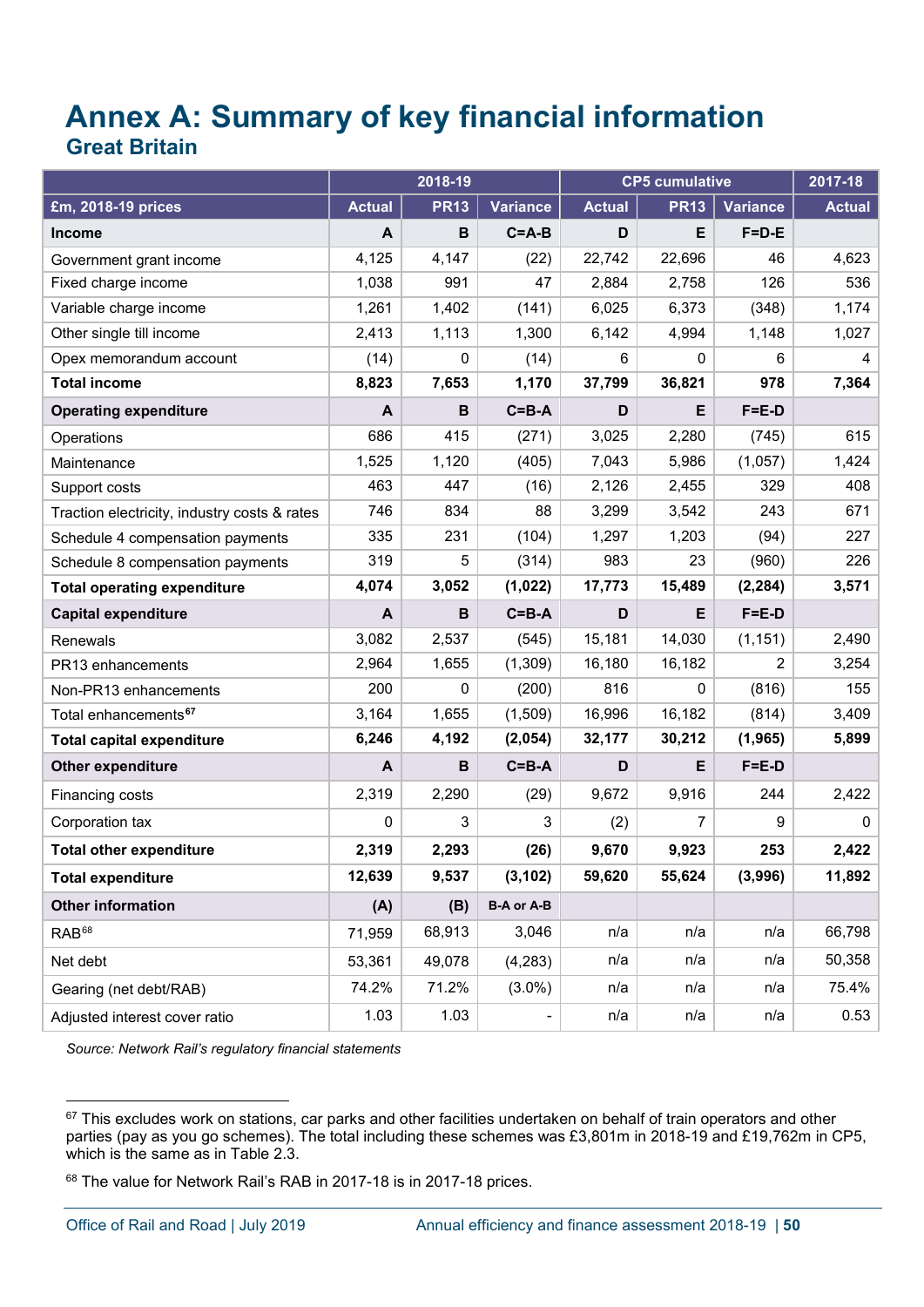### <span id="page-50-0"></span>**Scotland**

|                                              | 2018-19       |             |                   | <b>CP5 cumulative</b> |             |                 |               |
|----------------------------------------------|---------------|-------------|-------------------|-----------------------|-------------|-----------------|---------------|
| £m, 2018-19 prices                           | <b>Actual</b> | <b>PR13</b> | <b>Variance</b>   | <b>Actual</b>         | <b>PR13</b> | <b>Variance</b> | <b>Actual</b> |
| <b>Income</b>                                | A             | B           | $C = A - B$       | D                     | E           | $F = D - E$     |               |
| Government grant income                      | 339           | 341         | (2)               | 2,236                 | 2,231       | 5               | 439           |
| Fixed charge income                          | 255           | 255         | 0                 | 717                   | 718         | (1)             | 162           |
| Variable charge income                       | 86            | 92          | (6)               | 428                   | 437         | (9)             | 83            |
| Other single till income                     | 51            | 71          | (20)              | 271                   | 327         | (56)            | 56            |
| Opex memorandum account                      | $\mathbf 0$   | 0           | 0                 | 4                     | 0           | 4               | 4             |
| <b>Total income</b>                          | 731           | 759         | (28)              | 3,656                 | 3,713       | (57)            | 744           |
| <b>Operating expenditure</b>                 | A             | B           | $C = B - A$       | D                     | E           | $F = E - D$     |               |
| Operations                                   | 53            | 38          | (15)              | 249                   | 209         | (40)            | 45            |
| Maintenance                                  | 160           | 110         | (50)              | 656                   | 596         | (60)            | 128           |
| Support costs                                | 46            | 45          | (1)               | 230                   | 245         | 15              | 42            |
| Traction electricity, industry costs & rates | 60            | 63          | 3                 | 276                   | 284         | 8               | 58            |
| Schedule 4 compensation payments             | 17            | 25          | 8                 | 117                   | 136         | 19              | 15            |
| Schedule 8 compensation payments             | 30            | 0           | (30)              | 56                    | 2           | (54)            | 22            |
| <b>Total operating expenditure</b>           | 366           | 281         | (85)              | 1,584                 | 1,472       | (112)           | 310           |
| <b>Capital expenditure</b>                   | A             | $\mathbf B$ | $C = B - A$       | D                     | E           | $F = E - D$     |               |
| Renewals                                     | 374           | 261         | (113)             | 1,756                 | 1,554       | (202)           | 363           |
| PR13 enhancements                            | 482           | 380         | (102)             | 1,799                 | 1,813       | 14              | 364           |
| Non-PR13 enhancements                        | 2             | 0           | (2)               | 16                    | 0           | (16)            | (1)           |
| Total enhancements <sup>69</sup>             | 484           | 380         | (104)             | 1,815                 | 1,813       | (2)             | 363           |
| <b>Total capital expenditure</b>             | 858           | 641         | (217)             | 3,571                 | 3,367       | (204)           | 726           |
| Other expenditure                            | A             | B           | $C = B - A$       | D                     | E           | $F = E - D$     |               |
| Financing costs                              | 224           | 227         | 3                 | 891                   | 997         | 106             | 222           |
| Corporation tax                              | 0             | 0           | 0                 | 0                     | $\mathbf 0$ | 0               | 0             |
| <b>Total other expenditure</b>               | 224           | 227         | 3                 | 891                   | 997         | 106             | 222           |
| <b>Total expenditure</b>                     | 1,448         | 1,149       | (299)             | 6,046                 | 5,836       | (210)           | 1,258         |
| <b>Other information</b>                     | (A)           | (B)         | <b>B-A or A-B</b> |                       |             |                 |               |
| RAB <sup>70</sup>                            | 7,439         | 7,236       | 203               | n/a                   | n/a         | n/a             | 6,711         |
| Net debt                                     | 5,328         | 4,819       | (509)             | n/a                   | n/a         | n/a             | 4,682         |
| Gearing (net debt/RAB)                       | 71.6%         | 66.6%       | $(5.0\%)$         | n/a                   | n/a         | n/a             | 69.8%         |
| Adjusted interest cover ratio                | 0.32          | 1.02        | (0.70)            | n/a                   | n/a         | n/a             | 0.77          |

*Source: Network Rail's regulatory financial statements*

<span id="page-50-3"></span><span id="page-50-2"></span><sup>70</sup> The value for Network Rail's RAB in 2017-18 is in 2017-18 prices.

<span id="page-50-1"></span> $\overline{a}$ 69 This excludes work on stations, car parks and other facilities undertaken on behalf of train operators and other parties (pay as you go schemes). The total including these schemes was £497m in 2018-19 and £1,896m in CP5, which is the same as in Table 3.2.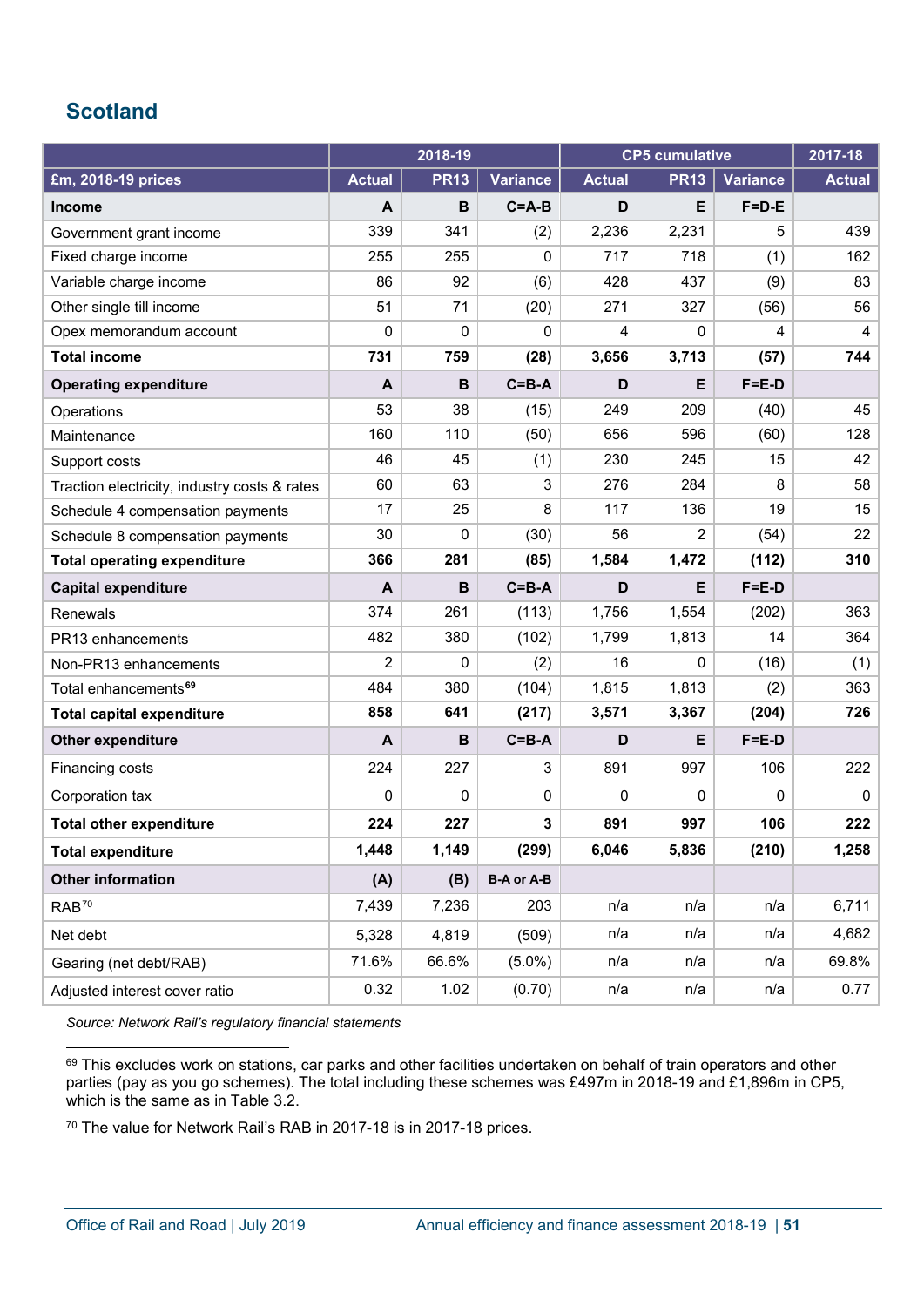### <span id="page-51-0"></span>**Wales**

|                                              | 2018-19       |             | <b>CP5 cumulative</b> |               |              | 2017-18         |                |
|----------------------------------------------|---------------|-------------|-----------------------|---------------|--------------|-----------------|----------------|
| £m, 2018-19 prices                           | <b>Actual</b> | <b>PR13</b> | <b>Variance</b>       | <b>Actual</b> | <b>PR13</b>  | <b>Variance</b> | <b>Actual</b>  |
| <b>Income</b>                                | A             | $\mathbf B$ | $C = A - B$           | D             | E            | $F = D - E$     |                |
| Government grant income                      | 272           | 272         | 0                     | 1,451         | 1,448        | 3               | 300            |
| Fixed charge income                          | 52            | 53          | (1)                   | 145           | 145          | 0               | 25             |
| Variable charge income                       | 24            | 26          | (2)                   | 141           | 140          | 1               | 23             |
| Other single till income                     | 27            | 35          | (8)                   | 111           | 127          | (16)            | 22             |
| Opex memorandum account                      | (4)           | 0           | (4)                   | (7)           | $\mathbf 0$  | (7)             | (2)            |
| <b>Total income</b>                          | 371           | 386         | (15)                  | 1,841         | 1,860        | (19)            | 368            |
| <b>Operating expenditure</b>                 | $\mathbf{A}$  | B           | $C = B - A$           | D             | Е            | $F = E - D$     |                |
| Operations                                   | 39            | 23          | (16)                  | 173           | 133          | (40)            | 36             |
| Maintenance                                  | 74            | 66          | (8)                   | 369           | 340          | (29)            | 71             |
| Support costs                                | 28            | 18          | (10)                  | 110           | 110          | 0               | 19             |
| Traction electricity, industry costs & rates | 19            | 16          | (3)                   | 78            | 60           | (18)            | 17             |
| Schedule 4 compensation payments             | 7             | 9           | 2                     | 38            | 74           | 36              | $\overline{7}$ |
| Schedule 8 compensation payments             | $\mathbf 0$   | 0           | 0                     | 2             | 1            | (1)             | 3              |
| <b>Total operating expenditure</b>           | 167           | 132         | (35)                  | 770           | 718          | (52)            | 153            |
| <b>Capital expenditure</b>                   | A             | B           | $C = B - A$           | D             | Е            | $F = E - D$     |                |
| Renewals                                     | 161           | 105         | (56)                  | 904           | 753          | (151)           | 192            |
| PR13 enhancements                            | 223           | 181         | (42)                  | 725           | 755          | 30              | 181            |
| Non-PR13 enhancements                        | 7             | 0           | (7)                   | 15            | 0            | (15)            | $\overline{2}$ |
| Total enhancements <sup>71</sup>             | 230           | 181         | (49)                  | 740           | 755          | 15              | 183            |
| <b>Total capital expenditure</b>             | 391           | 286         | (105)                 | 1,644         | 1,508        | (136)           | 375            |
| Other expenditure                            | A             | B           | $C = B - A$           | D             | E            | $F = E - D$     |                |
| Financing costs                              | 122           | 121         | (1)                   | 493           | 524          | 31              | 122            |
| Corporation tax                              | $\mathbf{0}$  | 0           | 0                     | 0             | $\mathbf{0}$ | 0               | 0              |
| <b>Total other expenditure</b>               | 122           | 121         | (1)                   | 493           | 524          | 31              | 122            |
| <b>Total expenditure</b>                     | 680           | 539         | (141)                 | 2,907         | 2,750        | (157)           | 650            |
| <b>Other information</b>                     | (A)           | (B)         | <b>B-A or A-B</b>     |               |              |                 |                |
| RAB <sup>72</sup>                            | 3,783         | 3,661       | 122                   | n/a           | n/a          | n/a             | 3,462          |
| Net debt                                     | 2,851         | 2,596       | (255)                 | n/a           | n/a          | n/a             | 2,570          |
| Gearing (net debt/RAB)                       | 75.3%         | 70.9%       | (4.4%)                | n/a           | n/a          | n/a             | 74.2%          |
| Adjusted interest cover ratio                | 0.59          | 1.15        | (0.56)                | n/a           | n/a          | n/a             | 0.73           |

*Source: Network Rail's regulatory financial statements* 

<span id="page-51-3"></span><span id="page-51-2"></span><sup>72</sup> The values for Network Rail's RAB in 2017-18 are in 2017-18 prices

<span id="page-51-1"></span> $\overline{a}$ 71 This excludes work on stations, car parks and other facilities undertaken on behalf of train operators and other parties (pay as you go schemes). The total including these schemes was £237m in 2018-19 and £899m in CP5, which is the same as in Table 4.2.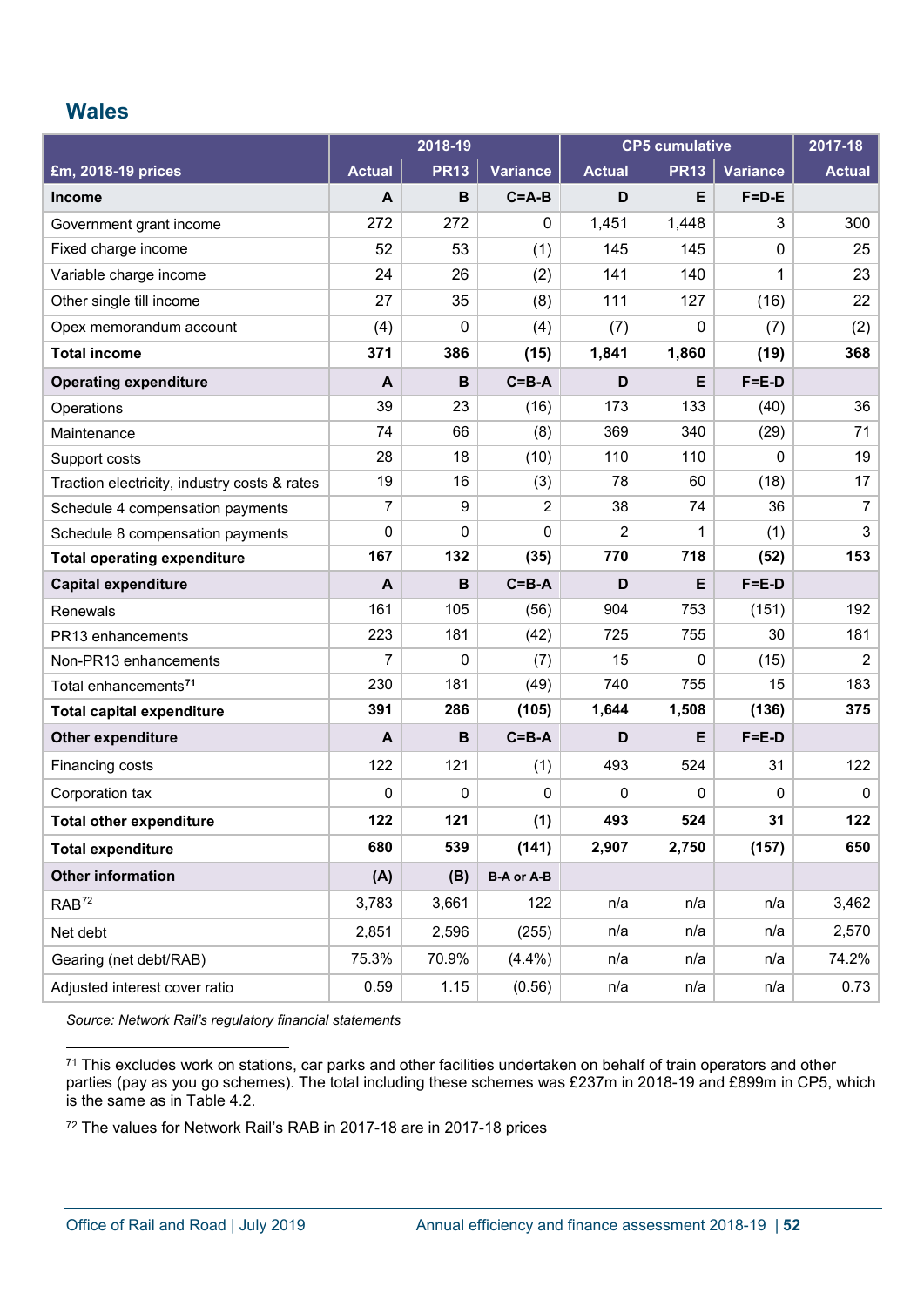# <span id="page-52-0"></span>**Annex B: England routes analysis**

This annex summarises the financial performance of routes in England in 2018-19. Analysis for Scotland and Wales is covered in chapters 3 and 4 respectively.

Caution needs to be applied when comparing the relative performance of routes. This is because financial data in this assessment has not been normalised for differences in the physical, geographical and operational characteristics of the routes. Also, Network Rail's internal budget analysis does not allocate central services to routes. The 'Differences to PR13 baseline' row in the following tables includes the variance between a route's budget and the PR13 financial assumptions for that route, and also the route's share of the financial performance of central services. Our analysis for Scotland and Wales in chapters 3 and 4 includes their portions of the costs of these central activities. The financial performance of central services is shown in a separate table and examined in this annex.

# **Anglia**

| £m                                        | Income/<br>expenditure | <b>Financial</b><br>performance<br>better/(worse) |
|-------------------------------------------|------------------------|---------------------------------------------------|
| Turnover                                  | 866                    |                                                   |
| Schedule 4                                | 45                     | (12)                                              |
| Schedule 8                                | 21                     | (2)                                               |
| Operations                                | 61                     | (5)                                               |
| Support                                   | 41                     | 0                                                 |
| Maintenance                               | 148                    | (3)                                               |
| Capex - Renewals                          | 324                    | (7)                                               |
| Capex - Enhancements                      | 299                    | 4                                                 |
| Financial performance against budget      |                        | (24)                                              |
| Differences to PR13 baseline              |                        | (264)                                             |
| Adjustments for missed regulatory outputs |                        | (38)                                              |
| <b>Financial performance (regulatory)</b> |                        | (326)                                             |

*Source: Network Rail and ORR analysis*

Anglia underperformed financially against its own budget by £24m and by £326m against the regulatory measure in 2018-19. The main reason for the variance to budget was higher Schedule 4 payments due to higher average costs of possession compared to our assumptions. In particular, problems with the implementation of the May 2018 timetable change resulted in higher compensation paid to train operators. Extreme weather events also contributed to compensation payments, though this was partially offset by lower than expected renewals delivery.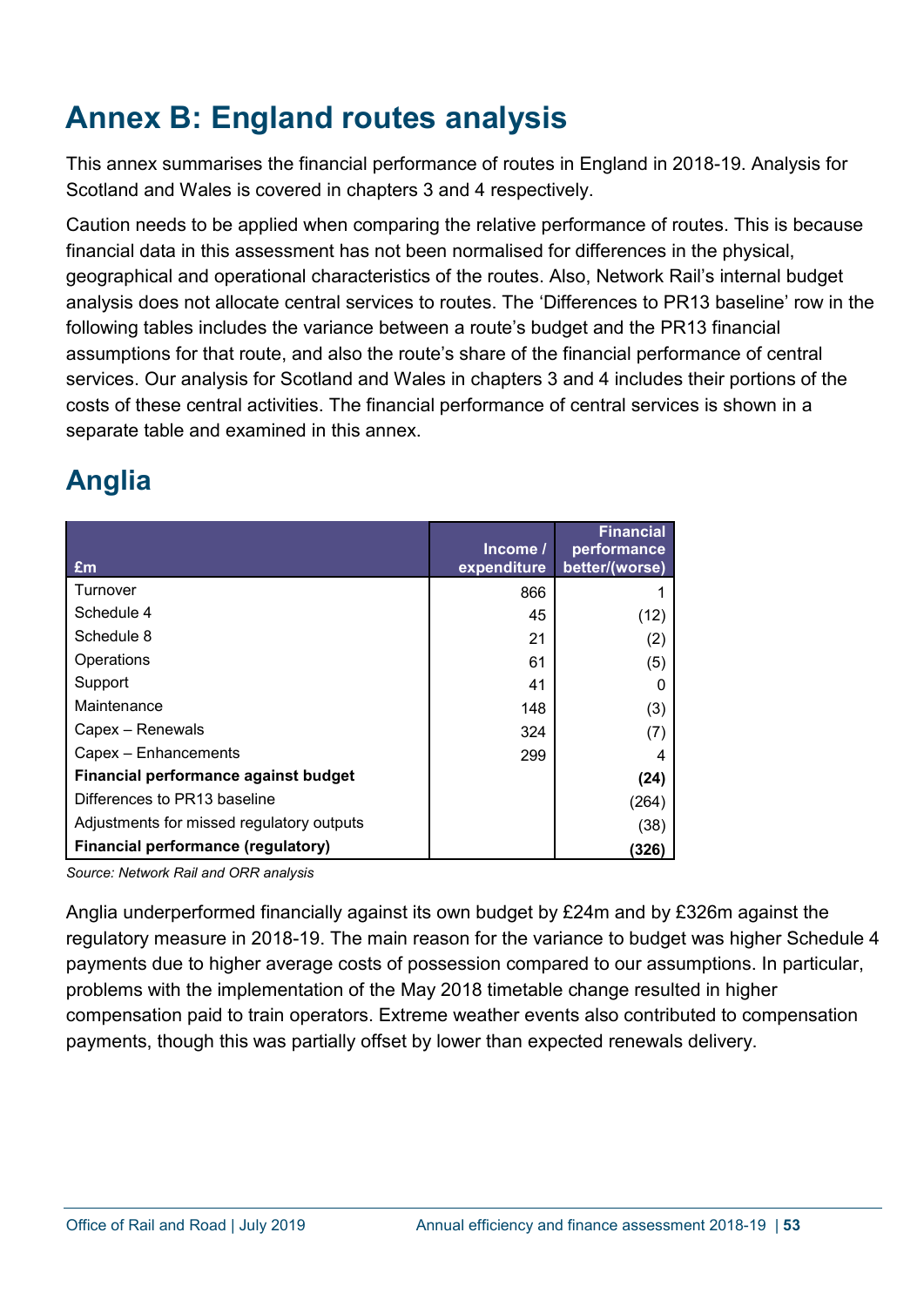# **London North East and East Midlands**

| £m                                        | Income/<br>expenditure | <b>Financial</b><br>performance<br>better/(worse) |
|-------------------------------------------|------------------------|---------------------------------------------------|
| Turnover                                  | 1,606                  | (3)                                               |
| Schedule 4                                | 64                     | 11                                                |
| Schedule 8                                | 51                     | (21)                                              |
| Operations                                | 152                    | (20)                                              |
| Support                                   | 91                     |                                                   |
| Maintenance                               | 302                    | (13)                                              |
| Capex – Renewals                          | 605                    | 8                                                 |
| Capex - Enhancements                      | 640                    | 5                                                 |
| Financial performance against budget      |                        | (26)                                              |
| Differences to PR13 baseline              |                        | (403)                                             |
| Adjustments for missed regulatory outputs |                        | (5)                                               |
| <b>Financial performance (regulatory)</b> |                        | (433)                                             |
| - London North East                       |                        | (354)                                             |
| - East Midlands                           |                        | (79)                                              |

*Source: Network Rail and ORR analysis*

The London North East and East Midlands route underperformed financially against its own budget by £26m and by £433m against the regulatory measure in 2018-19. The variance to budget was mostly due to higher Schedule 8 payments to train operators (for reduced network availability) and increased operations costs (which were driven by various factors including increasing the number of patrollers for trespass activities).

# **London North West**

| £m                                        | Income/<br>expenditure | <b>Financial</b><br>performance<br>better/(worse) |
|-------------------------------------------|------------------------|---------------------------------------------------|
| Turnover                                  | 1,714                  | (3)                                               |
| Schedule 4                                | 70                     | (8)                                               |
| Schedule 8                                | 65                     | (27)                                              |
| Operations                                | 148                    | 3                                                 |
| Support                                   | 101                    | (1)                                               |
| Maintenance                               | 378                    | (7)                                               |
| Capex - Renewals                          | 536                    | (7)                                               |
| Capex - Enhancements                      | 397                    | (60)                                              |
| Financial performance against budget      |                        | (111)                                             |
| Differences to PR13 baseline              |                        | (369)                                             |
| Adjustments for missed regulatory outputs |                        | (56)                                              |
| <b>Financial performance (regulatory)</b> |                        | (536)                                             |

*Source: Network Rail and ORR analysis*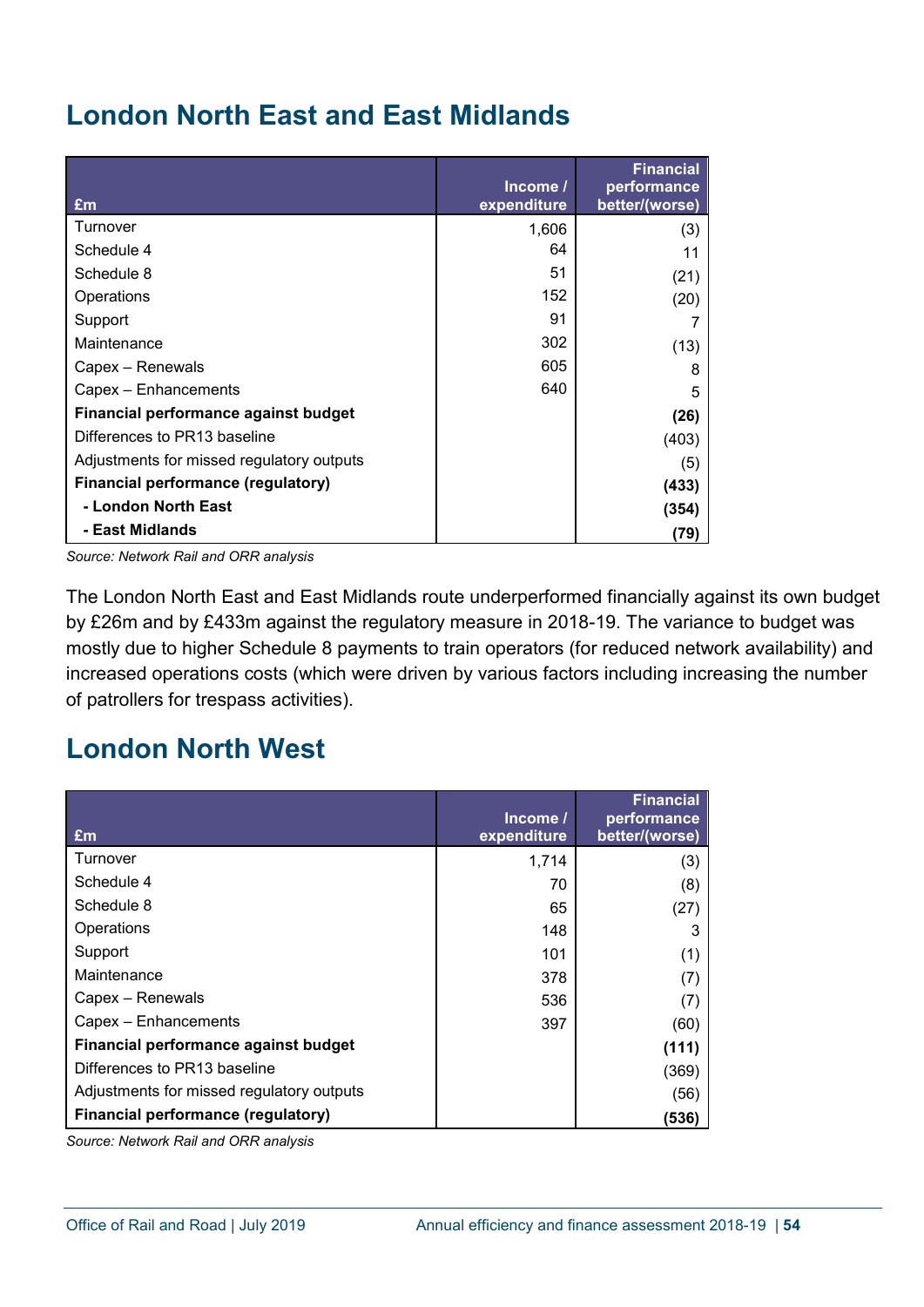The London North West route underperformed financially against its own budget by £111m and by £536m against the regulatory measure in 2018-19. Underperformance against internal budget was largely due to £60m of enhancements and £27m of Schedule 8 underperformance.

Enhancements underperformance was largely in the Northern Hub programme (for more information see the Enhancements section of chapter 2). Schedule 8 underperformance is explained by poor performance as a result of trespass on the rail network, track geometry issues and other asset failures brought about by an exceptionally hot summer, made worse by a congested rail network in the LNW route.

# **South East (Kent and Sussex)**

| £m                                          | Income/<br>expenditure | <b>Financial</b><br>performance<br>better/(worse) |
|---------------------------------------------|------------------------|---------------------------------------------------|
| Turnover                                    | 1,495                  | (3)                                               |
| Schedule 4                                  | 52                     | 23                                                |
| Schedule 8                                  | 46                     | 0                                                 |
| Operations                                  | 126                    | (1)                                               |
| Support                                     | 62                     | 0                                                 |
| Maintenance                                 | 192                    | (3)                                               |
| Capex – Renewals                            | 577                    | (12)                                              |
| Capex - Enhancements                        | 329                    | (1)                                               |
| <b>Financial performance against budget</b> |                        | 3                                                 |
| Differences to PR13 baseline                |                        | (426)                                             |
| Adjustments for missed regulatory outputs   |                        | (95)                                              |
| <b>Financial performance (regulatory)</b>   |                        | (518)                                             |
| - Kent                                      |                        | (229)                                             |
| - Sussex                                    |                        | (288)                                             |

*Source: Network Rail and ORR analysis*

South East outperformed financially against its own budget by £3m in 2018-19 and underperformed by £518m against the regulatory measure in 2018-19. The variance to budget was mostly due to better than assumed Schedule 4 costs partially offset by higher renewals costs. The route has explained that it made changes to the way that it planned major renewal schemes during the year to reduce disruption to passengers. Although this resulted in higher renewals costs, it resulted in Schedule 4 savings and reduced passenger disruption.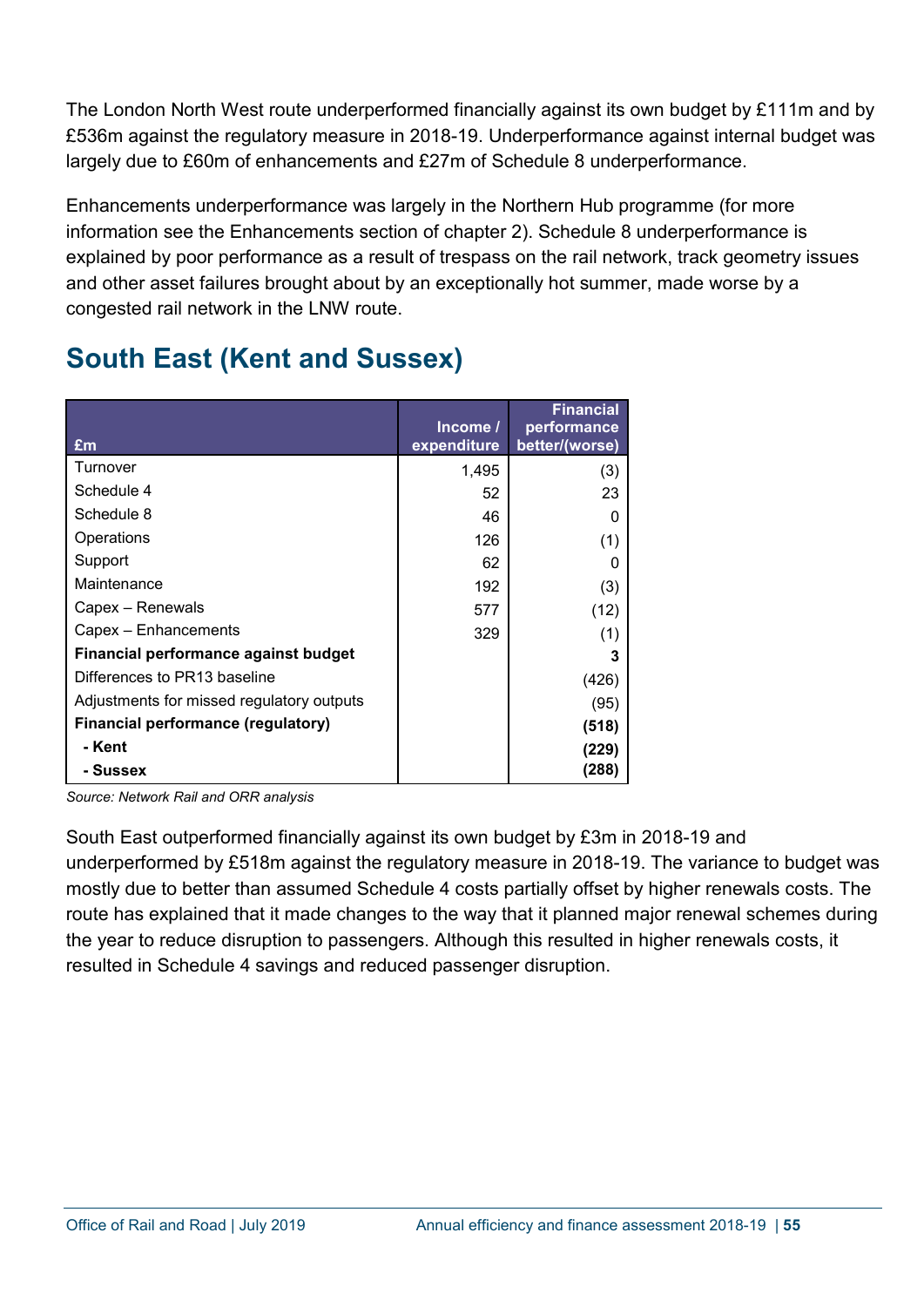# **Wessex**

| £m                                        | Income/<br>expenditure | Financial<br>performance<br>better/(worse) |
|-------------------------------------------|------------------------|--------------------------------------------|
| Turnover                                  | 706                    |                                            |
| Schedule 4                                | 40                     | (9)                                        |
| Schedule 8                                | 69                     | (33)                                       |
| Operations                                | 50                     | (4)                                        |
| Support                                   | 45                     |                                            |
| Maintenance                               | 123                    | (2)                                        |
| Capex - Renewals                          | 189                    | (1)                                        |
| Capex - Enhancements                      | 170                    |                                            |
| Financial performance against budget      |                        | (44)                                       |
| Differences to PR13 baseline              |                        | (189)                                      |
| Adjustments for missed regulatory outputs |                        | (36)                                       |
| <b>Financial performance (regulatory)</b> |                        | (269)                                      |

*Source: Network Rail and ORR analysis*

Wessex financially underperformed against its own budget by £44m and by £269m against the regulatory measure in 2018-19. Schedule 4 and 8 costs were the main reason for the variance to budget (£42m worse), partly resulting from the problems with implementing the May 2018 timetable changes.

# **Western**

| £m                                        | Income/<br>expenditure | <b>Financial</b><br>performance<br>better/(worse) |
|-------------------------------------------|------------------------|---------------------------------------------------|
| Turnover                                  | 969                    | (13)                                              |
| Schedule 4                                | 40                     | (6)                                               |
| Schedule 8                                | 37                     | (15)                                              |
| Operations                                | 57                     |                                                   |
| Support                                   | 49                     | $\Omega$                                          |
| Maintenance                               | 148                    |                                                   |
| Capex – Renewals                          | 362                    | 11                                                |
| Capex - Enhancements                      | 615                    | (94)                                              |
| Financial performance against budget      |                        | (117)                                             |
| Differences to PR13 baseline              |                        | (307)                                             |
| Adjustments for missed regulatory outputs |                        | (23)                                              |
| <b>Financial performance (regulatory)</b> |                        | (447)                                             |

*Source: Network Rail and ORR analysis*

Western underperformed financially against its own budget by £117m and by £447m against the regulatory measure in 2018-19. The main reason for the variance to budget was overspend on the Great Western Electrification Programme (GWEP) – see the Enhancements section for further details.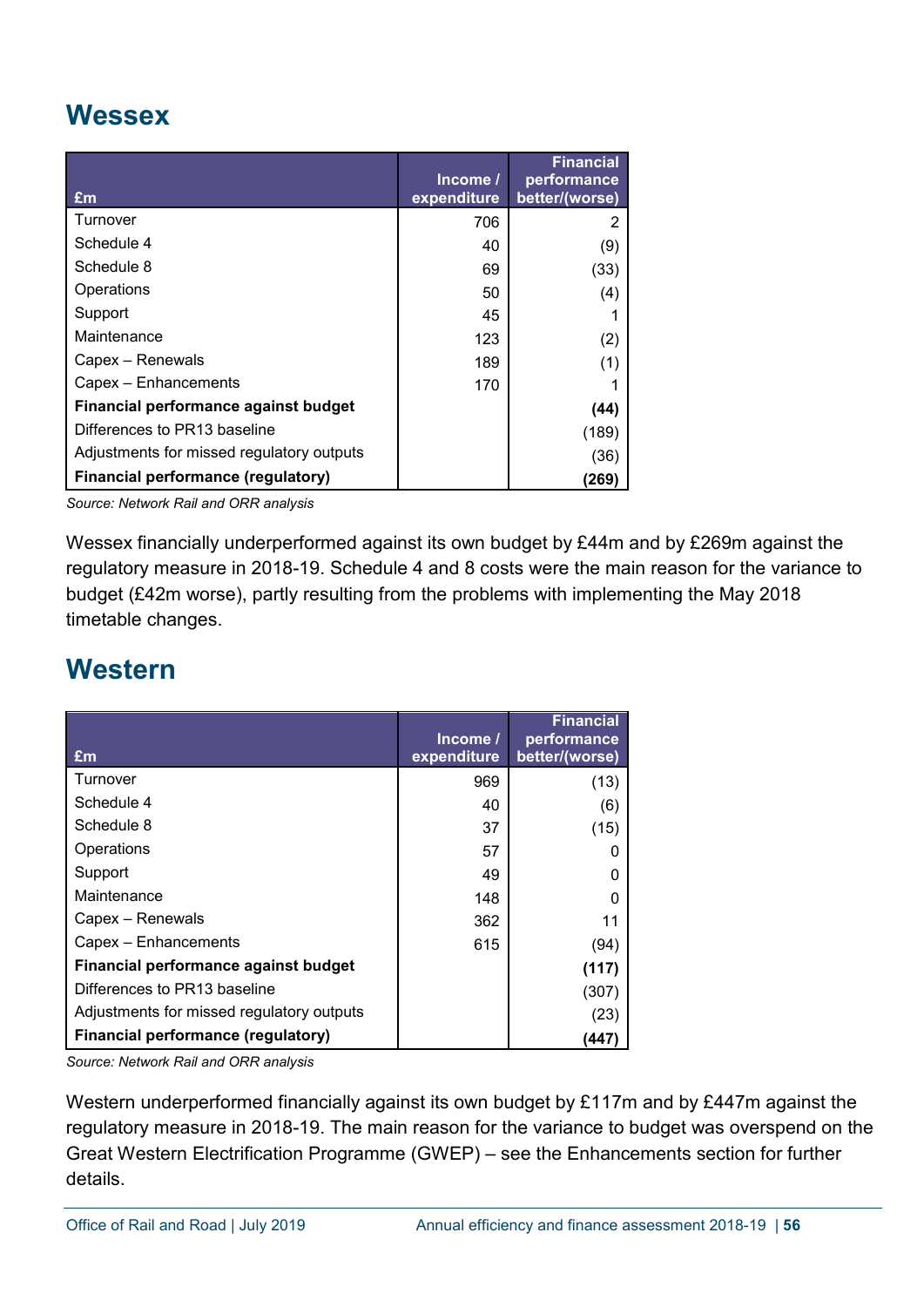# **Central services**

| $\mathbf{f}$ m                       | <b>Financial</b><br>performance<br>better/(worse) |
|--------------------------------------|---------------------------------------------------|
| Turnover                             | 19                                                |
| Schedule 4                           | 27                                                |
| Schedule 8                           | 9                                                 |
| Operations                           | 3                                                 |
| Support                              | 21                                                |
| Maintenance                          | 15                                                |
| Capex - Renewals                     | (23)                                              |
| Capex - Enhancements                 | (16)                                              |
| Financial performance against budget | 52                                                |

*Source: Network Rail and ORR analysis*

Central services encompasses Network Rail's corporate services and other activities that are only partly devolved to routes (such as Human Resources, Finance, Property Services and Digital Railway). It also includes centrally held budget contingencies – Network Rail centre sets route budgets and holds some central contingency in case of underperformance.

Central services outperformed against their combined budget by £52m in 2018-19. Support costs outperformed due to efficiency savings within corporate functions including tightening headcount management and controls on overtime. The rest of the outperformance was mostly due to unused contingency. As a form of internal insurance, Network Rail centre holds contingency for disruption due to severe weather events and there were fewer disruptive events during the year. Turnover included increased freight income and unused contingency for expected pain/gain under the volume incentive mechanism. These were partly offset by underperformance on renewals and enhancements relating to centrally managed schemes.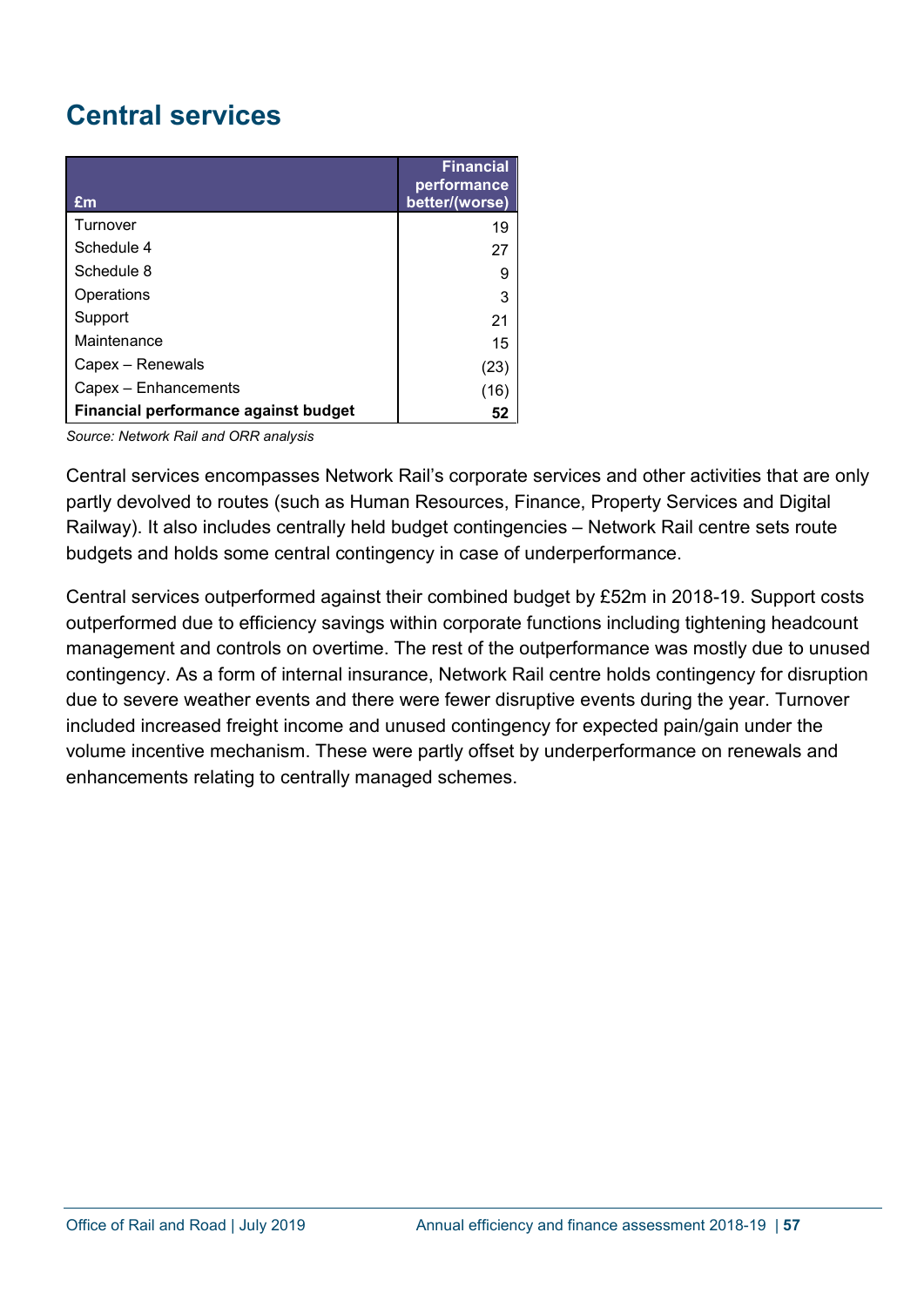# <span id="page-57-0"></span>**Annex C: Linkage between efficiency and financial performance**

Several measures can be used to report on a company's financial performance and there is no single right or wrong measure. The measures are not exclusive and can be complementary to provide a more rounded assessment. Our assessments focus on two measures, efficiency and the financial performance measure.

Consistent with general use in economic regulation, we use the term 'efficiency' to refer to changes over time in the cost of Network Rail's core business activities. These are Network Rail's activities of operating, maintaining and renewing the rail network, and supporting central functions such as human resources. These are broadly repeatable activities, which makes them easier to compare over time.

Our CP5 efficiency measure compares Network Rail's actual operations, support, maintenance and renewals expenditure in a year with expenditure on these activities in 2013-14, the last year of CP4. Adjustments are made for the level of renewals activity undertaken and related factors. After these adjustments, expenditure on these activities was £5.8bn in 2018-19 and cumulative inefficiency was (£0.4bn) compared to the start of CP5. Expressed as a percentage this is -7.4%. This means that, adjusted for inflation, Network Rail spent 7.4% more for the work it delivered in 2018-19, than it did in 2013-14.

We use the term 'financial performance' to assess both core business activities and wider activities that generate income and expenditure such as enhancements to the network. Financial performance is a comparison of income and expenditure to the financial assumptions in a baseline such as in a business plan or regulatory determination. Other things being equal, if Network Rail has achieved the expected level of efficiency improvements in a business plan, it will report neither out or under-performance against that plan. Network Rail's financial performance for Great Britain against its internal budget and against the PR13 financial assumptions is summarised in Table 2.1.

Our PR13 determination assumed that Network Rail could make substantial efficiency improvements for Great Britain in CP5 such that it would be 19.4% more efficient at the end of CP5 than the start<sup>73</sup>. Network Rail's efficiency has declined in CP5, which resulted in some of the financial underperformance that we have reported in our assessments in CP5. As its efficiency has declined, Network Rail's annual business plans have diverged from our PR13 financial assumptions. As set out in Section 2, this is one of the reasons why Network Rail's financial underperformance against its internal budget is lower than reported against the regulatory measure.

<span id="page-57-1"></span><sup>&</sup>lt;sup>73</sup> Our PR13 determination assumed that Network Rail would achieve higher efficiency in 2013-14 (the final year of CP4) than it actually achieved. This means that the starting point for our PR13 assumed efficiencies for CP5 in the figure below is not the same as for Network Rail's reported efficiencies.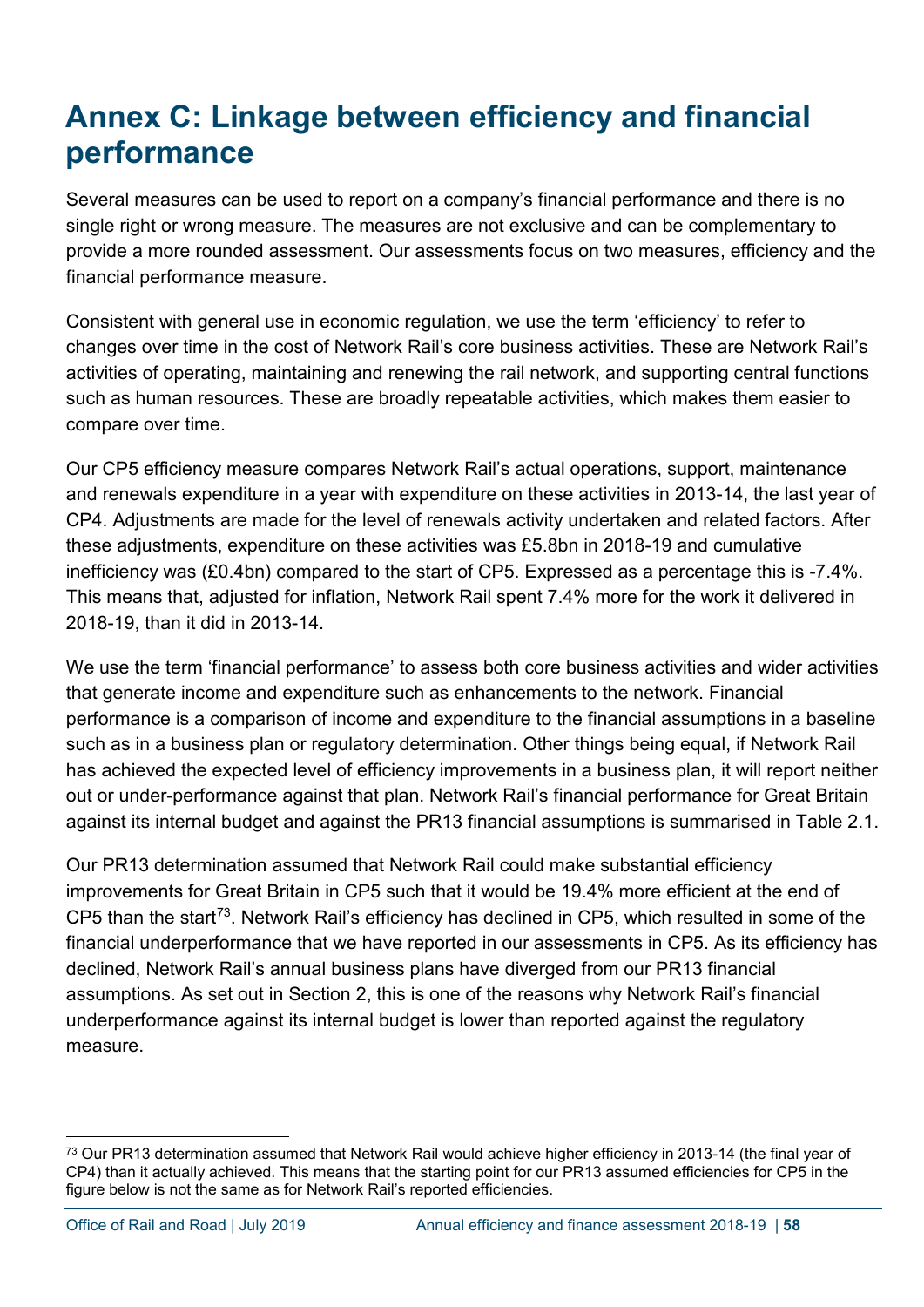The following figure shows Network Rail's declining efficiency for its operations, support, maintenance and renewals activities compared to the efficiency assumptions in our PR13 determination. The total red and blue shaded area in the chart represents the cumulative financial underperformance for these activities and is approximately £5.0bn. This means that Network Rail has spent approximately £5.0bn more for the work that it has delivered on these activities in CP5 because its efficiency has declined and it has not achieved the efficiency improvements set out in our PR13 determination (including in the final year of CP4).



**Figure C1: The effect of efficiency short fall on Network Rail's financial performance in CP5**

*Source: ORR analysis*